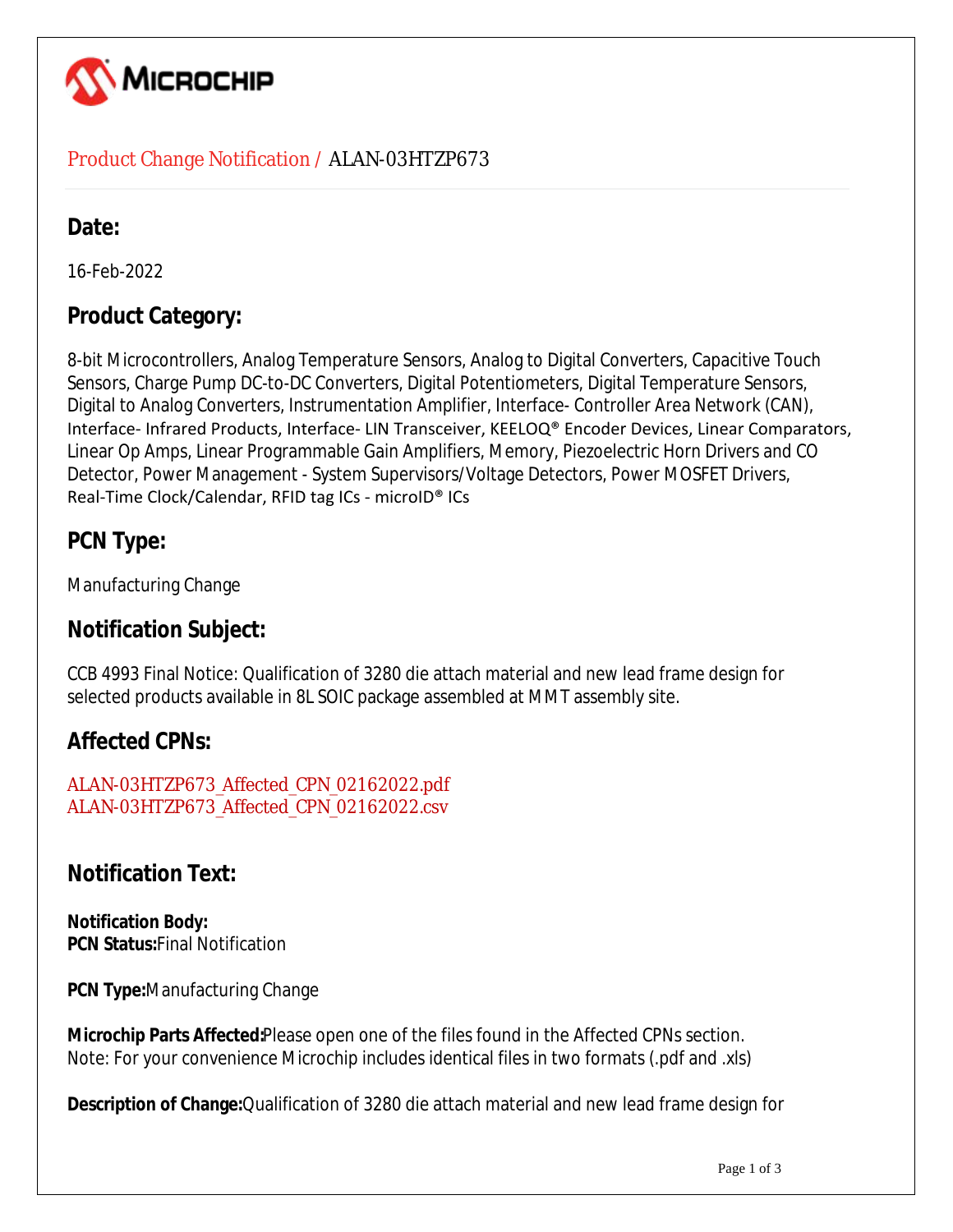selected products available in 8L SOIC package assembled at MMT assembly site.

#### **Pre and Post Change Summary:**

|                                  |                            | Pre Change                             | <b>Post Change</b>                     |
|----------------------------------|----------------------------|----------------------------------------|----------------------------------------|
| <b>Assembly Site</b>             |                            | Microchip Technology<br>Thailand (MMT) | Microchip Technology Thailand<br>(MMT) |
|                                  | <b>Wire Material</b>       | CuPdAu                                 | CuPdAu                                 |
|                                  | Die Attach Material        | 8390A                                  | 3280                                   |
| <b>Molding Compound Material</b> |                            | G600V                                  | G600V                                  |
|                                  | Material                   | CDA194                                 | <b>CDA194</b>                          |
|                                  | Paddle Size                | 90x90 mils                             | 90x90 mils                             |
| Lead-Fram                        |                            | 95x130 mils                            | 95x130 mils                            |
| $\mathsf{e}$                     | <b>DAP Surface</b><br>Prep | Bare Cu                                | Bare Cu                                |
|                                  |                            | <b>No</b>                              | Yes                                    |
|                                  | Lead-lock                  |                                        | See Pre and Post change comparison.    |

#### **Impacts to Data Sheet:**None

#### **Change Impact**None

**Reason for Change:**To improve productivity by qualifying new lead frame design and die attach material.

#### **Change Implementation Status:**In Progress

**Estimated First Ship Date:**February 28, 2022 (date code: 2210)

Note: Please be advised that after the estimated first ship date customers may receive pre and post change parts.

#### **Time Table Summary:**

|                                | February 2022 |  |   |  |  |  |
|--------------------------------|---------------|--|---|--|--|--|
| Workweek                       | 6             |  | 8 |  |  |  |
| Qual Report<br>Availability    |               |  | Χ |  |  |  |
| <b>Final PCN Issue</b><br>)ate |               |  |   |  |  |  |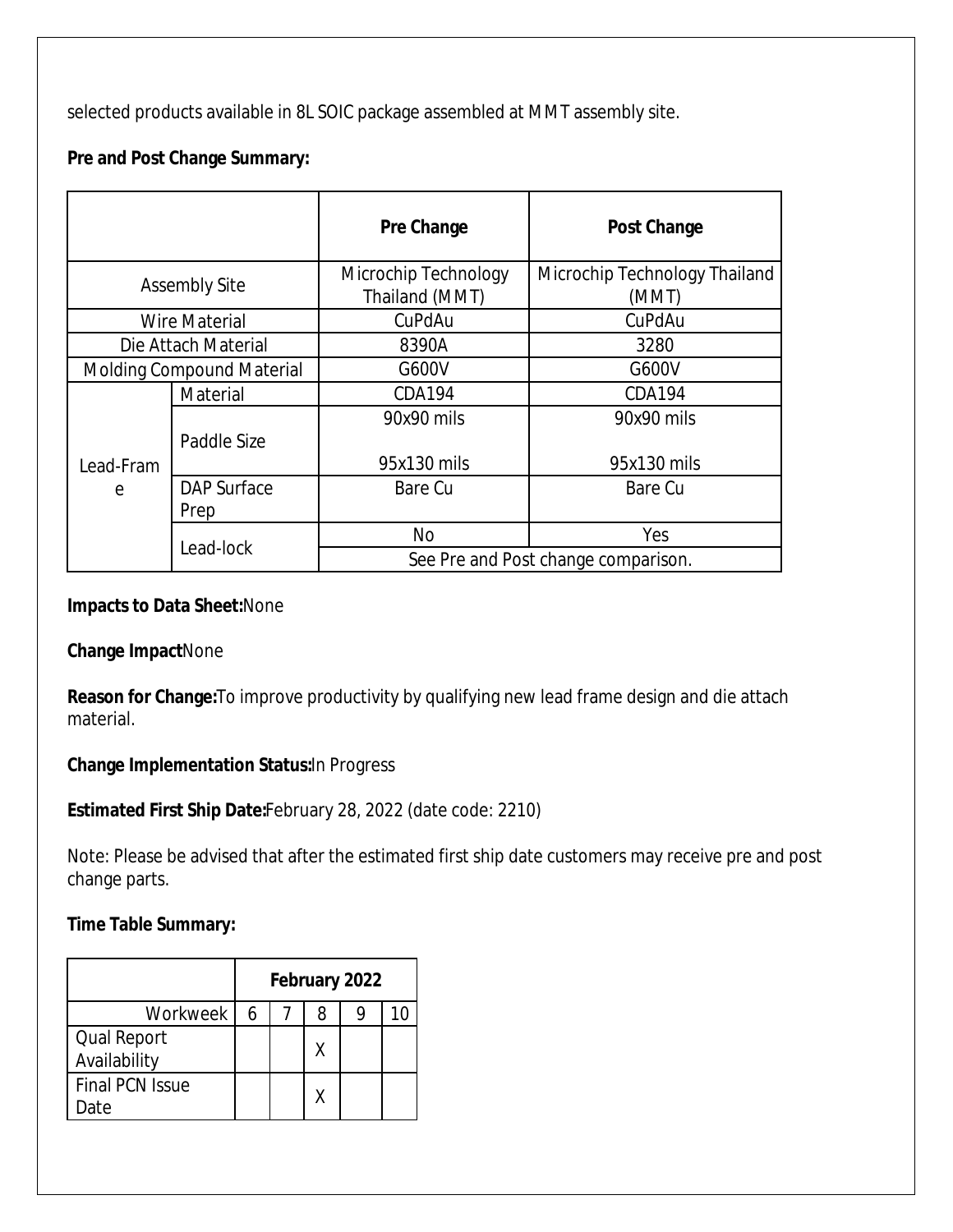| Estimated      |  |  |  |
|----------------|--|--|--|
| Implementation |  |  |  |
| Ateد           |  |  |  |

#### **Method to Identify Change:**Traceability code

**Qualification Report:**Please open the attachments included with this PCN labeled as PCN\_#\_Qual\_Report.

**Revision History:**February 16, 2022: Issued final notification.

The change described in this PCN does not alter Microchip's current regulatory compliance regarding the material content of the applicable products.

## **Attachments:**

PCN\_ALAN-03HTZP673\_Pre and Post Change\_Summary.pdf PCN\_ALAN-03HTZP673\_Qual Report.pdf

Please contact your local Microchip sales office with questions or concerns regarding this notification.

#### **Terms and Conditions:**

If you wish to receive Microchip PCNs via email please register for our PCN email service at our PCN home page select register then fill in the required fields. You will find instructions about registering for Microchips PCN email service in the PCN FAQ section.

If you wish to change your PCN profile, including opt out, please go to the PCN home page select login and sign into your myMicrochip account. Select a profile option from the left navigation bar and make the applicable selections.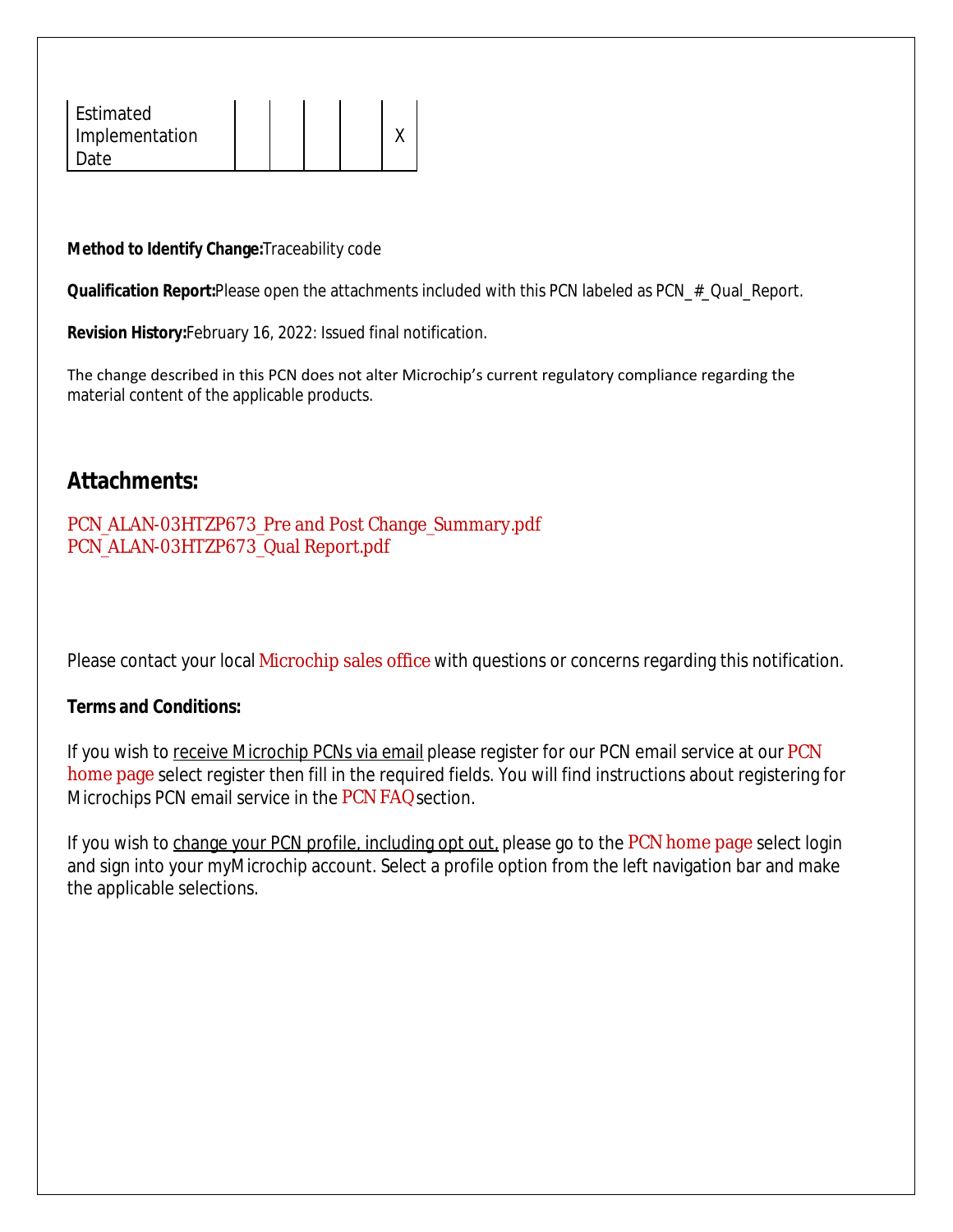

# **QUALIFICATION REPORT SUMMARY** RELIABILITYLABORATORY

**PCN#: ALAN-03HTZP673**

**Date: January 24, 2022**

**Qualification of 3280 die attach material and new lead frame design for selected products available in 8L SOIC package assembled at MMT assembly site.**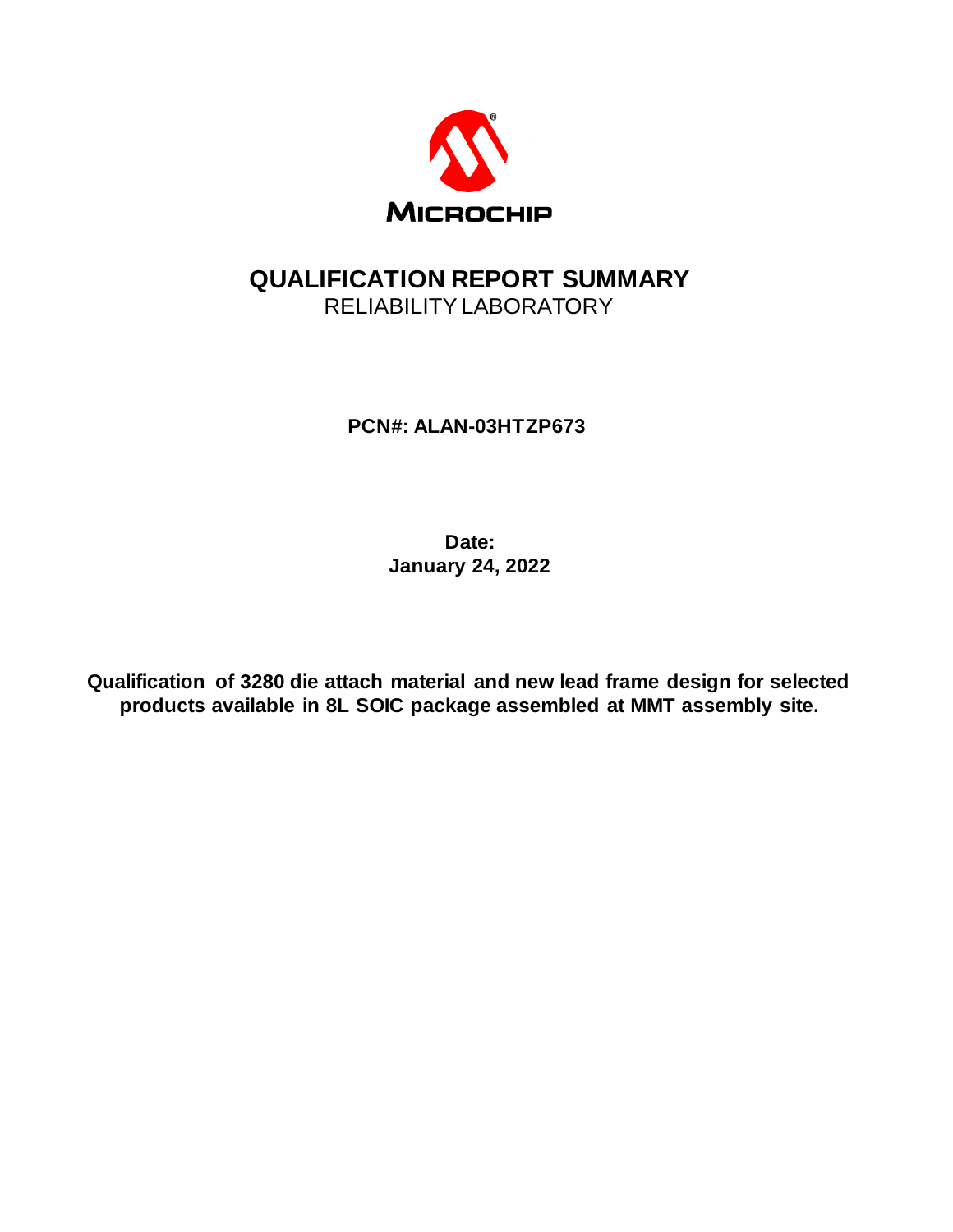

| <b>Purpose</b>             | Qualification of 3280 die attach material and new lead frame design for selected<br>products available in 8L SOIC package assembled at MMT assembly site. |
|----------------------------|-----------------------------------------------------------------------------------------------------------------------------------------------------------|
| <b>CN</b>                  | ES363816                                                                                                                                                  |
| <b>QUAL ID</b>             | R2100979 Rev A                                                                                                                                            |
| <b>MP CODE</b>             | DE0244C2XB04                                                                                                                                              |
| Part No.                   | PIC12F683-E/SN                                                                                                                                            |
| <b>Bonding No.</b>         | BDM-002810 Rev. A                                                                                                                                         |
| CCB#                       | 4993                                                                                                                                                      |
| <b>Package</b>             |                                                                                                                                                           |
| <b>Type</b>                | <b>8L SOIC</b>                                                                                                                                            |
| Package size               | 150 mils                                                                                                                                                  |
| <b>Lead Frame</b>          |                                                                                                                                                           |
| Paddle size                | 95 x 130 mils                                                                                                                                             |
| <b>Material</b>            | <b>CDA194</b>                                                                                                                                             |
| <b>Surface</b>             | Bare Cu                                                                                                                                                   |
| <b>Process</b>             | Etched                                                                                                                                                    |
| <b>Lead Lock</b>           | Yes                                                                                                                                                       |
| <b>Part Number</b>         | 10100842                                                                                                                                                  |
| <b>Treatment</b>           | <b>BOT</b>                                                                                                                                                |
| <b>Material</b>            |                                                                                                                                                           |
| <b>Epoxy</b>               | 3280                                                                                                                                                      |
| Wire                       | CuPdAu wire                                                                                                                                               |
| <b>Mold Compound</b>       | G600V                                                                                                                                                     |
| <b>Plating Composition</b> | Matte Sn                                                                                                                                                  |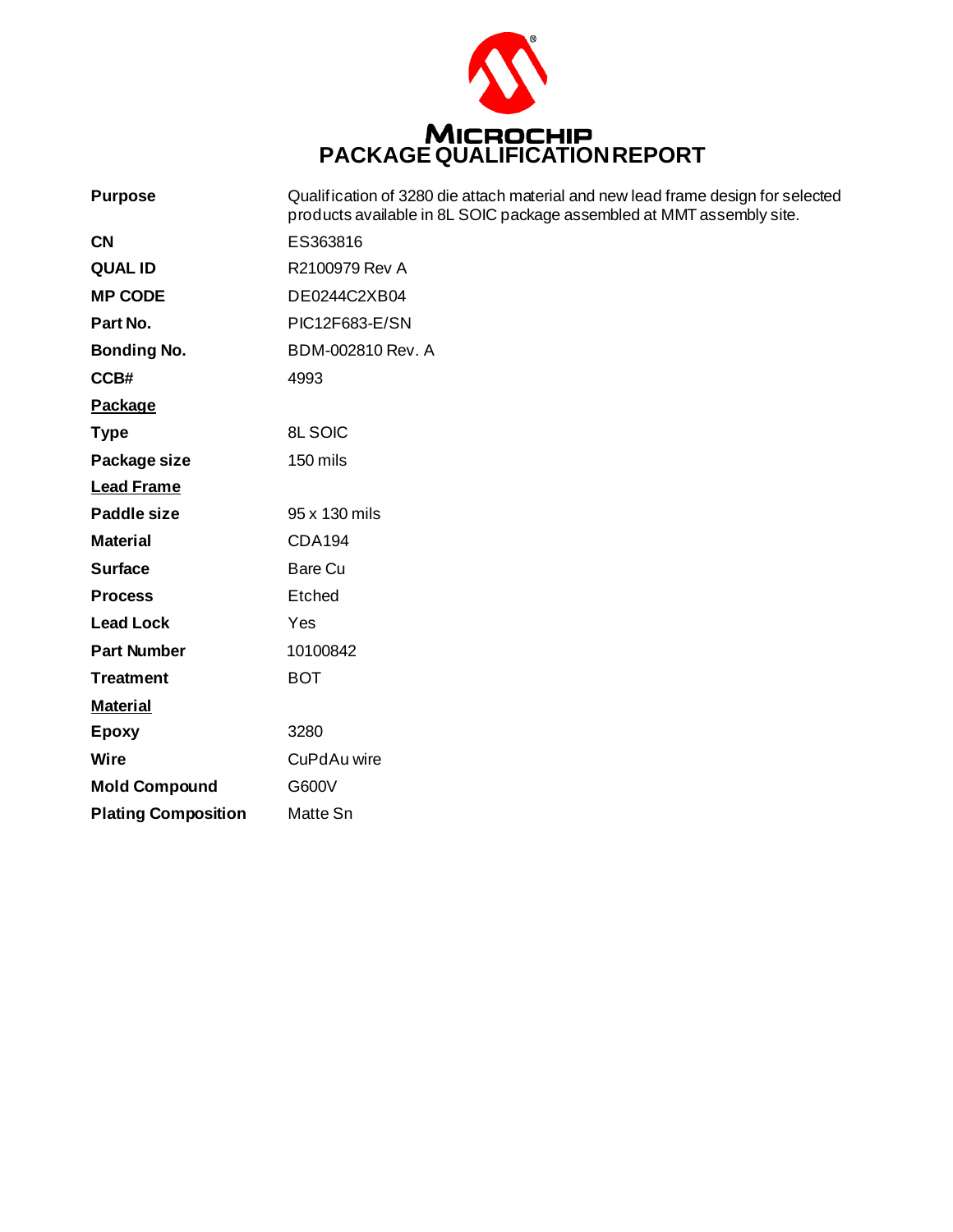

#### **Manufacturing Information**

| <b>Assembly Lot No.</b> | Wafer Lot No.     | Date Code |
|-------------------------|-------------------|-----------|
| MMT-222603569.000       | TMPE221526613.100 | 2139DU3   |
| MMT-222603739.000       | TMPE221526613.100 | 2139K6G   |
| MMT-222700744.000       | TMPE221526613.100 | 2139K6H   |

**Result**  $\boxed{X}$  Pass  $\boxed{ }$  Fail

8L SOIC (150 mils) assembled by MMT pass reliability test per QCI-39000. This package was qualified the Moisture/Reflow Sensitivity Classification Level 1 at 260°C reflow temperature per IPC/JEDEC J-STD-020E standard.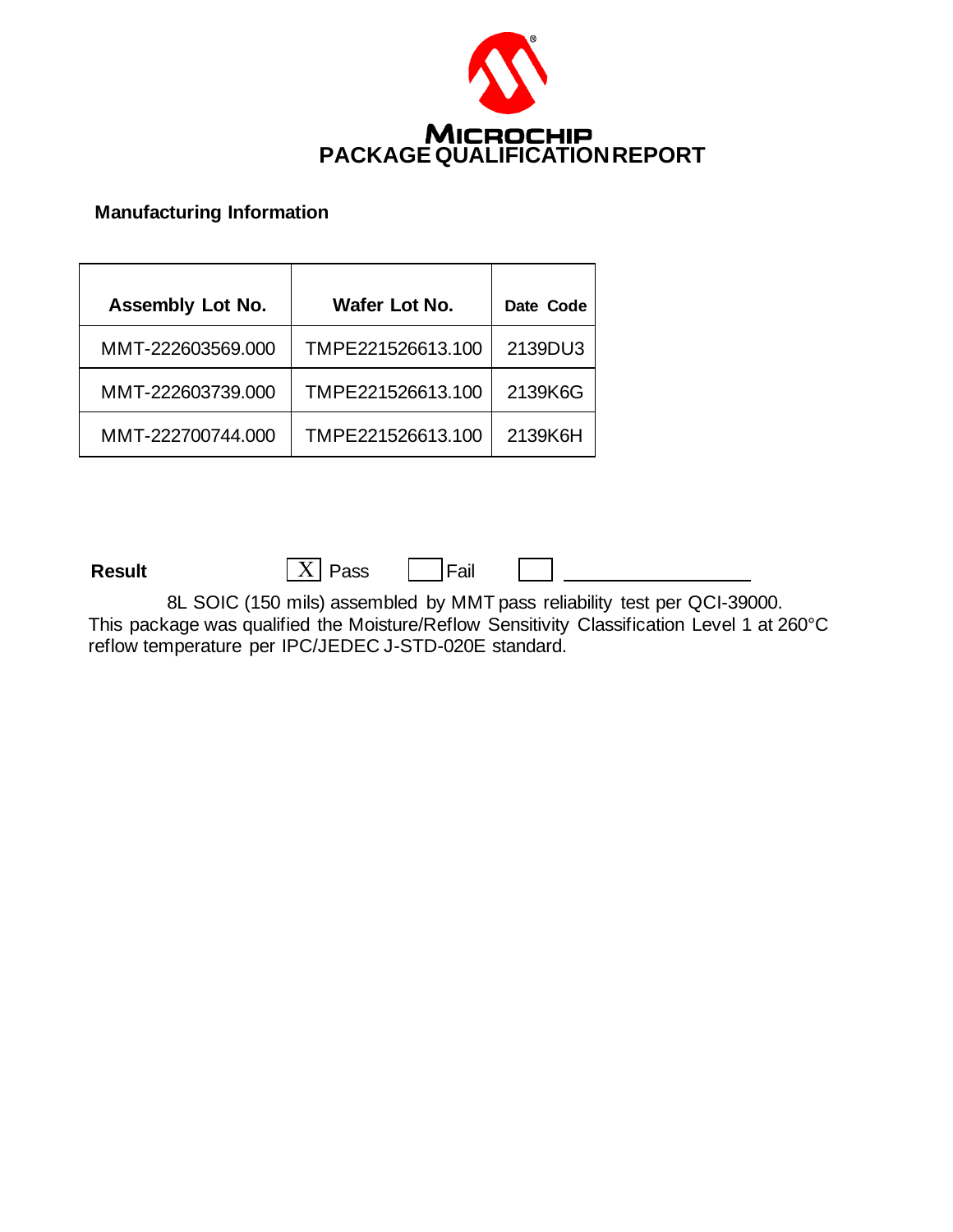| <b>PACKAGE QUALIFICATION REPORT</b>          |                                                                              |                                  |                |        |               |                        |  |
|----------------------------------------------|------------------------------------------------------------------------------|----------------------------------|----------------|--------|---------------|------------------------|--|
| <b>Test Number</b><br>(Reference)            | <b>Test Condition</b>                                                        | <b>Standard</b><br><b>Method</b> | Qty.<br>(Acc.) | Def/SS | <b>Result</b> | <b>Remarks</b>         |  |
| <b>Precondition</b><br><b>Prior Perform</b>  | Electrical Test: +25°C, 125°C and -40°C<br>System: J750                      | JESD22-<br>A113                  | 693(0)         | 693    |               | Good<br><b>Devices</b> |  |
| <b>Reliability Tests</b><br>(At MSL Level 1) | Bake 150°C, 24 hrs<br><b>System: CHINEE</b>                                  | JIP/<br><b>IPC/JEDEC</b>         |                | 693    |               |                        |  |
|                                              | 85°C/85%RH Moisture Soak 168 hrs.<br>System: TABAI ESPEC Model PR-3SPH       | J-STD-020El                      |                | 693    |               |                        |  |
|                                              | 3x Convection-Reflow 265°C max                                               |                                  |                | 693    |               |                        |  |
|                                              | System: Vitronics Soltec MR1243                                              |                                  |                |        |               |                        |  |
|                                              | <b>Electrical Test:</b> $+25^{\circ}$ C and 125 $^{\circ}$ C<br>System: J750 |                                  |                | 0/693  | Pass          |                        |  |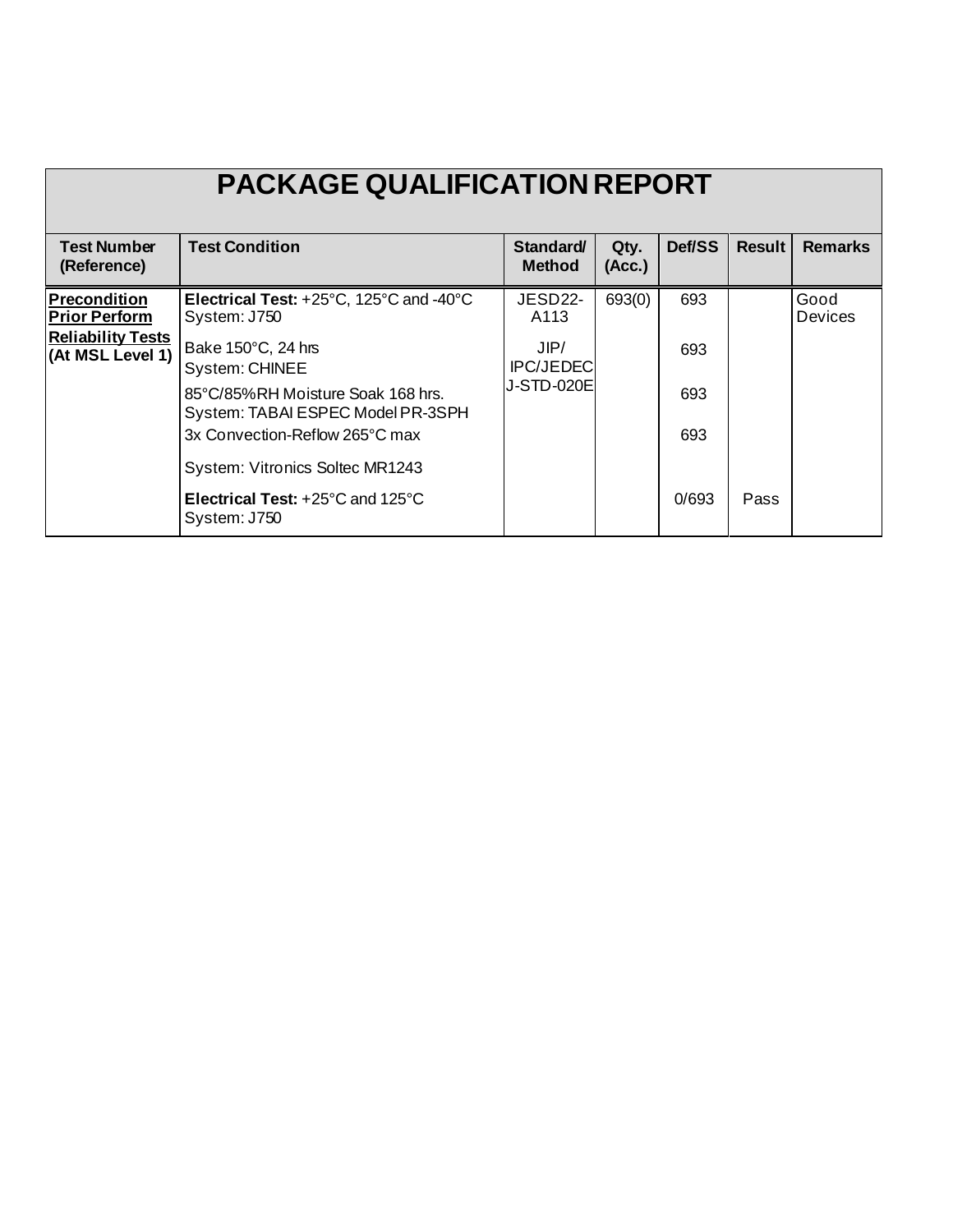| <b>PACKAGE QUALIFICATION REPORT</b> |                                                                                                                   |                 |        |              |      |                                                                 |  |
|-------------------------------------|-------------------------------------------------------------------------------------------------------------------|-----------------|--------|--------------|------|-----------------------------------------------------------------|--|
| <b>Test Number</b>                  | <b>Test Condition</b>                                                                                             | Standard/       | Qty.   |              |      | Def/SS. Result Remarks                                          |  |
| (Reference)                         |                                                                                                                   | Method          | (Acc.) |              |      |                                                                 |  |
|                                     | <b>Stress Condition:</b><br>-65°C to +150°C, 500 Cycles<br>System: TABAI ESPEC TSA-70H<br>Electrical Test: +125°C | JESD22-<br>A104 |        | 231<br>0/231 |      | Parts had been<br>pre-conditioned<br>at 260°C<br>77 units / lot |  |
|                                     | System: J750                                                                                                      |                 | 231(0) |              | Pass |                                                                 |  |
| <b>Temp Cycle</b>                   | <b>Stress Condition:</b><br>-65°C to +150°C, 1000 Cycles<br>System: TABAI ESPEC TSA-70H                           |                 |        | 231          |      |                                                                 |  |
|                                     | Electrical Test: +25°C<br>System: J750                                                                            |                 | 231(0) | 0/231        | Pass |                                                                 |  |
|                                     | <b>Bond Strength:</b>                                                                                             |                 | 15(0)  | 0/15         | Pass |                                                                 |  |
|                                     | Wire Pull $(> 2.5$ grams)<br>Bond Shear (>15.00 grams)                                                            |                 | 15(0)  | 0/15         | Pass |                                                                 |  |
|                                     |                                                                                                                   |                 |        |              |      |                                                                 |  |
|                                     | <b>Stress Condition:</b><br>+130°C/85%RH, 96 hrs.<br>System: HAST 6000X                                           | JESD22-<br>A118 |        | 231          |      | Parts had been<br>pre-conditioned<br>at $260^{\circ}$ C         |  |
|                                     | Electrical Test: +25°C<br>System: J750                                                                            |                 | 231(0) | 0/231        | Pass | 77 units / lot                                                  |  |
| <b>UNBIASED-</b><br><b>HAST</b>     | <b>Stress Condition:</b><br>+130°C/85%RH, 192 hrs.<br>System: HAST 6000X                                          |                 |        | 231          |      |                                                                 |  |
|                                     | Electrical Test: +25°C<br>System: J750                                                                            |                 | 231(0) | 0/231        | Pass |                                                                 |  |
|                                     | <b>Stress Condition:</b><br>+130°C/85%RH, 96 hrs. Bias Volt: 5.0 Volts<br>System: HAST 6000X                      | JESD22-<br>A110 |        | 231          |      | Parts had been<br>pre-conditioned<br>at 260°C                   |  |
|                                     | Electrical Test: + 25°C and 125°C<br>System: J750                                                                 |                 | 231(0) | 0/231        |      | Pass   77 units / lot                                           |  |
| <b>HAST</b>                         | <b>Stress Condition:</b><br>+130°C/85%RH,192 hrs. Bias Volt: 5.0 Volts<br>System: HAST 6000X                      |                 |        | 231          |      |                                                                 |  |
|                                     | Electrical Test: + 25°C and 125°C<br>System: J750                                                                 |                 | 231(0) | 0/231        | Pass |                                                                 |  |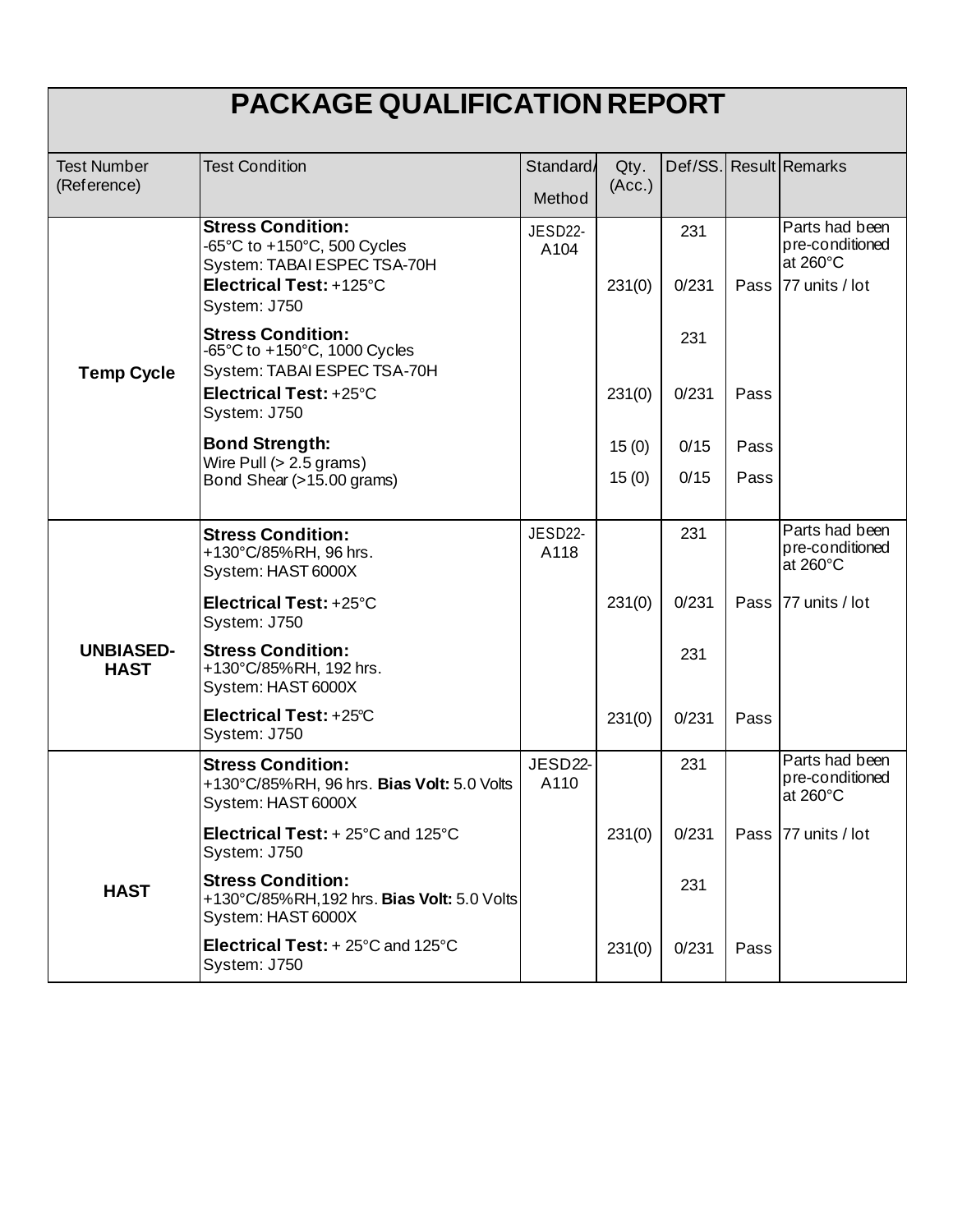| PACKAGE QUALIFICATION REPORT                      |                                                                                   |                       |                       |      |             |                        |  |
|---------------------------------------------------|-----------------------------------------------------------------------------------|-----------------------|-----------------------|------|-------------|------------------------|--|
| <b>Test Number</b><br>(Reference)                 | <b>Test Condition</b>                                                             | Standard/             | Qty.<br>(Acc.)        |      |             | Def/SS. Result Remarks |  |
|                                                   |                                                                                   | Method                |                       |      |             |                        |  |
| High<br><b>Temperature</b><br><b>Storage Life</b> | <b>Stress Condition:</b><br>Bake 175°C, 504 hrs<br><b>System: SHEL LAB</b>        | JESD22-<br>A103       |                       | 45   |             | 45 units               |  |
|                                                   | Electrical Test: +25°C and 125°C<br>System: J750                                  |                       | 45(0)                 | 0/45 | Pass        |                        |  |
| <b>Solderability</b>                              | Steam Aging: Temp 93°C, 8Hrs<br>System: SAS-3000                                  | J-STD-002             | 22(0)                 | 22   |             |                        |  |
| Temp $245^{\circ}$ C                              | Solder Dipping: Solder Temp. 245°C<br>Solder material: Pb Free Sn 95.5Ag3.9 Cu0.6 |                       |                       | 22   |             |                        |  |
|                                                   | System: ERSA RA 2200D<br>Visual Inspection: External Visual Inspection            |                       |                       | 0/22 | <b>Pass</b> |                        |  |
| <b>Wire sweep</b>                                 | Wire sweep Inspection<br>15 Wires / lot                                           |                       | 45(0)                 | 0/45 | Pass        |                        |  |
|                                                   |                                                                                   |                       | <b>Wires</b>          |      |             |                        |  |
| <b>Physical</b>                                   | Physical Dimension,                                                               | JESD22-<br>B100/B108  | 30(0)<br><b>Units</b> | 0/30 | Pass        |                        |  |
| <b>Dimensions</b>                                 | 10 units from 1 lot                                                               |                       |                       |      |             |                        |  |
| <b>Bond Strength</b>                              | Wire Pull $(> 2.50$ grams)                                                        | Mil. Std.<br>883-2011 | 30(0)<br><b>Wires</b> | 0/30 | Pass        |                        |  |
| <b>Data Assembly</b>                              | Bond Shear (> 15.00 grams)                                                        | CDF-AEC-<br>Q100-001  | 30(0)<br>bonds        | 0/30 | Pass        |                        |  |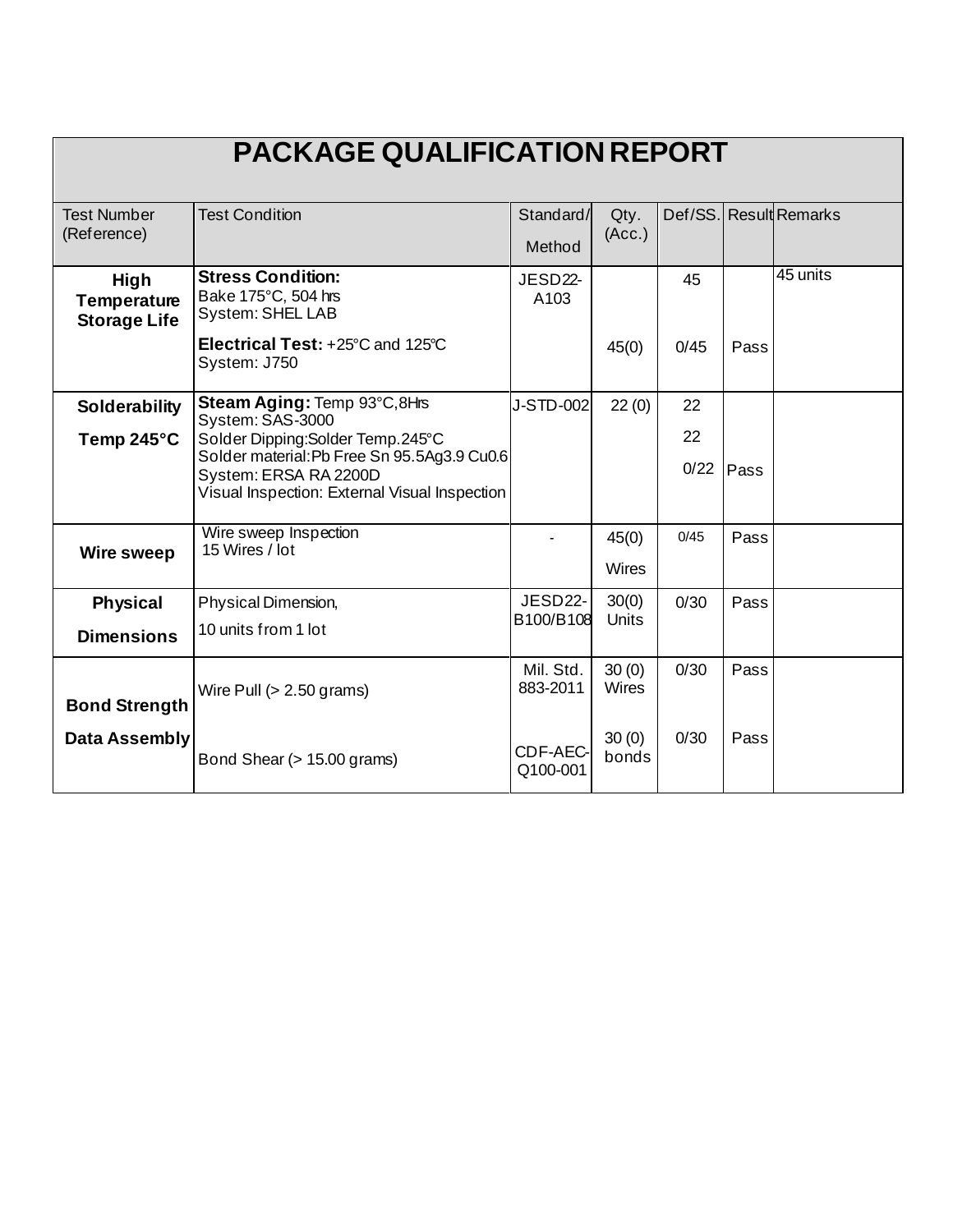# **CCB 4993 Pre and Post Change Summary MICROCHIP PCN# ALAN-03HTZP673**

A Leading Provider of Smart, Connected and Secure Embedded Control Solutions

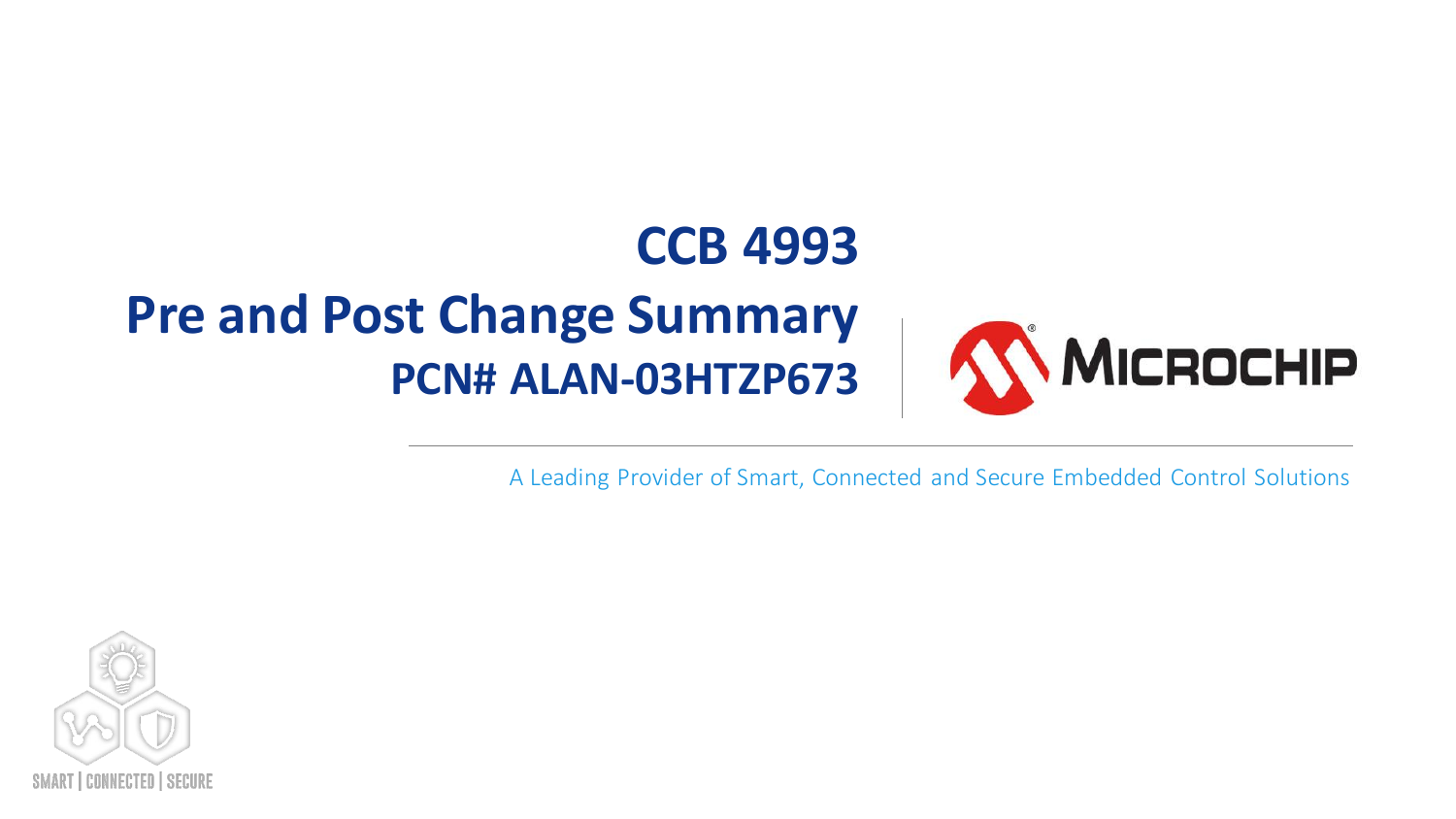# **Pre and Post Change Summary**



Note: Mold compound materials fills the leadlockhole, which provides improved protection against moisture penetration along the edge of the leads (pins) of the package.

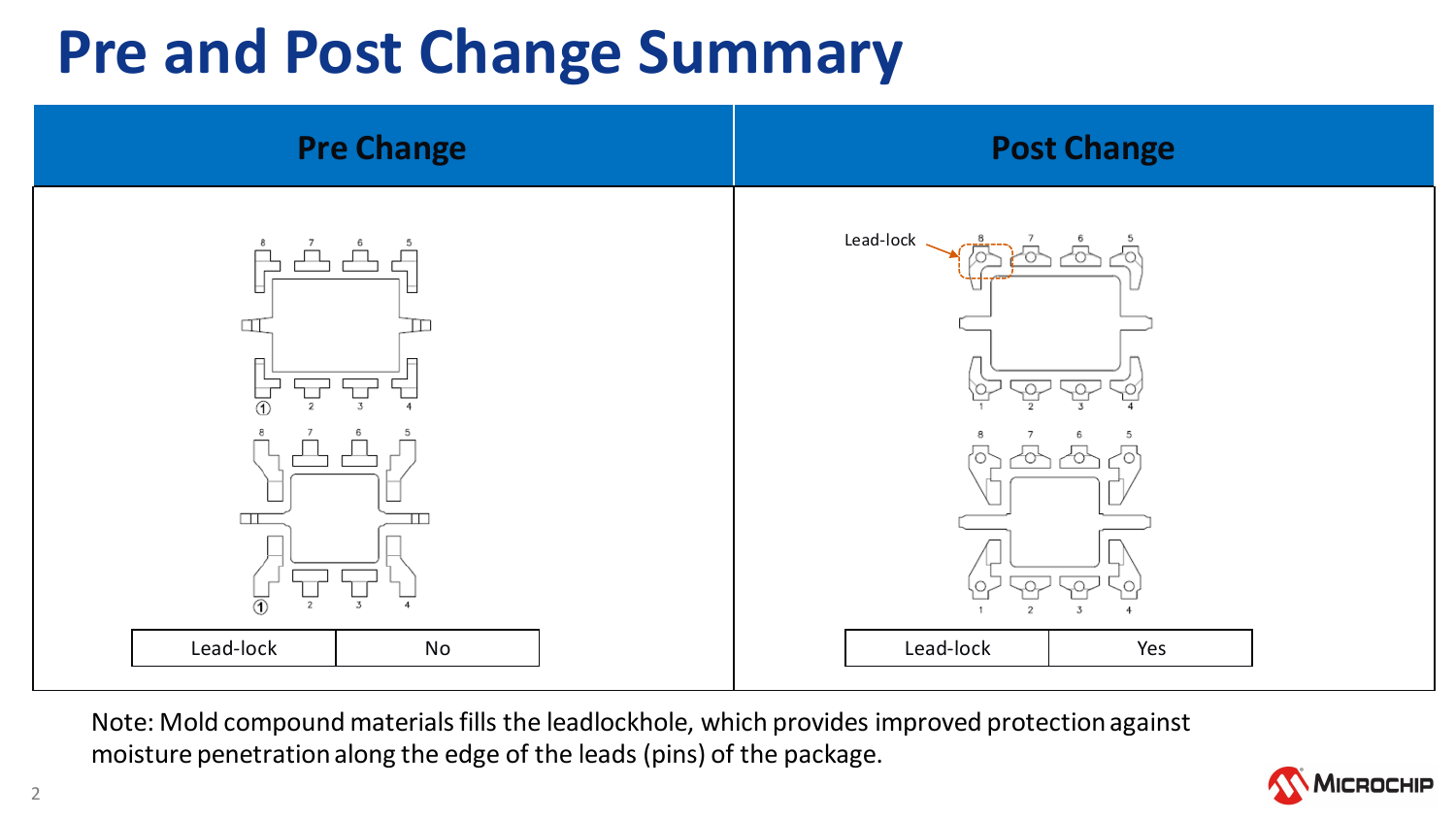Affected Catalog Part Numbers (CPN)

24LC32AT-I/SN 24LC32AT-I/SNA23 24LC32AT-I/SNA27 24LC32AT-I/SNRVE 24AA32AT-I/SN 24AA32AT-I/SNRVE 34A47FT-I/SN 24LC32AT-E/SN PIC12F629-C/SN PIC12F629-E/SN244 PIC12F629-E/SN PIC12F629-I/SN102 PIC12F629-I/SN148 PIC12F629-I/SN206 PIC12F629-I/SN207 PIC12F629-I/SN208 PIC12F629-I/SN209 PIC12F629-I/SN HA688-I/SN PIC12F629-I/SNC24 PIC12F629T-C/SN PIC12F629T-I/SN039 PIC12F629T-I/SN065 PIC12F629T-I/SN069 PIC12F629T-I/SN084 PIC12F629T-I/SN091 PIC12F629T-I/SN102 PIC12F629T-I/SN138 PIC12F629T-I/SN148 PIC12F629T-I/SN211 PIC12F629T-I/SN213 PIC12F629T-I/SN214 PIC12F629T-I/SN220 PIC12F629T-I/SN232 PIC12F629T-I/SN233 PIC12F629T-I/SN241 PIC12F629T-I/SN242 PIC12F629T-I/SN245 PIC12F629T-I/SN247 PIC12F629T-I/SN248 PIC12F629T-I/SN249 PIC12F629T-I/SN250 PIC12F629T-I/SN PIC12F629T-I/SNC19 PIC12F629T-E/SN244 PIC12F629T-E/SN246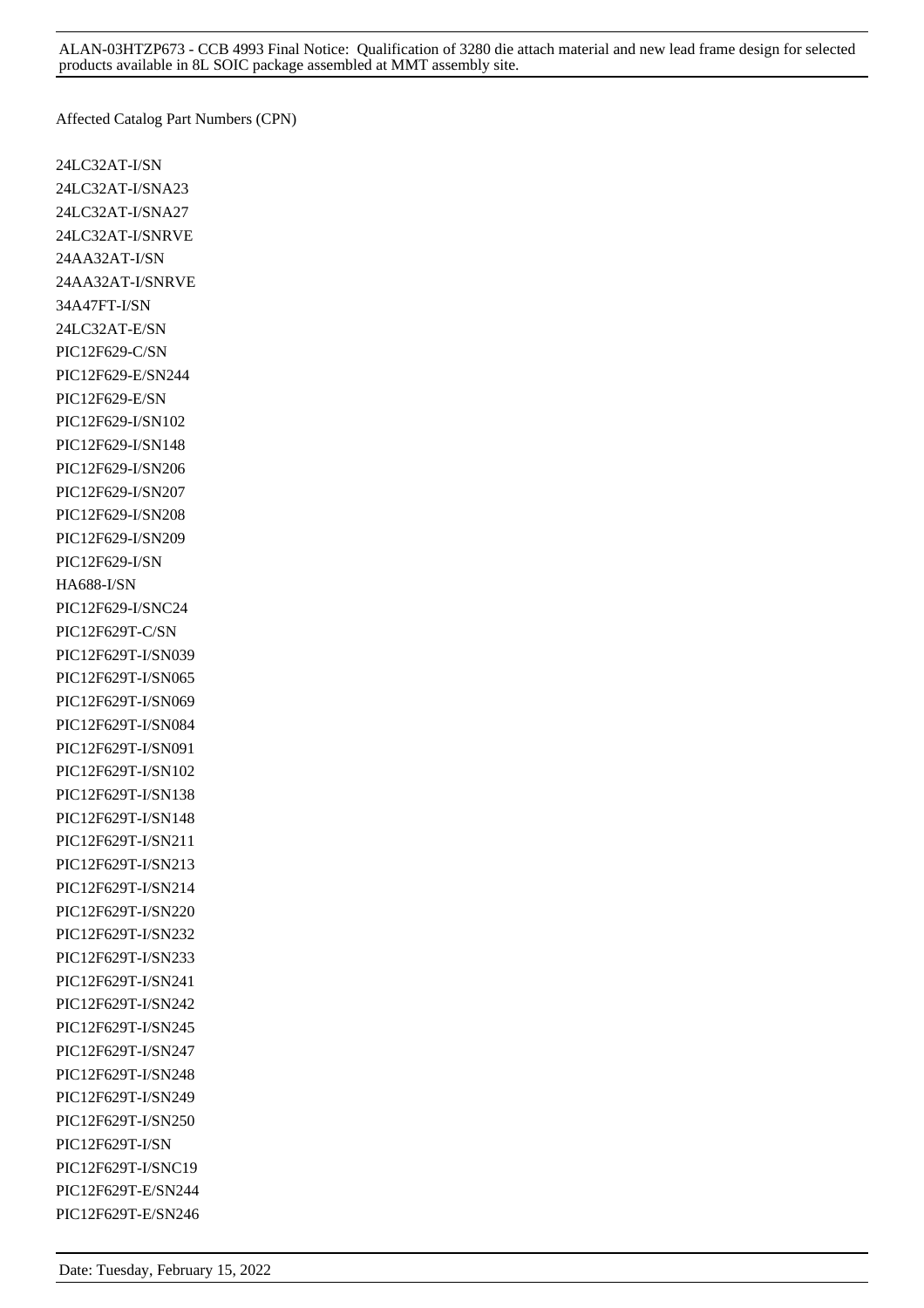PIC12F629T-E/SN 25LC160B-E/SN 25LC160B-I/SN 25AA160B-I/SN 25LC160BT-I/SN 25AA160BT-I/SN 25LC160BT-E/SN 25LC080B-E/SN 25LC080B-I/SN 25AA080B-I/SN 25LC080BT-I/SN 25AA080BT-I/SN 25AA080BT-I/SNB21 25LC080BT-E/SN 25LC080A-E/SN 25LC080A-I/SN 25AA080A-I/SN 25LC080A-H/SN 25LC080AT-H/SN 25LC080AT-I/SN 25AA080AT-I/SN 25LC080AT-E/SN 25LC160A-E/SN 25AA160A-I/SN103 25LC160A-I/SN 25AA160A-I/SN 25AA160AT-I/SN103 25LC160AT-I/SN 25LC160AT-I/SNA79 25AA160AT-I/SN 25LC160AT-E/SN 93LC46A/SN 93LC46AX/SN 93LC46A-E/SN 93LC46AX-E/SN 93LC46A-I/SN 93LC46AX-I/SN 93AA46A-I/SN 93AA46AX-I/SN 93AA46AE48-I/SN 93LC46AT/SN 93LC46AXT/SN 93LC46AT-I/SN 93LC46AXT-I/SN 93AA46AT-I/SN 93AA46AXT-I/SN 93AA46AE48T-I/SN 93LC46AT-E/SN 93LC46AXT-E/SN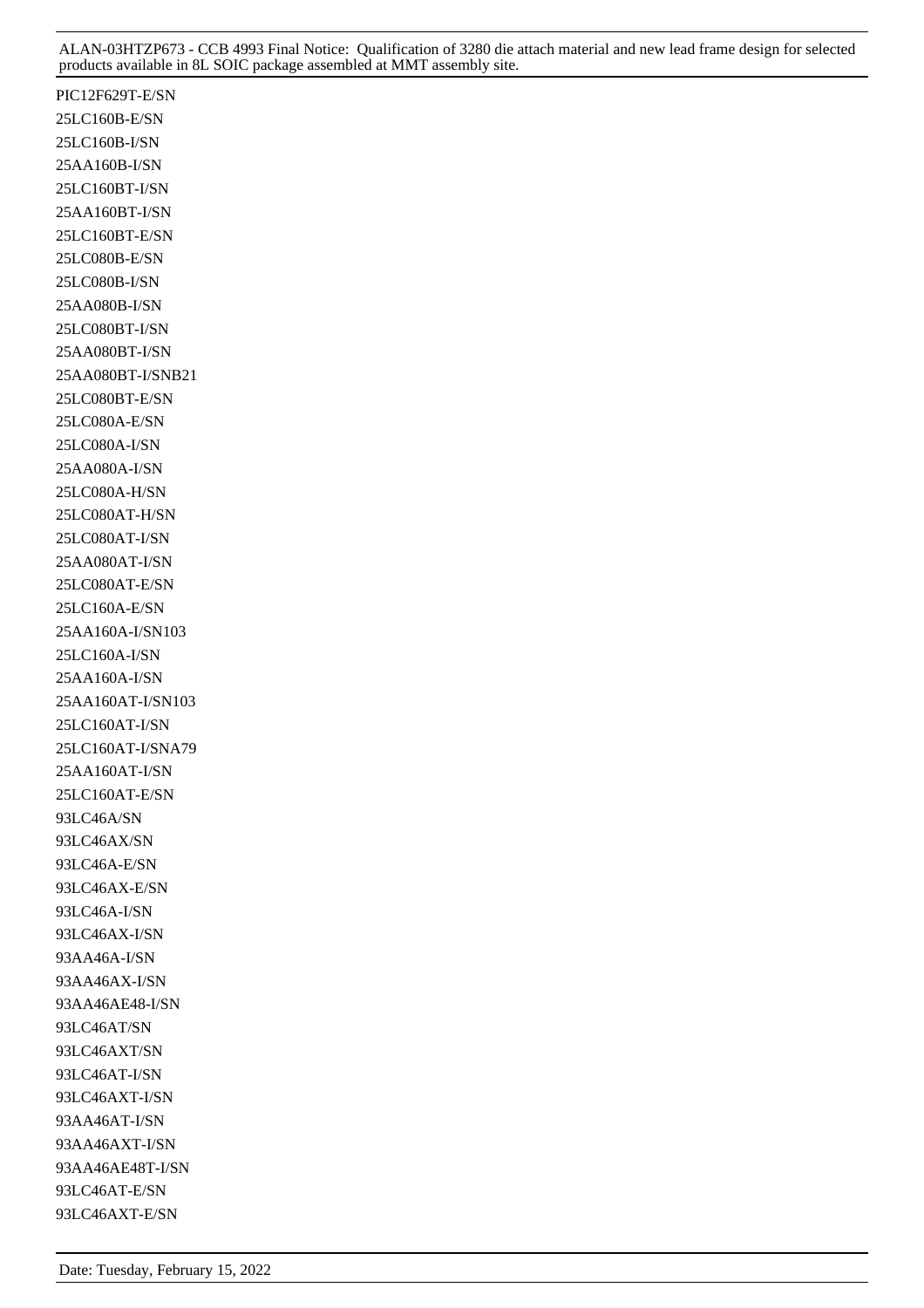93LC46B-E/SN 93LC46BX-E/SN 93AA46B-I/SN 93AA46BX-I/SN 93AA46BT-I/SN 93AA46BXT-I/SN 93LC46BT-E/SN 93LC46BXT-E/SN 93C46B/SN 93C46BX/SN 93C46B-E/SN 93C46BX-E/SN 93C46B-I/SN 93C46BX-I/SN 93C46BT/SN 93C46BXT/SN 93C46BT-I/SN 93C46BXT-I/SN 93C46BT-E/SN 93C46BXT-E/SN 93C46A-E/SN 93C46AX-E/SN 93C46A-I/SN 93C46AX-I/SN 93C46AT-I/SN 93C46AXT-I/SN 93C46AT-E/SN 93C46AXT-E/SN 93LC46C-E/SN 93LC46CX-E/SN 93LC46C-I/SN 93LC46CX-I/SN 93AA46C-I/SN 93AA46CX-I/SN 93LC46CT-I/SN 93LC46CXT-I/SN 93AA46CT-I/SN 25LC256T-I/SNRVB 25AA256T-I/SN 25AA256T-I/SNB31 25LC256T-E/SN 25AA256T-E/SN 25LC320A-E/SN 25LC320A-I/SN 25AA320A-I/SN 25AA320A-I/SNB22 25LC320A-H/SN 25LC320AT-H/SN 25LC320AT-I/SN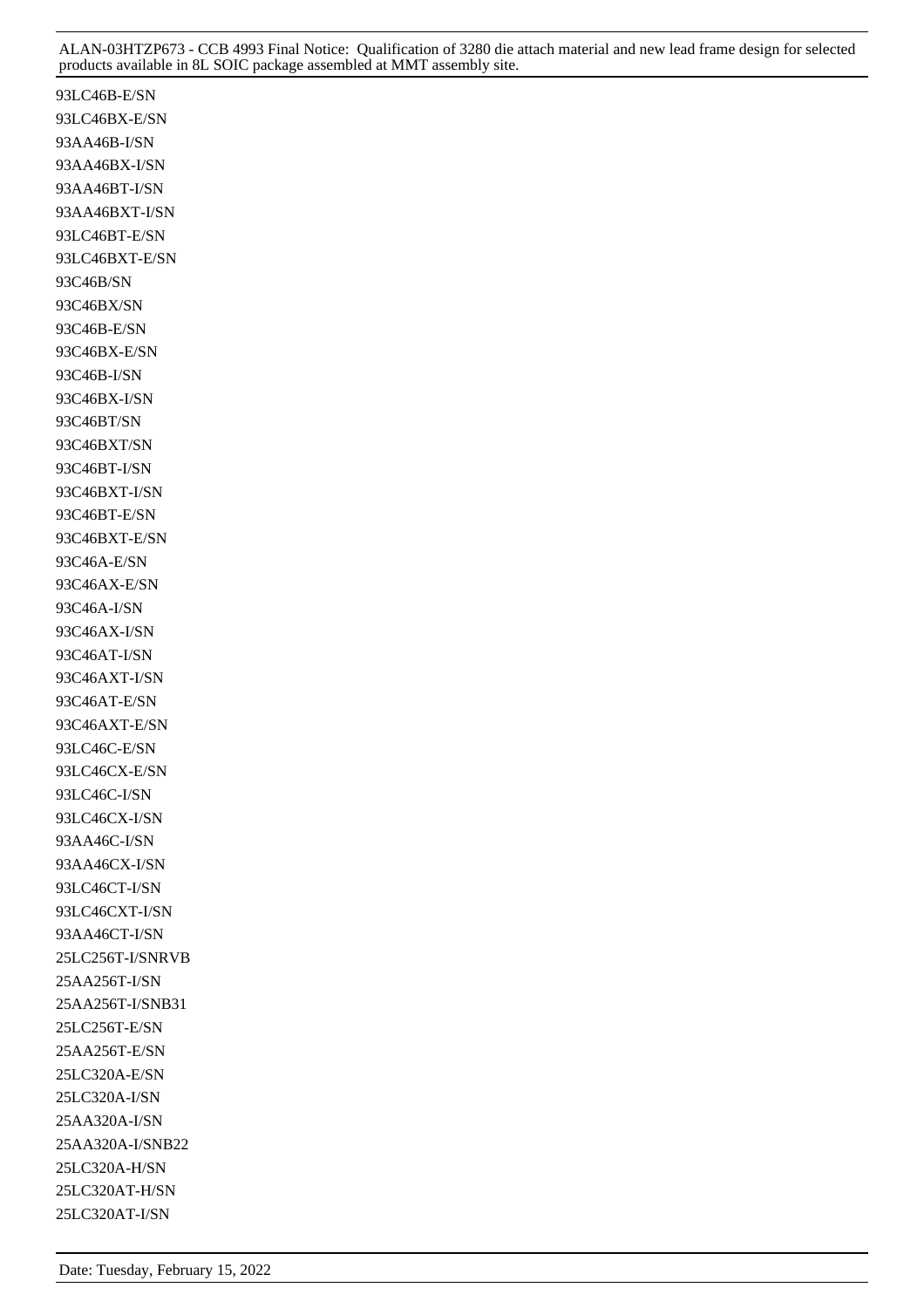25AA320AT-I/SN 25AA320AT-I/SNB22 25LC320AT-E/SN 25LC160D-E/SN 25AA160D-E/SN 25LC160D-I/SN 25AA160D-I/SN 25LC160D-H/SN 25LC160DT-H/SN 25LC160DT-I/SN 25AA160DT-I/SN 25LC160DT-E/SN 25LC160DT-E/SN16KA21 25AA160DT-E/SN 25LC080D-E/SN 25LC080D-I/SN 25AA080D-I/SN 25LC080D-H/SN 25LC080DT-H/SN 25LC080DT-I/SN 25AA080DT-I/SN 25AA080DT-I/SN-SCI 25LC080DT-E/SN 25LC160C-E/SN 25LC160C-I/SN 25AA160C-I/SN 25LC160C-H/SN 25LC160CT-H/SN 25LC160CT-I/SN 25AA160CT-I/SN 25LC160CT-E/SN 25LC080C-E/SN 25LC080C-I/SN 25AA080C-I/SN 25LC080C-H/SN 25LC080CT-H/SN 25LC080CT-I/SN 25AA080CT-I/SN 25LC080CT-E/SN MCP4131-502E/SN MCP4131-103E/SN MCP4131-104E/SN MCP4131-503E/SN MCP4141-502E/SN MCP4141-103E/SN MCP4141-104E/SN MCP4141-503E/SN MCP4151-502E/SN MCP4151-103E/SN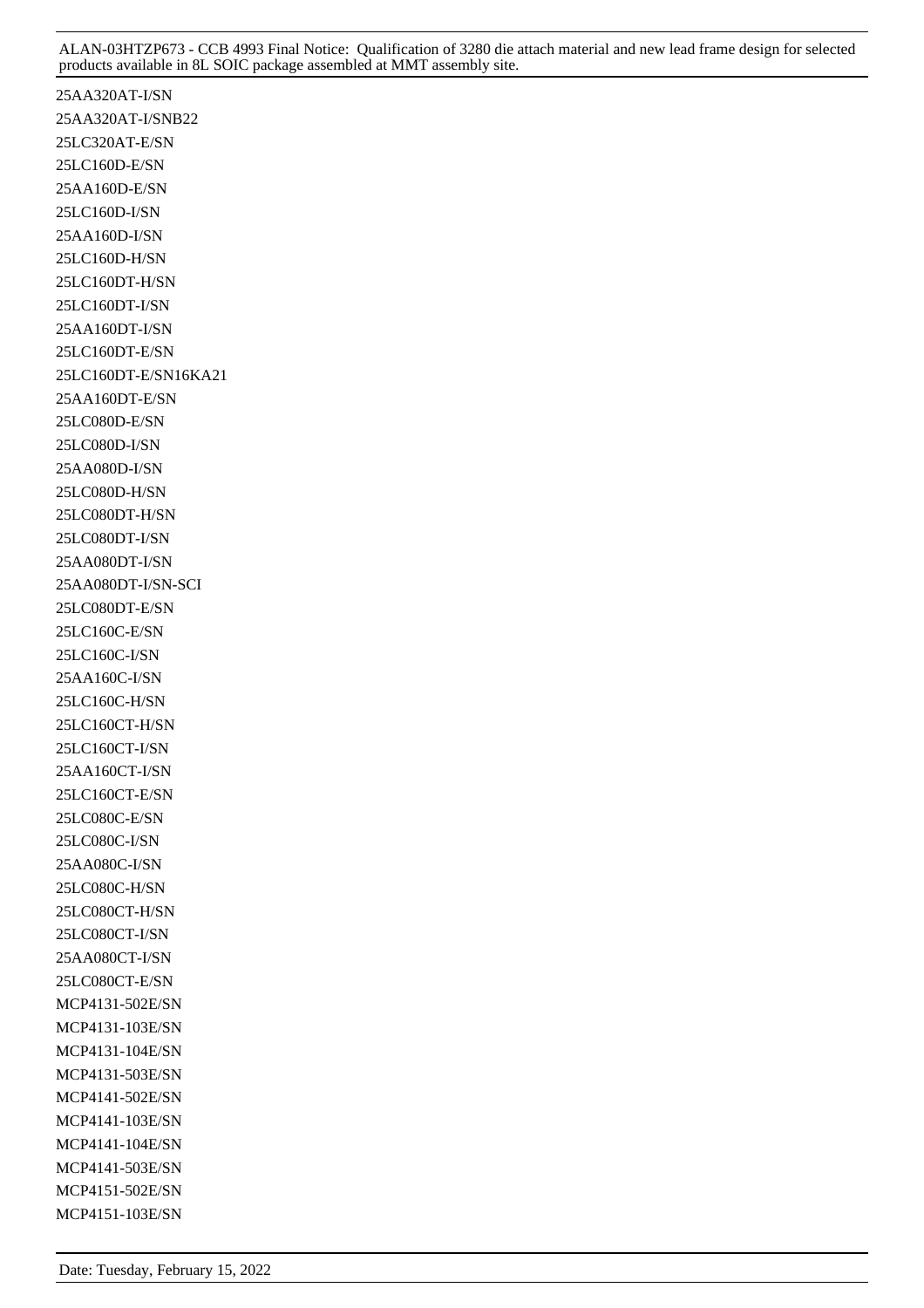MCP4151-104E/SN MCP4151-503E/SN MCP4161-502E/SN MCP4161-103E/SN MCP4161-104E/SN MCP4161-503E/SN MCP4132-502E/SN MCP4132-103E/SN MCP4132-104E/SN MCP4132-503E/SN MCP4142-502E/SN MCP4142-103E/SN MCP4142-104E/SN MCP4142-503E/SN MCP4152-502E/SN MCP4152-103E/SN MCP4152-104E/SN MCP4152-503E/SN MCP4162-502E/SN MCP4162-103E/SN MCP4162-104E/SN MCP4162-503E/SN MCP4131T-502E/SN MCP4131T-103E/SN MCP4131T-104E/SN MCP4131T-503E/SN MCP4141T-502E/SN MCP4141T-103E/SN MCP4141T-104E/SN MCP4141T-503E/SN MCP4151T-502E/SN MCP4151T-103E/SN MCP4151T-104E/SN MCP4151T-503E/SN MCP4161T-502E/SN MCP4161T-103E/SN MCP4161T-104E/SN MCP4161T-503E/SN MCP4132T-502E/SN MCP4132T-103E/SN MCP4132T-104E/SN MCP4132T-503E/SN MCP4142T-502E/SN MCP4142T-103E/SN MCP4142T-104E/SN MCP4142T-503E/SN MCP4152T-502E/SN MCP4152T-103E/SN MCP4152T-104E/SN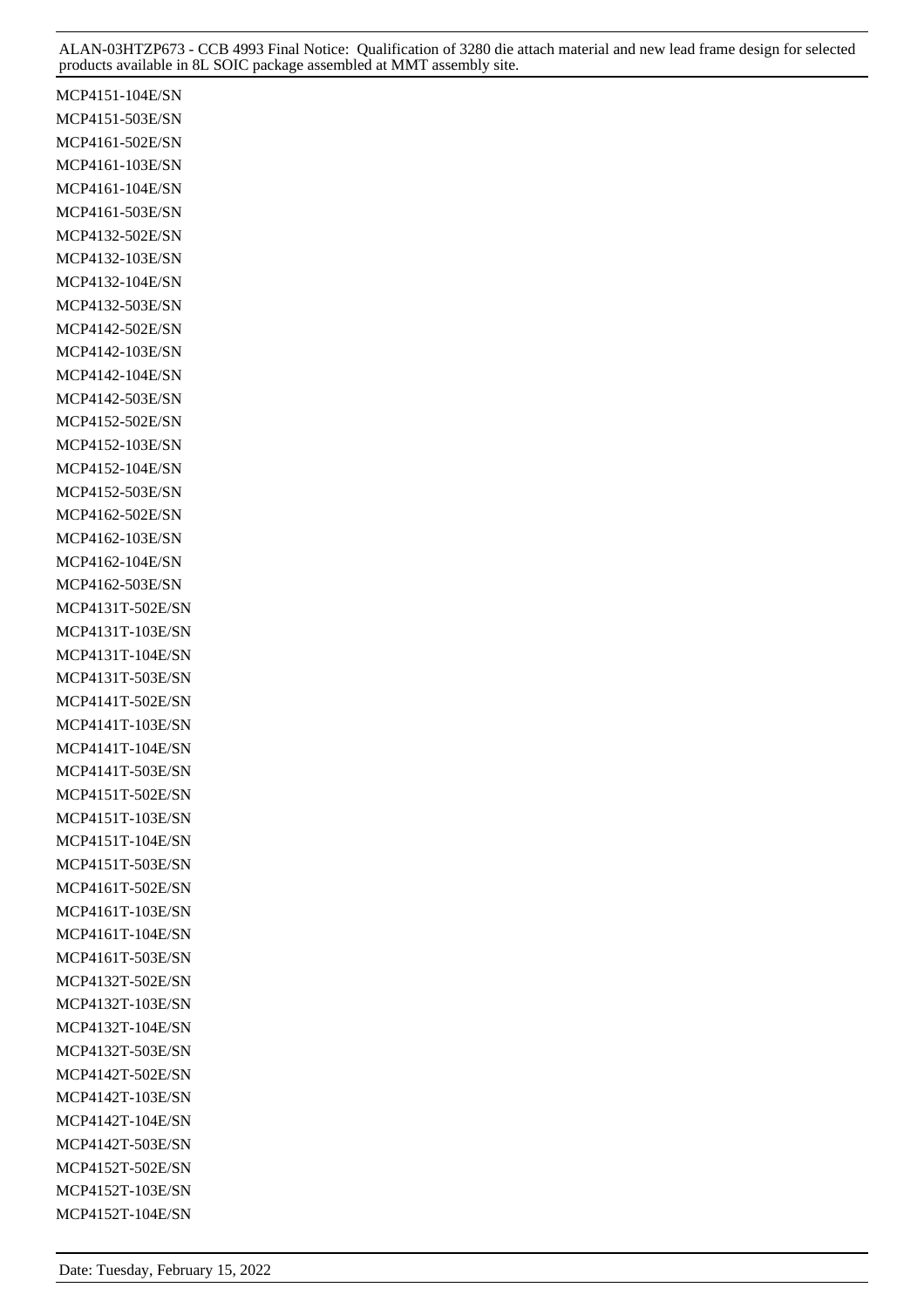MCP4152T-503E/SN MCP4162T-502E/SN MCP4162T-103E/SN MCP4162T-104E/SN MCP4162T-503E/SN 25LC128-E/SN 25AA128-E/SN 25LC128-I/SN 25AA128-I/SN 25LC128-H/SN 25LC128T-H/SN 25LC128T-I/SN 25AA128T-I/SN 25AA128T-I/SNRVA 25LC128T-E/SN 25LC128T-E/SNRVA 25AA128T-E/SN 25LC640A-E/SN 25AA640A-E/SN 25LC640A-M/SN 25LC640A-I/SN 25AA640A-I/SN 25LC640A-H/SN 25LC640AT-H/SN 25LC640AT-I/SN 25AA640AT-I/SN 25AA640AT-I/SNB23 25LC640AT-M/SN 25LC640AT-E/SN 25AA640AT-E/SN PIC12F683-E/SN084 PIC12F683-E/SN 93AA46CXT-I/SN 93LC46CT-E/SN 93LC46CXT-E/SN 93LC56A/SN 93LC56B/SN 93LC56BX/SN 93LC56C-E/SN 93LC56CX-E/SN 93LC56A-E/SN 93LC56AX-E/SN 93LC56B-E/SN 93LC56BX-E/SN 93LC56C-I/SN 93LC56CX-I/SN 93AA56C-I/SN 93AA56CX-I/SN 93LC56A-I/SN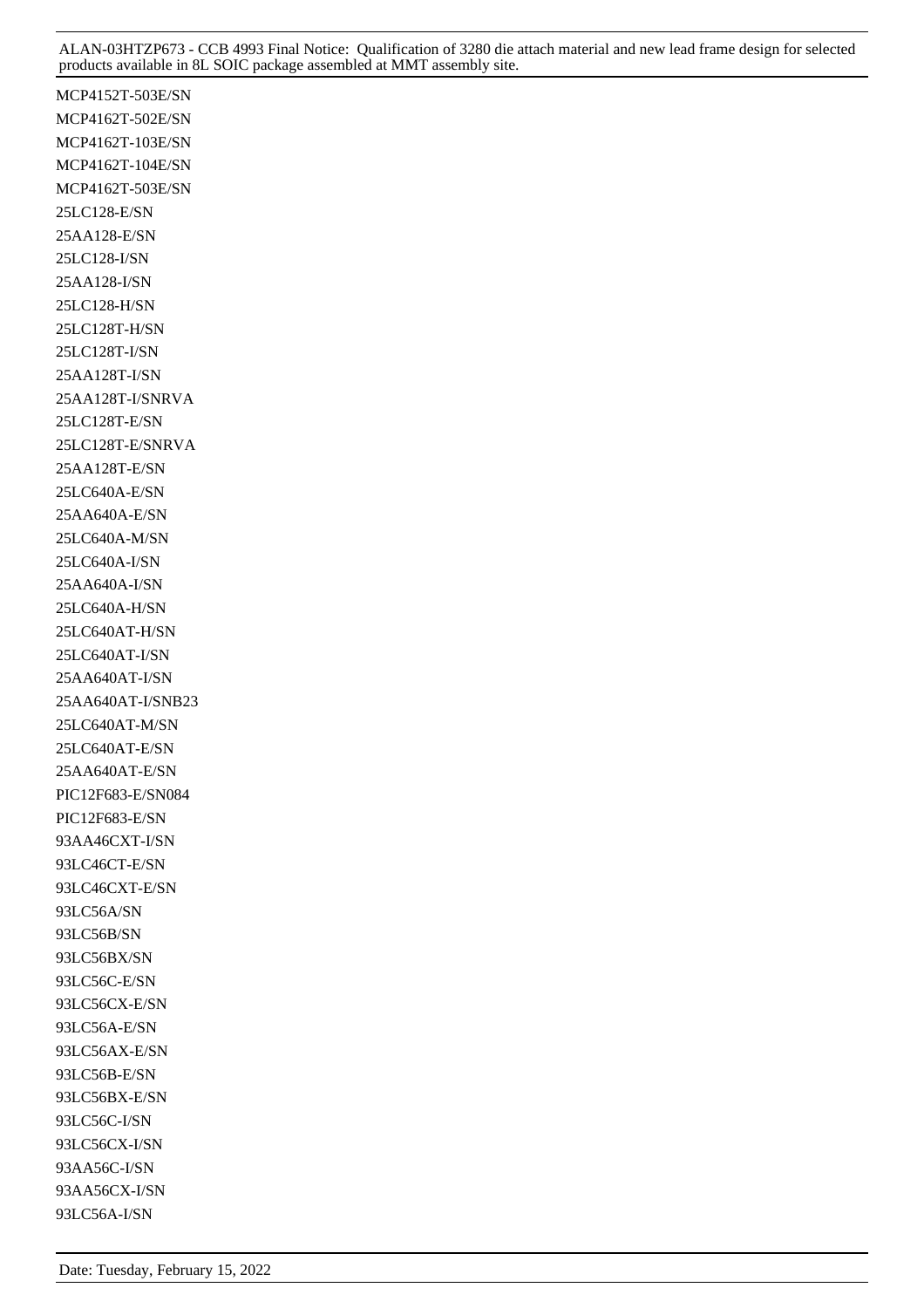93LC56AX-I/SN 93AA56A-I/SN 93AA56AX-I/SN 93LC56B-I/SN 93LC56BX-I/SN 93AA56B-I/SN 93AA56BX-I/SN 93LC56AT/SN 93LC56BT/SN 93LC56BXT/SN 93LC56CT-I/SN 93LC56CXT-I/SN 93AA56CT-I/SN 93AA56CXT-I/SN 93LC56AT-I/SN 93LC56AXT-I/SN 93AA56AT-I/SN 93AA56AXT-I/SN 93LC56BT-I/SN 93LC56BXT-I/SN 93AA56BT-I/SN 93AA56BXT-I/SN 93LC56CT-E/SN 93LC56CXT-E/SN 93LC56AT-E/SN 93LC56AXT-E/SN 93LC56BT-E/SN 93LC56BXT-E/SN 93LC66A/SN 93LC66AX/SN 93LC66B/SN 93LC66BX/SN 93LC66C-E/SN 93LC66CX-E/SN 93LC66A-E/SN 93LC66AX-E/SN 93LC66B-E/SN 93LC66BX-E/SN 93LC66C-I/SN 93LC66CX-I/SN 93AA66C-I/SN 93AA66CX-I/SN 93LC66A-I/SN 93LC66AX-I/SN 93AA66A-I/SN 93AA66AX-I/SN 93LC66B-I/SN 93LC66B-I/SN15K 93LC66BX-I/SN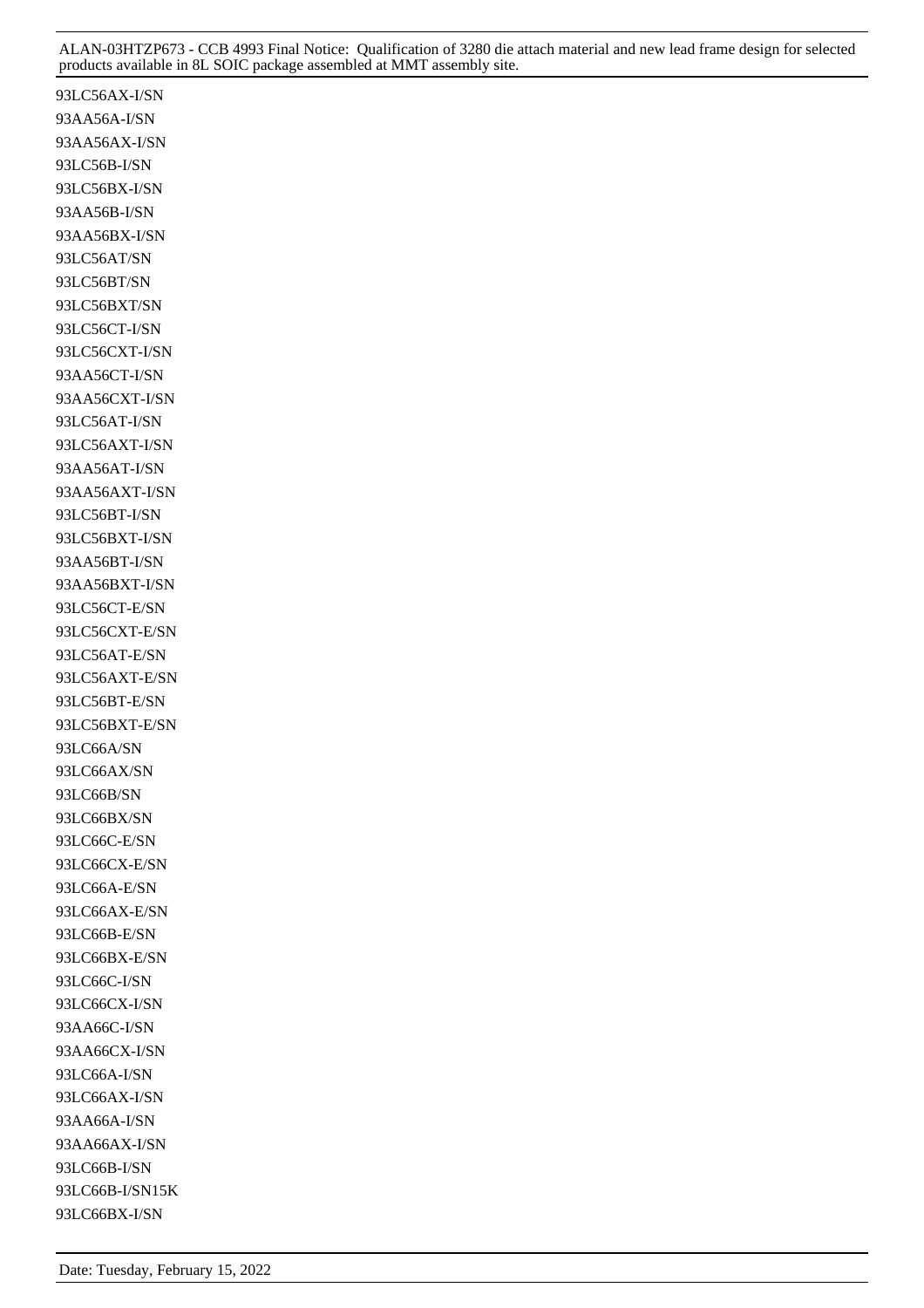93AA66B-I/SN 93AA66BX-I/SN 93LC66AT/SN 93LC66BT/SN 93LC66CT-I/SN 93LC66CXT-I/SN 93AA66CT-I/SN 93AA66CXT-I/SN 93LC66AT-I/SN 93LC66AXT-I/SN 93AA66AT-I/SN 93AA66AXT-I/SN 93LC66BT-I/SN 93LC66BT-I/SN15K 93LC66BXT-I/SN 93AA66BT-I/SN 93AA66BXT-I/SN 93LC66CT-E/SN 93LC66CXT-E/SN 93LC66AT-E/SN 93LC66AXT-E/SN 93LC66BT-E/SN 93LC66BXT-E/SN 93C46C-E/SN 93C46C-I/SN 93C46CT-I/SN 93C46CT-E/SN 93C56C-E/SN 93C56A-E/SN 93C56B-E/SN 93C56C-I/SN 93C56A-I/SN 93C56B-I/SN 93C56CT-I/SN 93C56AT-I/SN 93C56BT-I/SN 93C56CT-E/SN 93C56AT-E/SN 93C56BT-E/SN 93C66C-E/SN 93C66A-E/SN 93C66B-E/SN 93C66C-I/SN 93C66A-I/SN 93C66CT-I/SN 93C66AT-I/SN 93C66CT-E/SN 93C66AT-E/SN 93C66BT-E/SN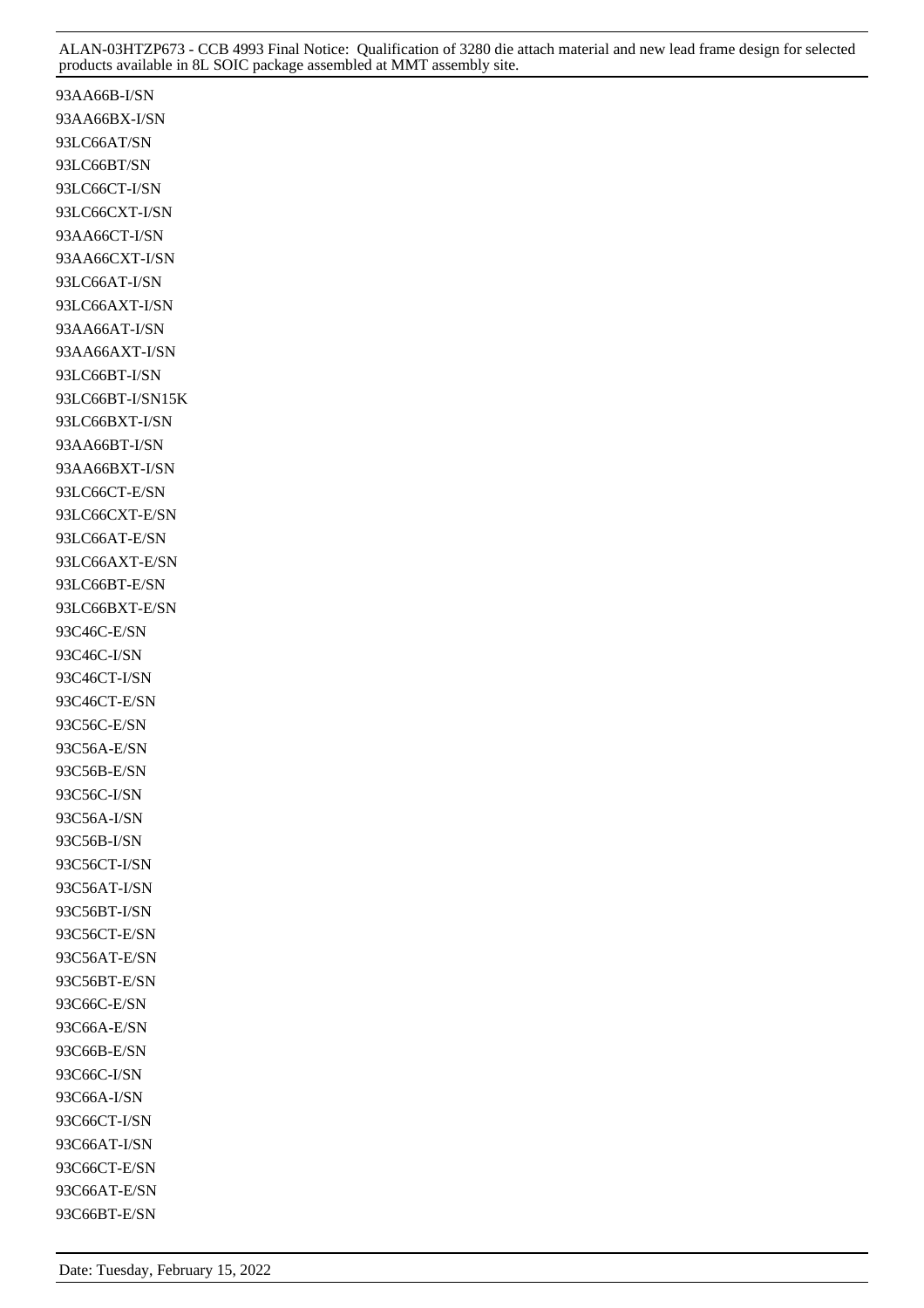MCP2122-E/SN MCP2122T-E/SN 93LC76C-E/SN 93LC76C-I/SN 93AA76C-I/SN 93LC76CT-I/SN 93AA76CT-I/SN 93LC76CT-E/SN 93LC86C-E/SN 93LC86C-I/SN 93AA86C-I/SN 93LC86CT-I/SN 93AA86CT-I/SN 93LC86CT-E/SN 93C76C-E/SN 93C76C-I/SN 93C76CT-I/SN 93C76CT-E/SN 93C86C-E/SN 93C86C-I/SN 93C86CT-I/SN 93C86CT-E/SN 93LC76A-E/SN 93LC76B-E/SN 93LC76A-I/SN 93AA76A-I/SN 93LC76B-I/SN 93AA76B-I/SN 93LC76AT-I/SN 93AA76AT-I/SN 93LC76BT-I/SN 93AA76BT-I/SN 93LC76AT-E/SN 93LC76BT-E/SN 93LC86A-E/SN 93LC86B-E/SN 93LC86A-I/SN 93AA86A-I/SN 93LC86B-I/SN 93AA86B-I/SN 93LC86AT-I/SN 93AA86AT-I/SN 93LC86BT-I/SN 93AA86BT-I/SN 93LC86AT-E/SN 93LC86BT-E/SN 93C76A-E/SN 93C76B-E/SN 93C76A-I/SN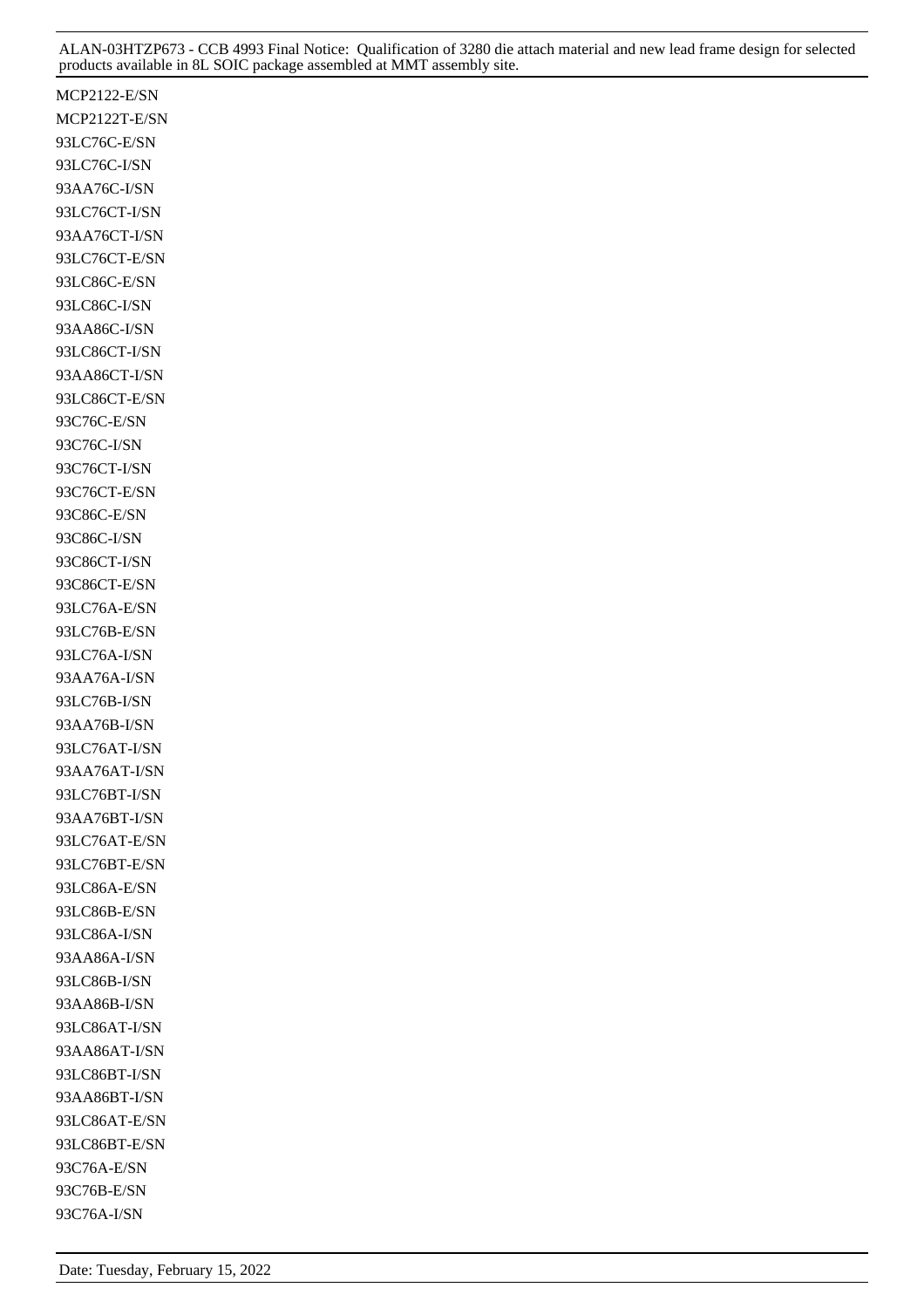93C76B-I/SN 93C76AT-I/SN 93C76BT-I/SN 93C76AT-E/SN 93C76BT-E/SN 93C86A-E/SN 93C86B-E/SN 93C86A-I/SN 93C86B-I/SN 93C86AT-I/SN 93C86BT-I/SN 93C86AT-E/SN 93C86BT-E/SN MCP4021-202E/SN MCP4021-502E/SN MCP4021-103E/SN MCP4021-503E/SN MCP4021T-202E/SN MCP4021T-502E/SN MCP4021T-103E/SN MCP4021T-503E/SN MCP4011-202E/SN MCP4011-502E/SN MCP4011-103E/SN MCP4011-503E/SN MCP4011T-202E/SN MCP4011T-502E/SN MCP4011T-103E/SN MCP4011T-503E/SN 25LC256-E/SN 25AA256-E/SN 25LC256-I/SN 25LC256-I/SNRVB 25AA256-I/SN 25LC256-H/SN 25LC256T-H/SN 25LC256T-I/SN PIC12F683-I/SN075 PIC12F683-I/SN PIC12F683T-I/SN072 PIC12F683T-I/SN091 PIC12F683T-I/SN PIC12F683T-E/SN084 PIC12F683T-E/SN092 PIC12F683T-E/SN098 PIC12F683T-E/SN PIC12F635-E/SN PIC12F635-I/SN057 PIC12F635-I/SN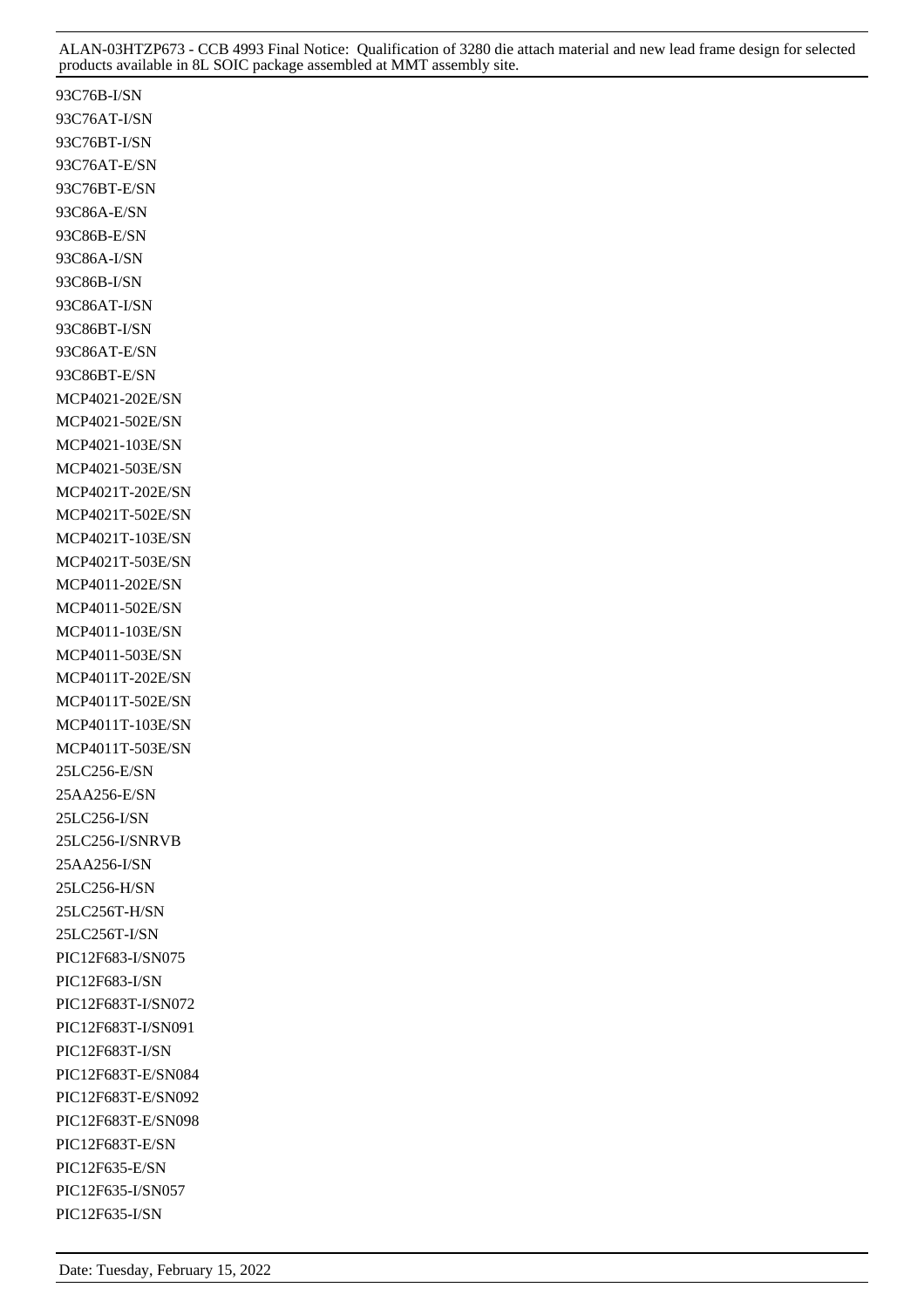PIC12F635T-I/SN050 PIC12F635T-I/SN058 PIC12F635T-I/SN PIC12F510-E/SN PIC12F510-I/SN PIC12F510-I/SNC06 MCV08A-I/SN PIC12F510T-I/SN026 PIC12F510T-I/SN041 PIC12F510T-I/SN058 PIC12F510T-I/SN064 PIC12F510T-I/SN065 PIC12F510T-I/SN073 PIC12F510T-I/SN074 PIC12F510T-I/SN075 PIC12F510T-I/SN077 PIC12F510T-I/SN078 PIC12F510T-I/SN079 PIC12F510T-I/SN PIC12F510T-E/SN070 PIC12F510T-E/SN PIC12F519-E/SN PIC12F519-I/SN039 PIC12F519-I/SN041 PIC12F519-I/SN PIC12F519T-I/SN025 PIC12F519T-I/SN029 PIC12F519T-I/SN030 PIC12F519T-I/SN031 PIC12F519T-I/SN033 PIC12F519T-I/SN035 PIC12F519T-I/SN037 PIC12F519T-I/SN039 PIC12F519T-I/SN040 PIC12F519T-I/SN041 PIC12F519T-I/SN042 PIC12F519T-I/SN044 PIC12F519T-I/SN047 PIC12F519T-I/SN048 PIC12F519T-I/SN PIC12F519T-E/SN PIC12F617-E/SN020 PIC12F617-E/SN031 PIC12F617-E/SN033 PIC12F617-E/SN034 PIC12F617-E/SN PIC12F617-I/SN030 PIC12F617-I/SN032 PIC12F617-I/SN053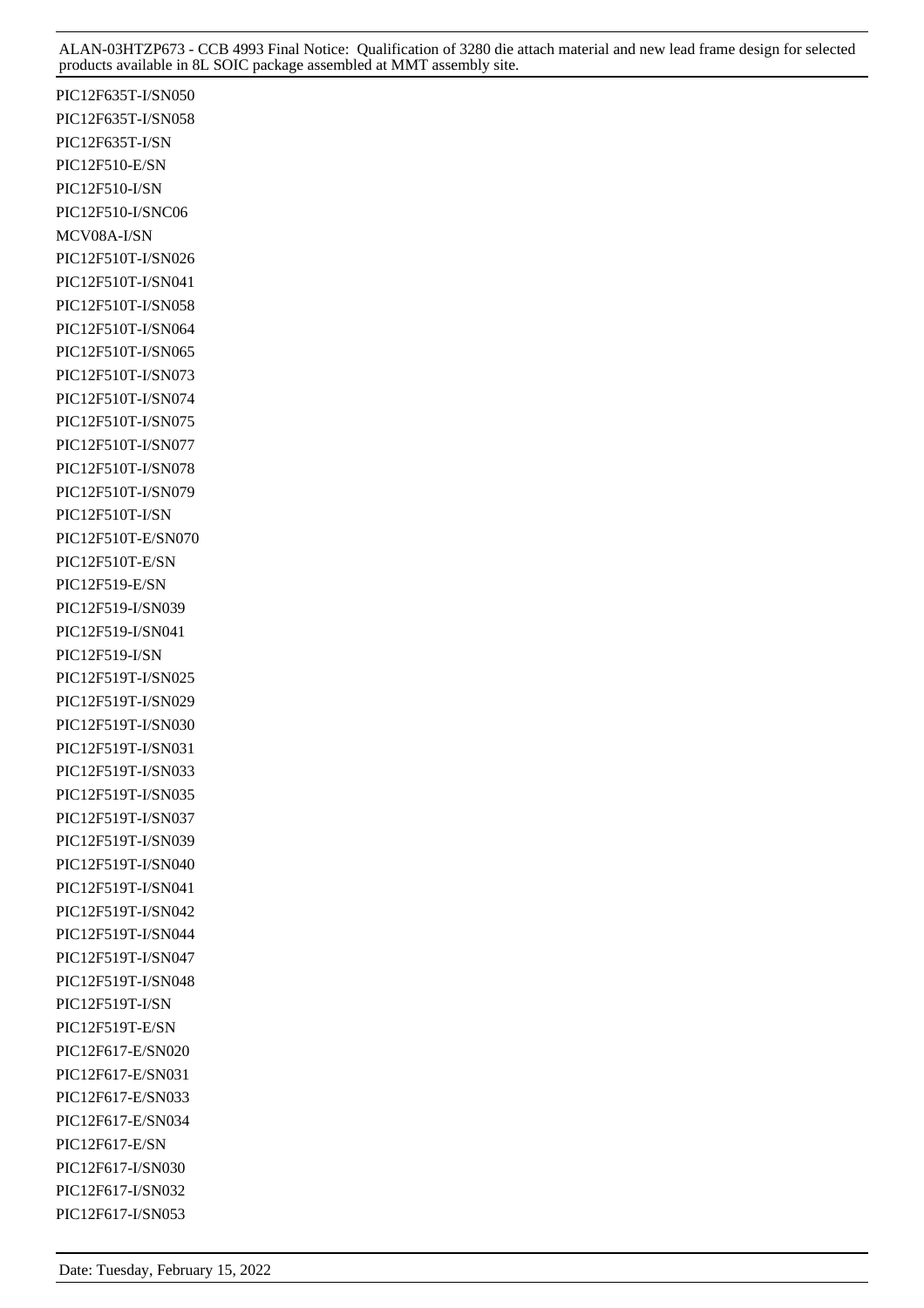PIC12F617-I/SN PIC12F617-I/SNC15 PIC12F617T-I/SN022 PIC12F617T-I/SN028 PIC12F617T-I/SN030 PIC12F617T-I/SN032 PIC12F617T-I/SN038 PIC12F617T-I/SN044 PIC12F617T-I/SN053 PIC12F617T-I/SN059 PIC12F617T-I/SN PIC12F617T-I/SNC15 PIC12F617T-E/SN020 PIC12F617T-E/SN024 PIC12F617T-E/SN026 PIC12F617T-E/SN027 PIC12F617T-E/SN031 PIC12F617T-E/SN033 PIC12F617T-E/SN034 PIC12F617T-E/SN036 PIC12F617T-E/SN037 PIC12F617T-E/SN050 PIC12F617T-E/SN051 PIC12F617T-E/SN052 PIC12F617T-E/SN055 PIC12F617T-E/SN067 PIC12F617T-E/SN071 PIC12F617T-E/SN TCN75AVOA MCP9801-M/SN MCP9801-M/SNRC2 MCP9801T-M/SN MCP9801T-M/SNRC2 TCN75AVOA713 MCP9803-M/SN MCP9803-M/SNRC2 MCP9803T-M/SN MCP9803T-M/SNRC2 MCP3550-50E/SN MCP3550-60E/SN MCP3550T-50E/SN MCP3550T-60E/SN MCP3551-E/SN MCP3551T-E/SN MCP3553-E/SN MCP3553T-E/SN MCP4822-E/SN MCP4802-E/SN MCP4812-E/SN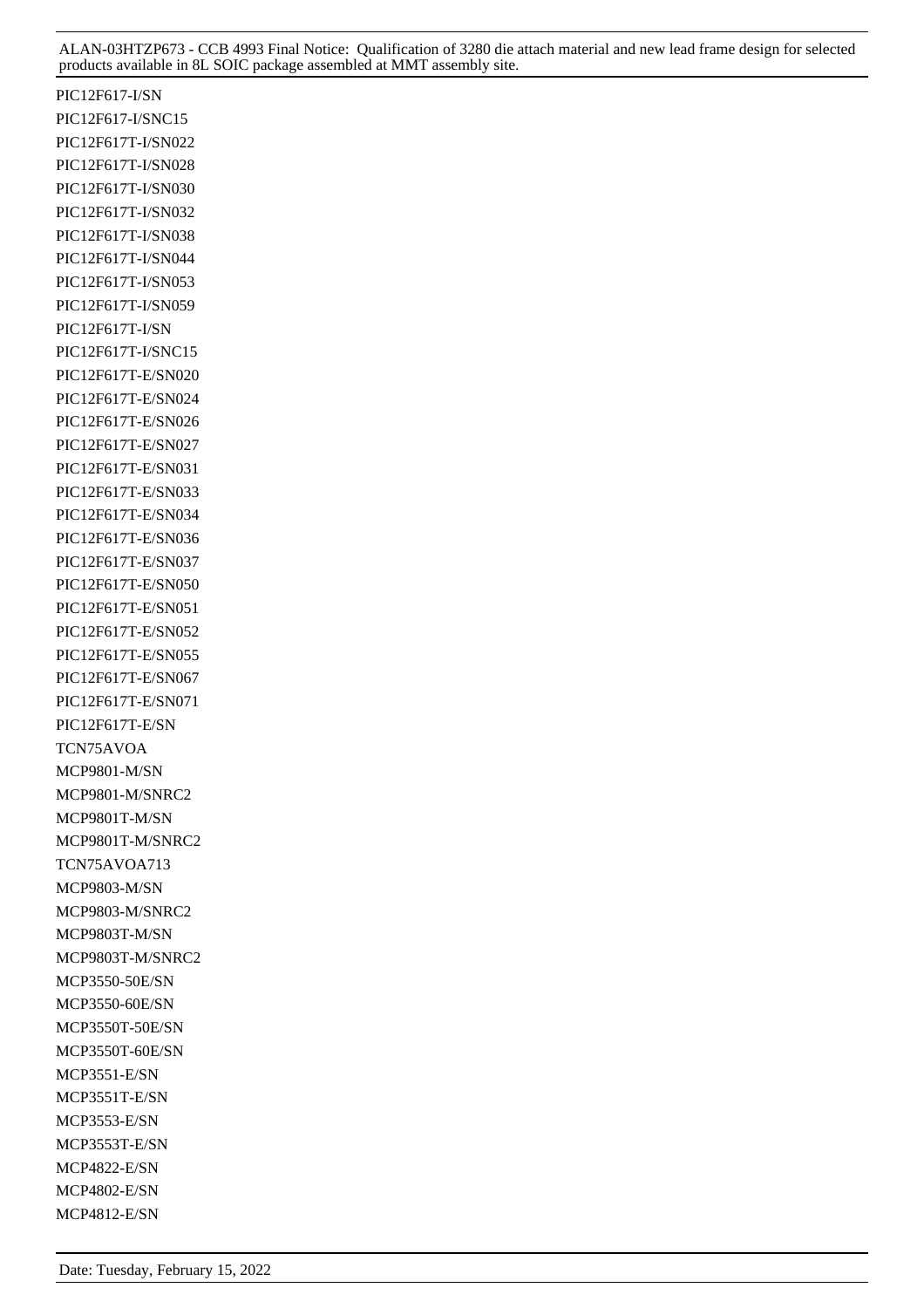MCP4822T-E/SN MCP4802T-E/SN MCP4812T-E/SN PIC12F508-E/SN PIC12F508-I/SN038 PIC12F508-I/SN080 PIC12F508-I/SN HA1100/SN PIC12F508T-I/SN020 MCP3426A1-E/SN MCP3422A1T-E/SN MCP3426A1T-E/SN MCP3422A2-E/SN MCP3426A2-E/SN MCP3422A2T-E/SN MCP3426A2T-E/SN MCP3422A3-E/SN MCP3426A3-E/SN MCP3422A3T-E/SN MCP3426A3T-E/SN MCP3422A4-E/SN MCP3426A4-E/SN MCP3422A4T-E/SN MCP3426A4T-E/SN MCP3422A5-E/SN MCP3426A5-E/SN MCP3422A5T-E/SN MCP3426A5T-E/SN MCP3422A6-E/SN MCP3426A6-E/SN MCP3422A6T-E/SN MCP3426A6T-E/SN MCP3422A7-E/SN MCP3426A7-E/SN MCP3422A7T-E/SN MCP3426A7T-E/SN 24LC08BH-E/SN 24LC08BH-I/SN 24AA08H-I/SN 24LC08BHT-I/SN 24AA08HT-I/SN 24LC08BHT-E/SN 24AA16-E/SN 24LC16B-M/SN 24LC16BT/SNA79 24AA16T-I/SNB22 24LC16BT-M/SN 24AA16T-E/SN 24LC16BH-E/SN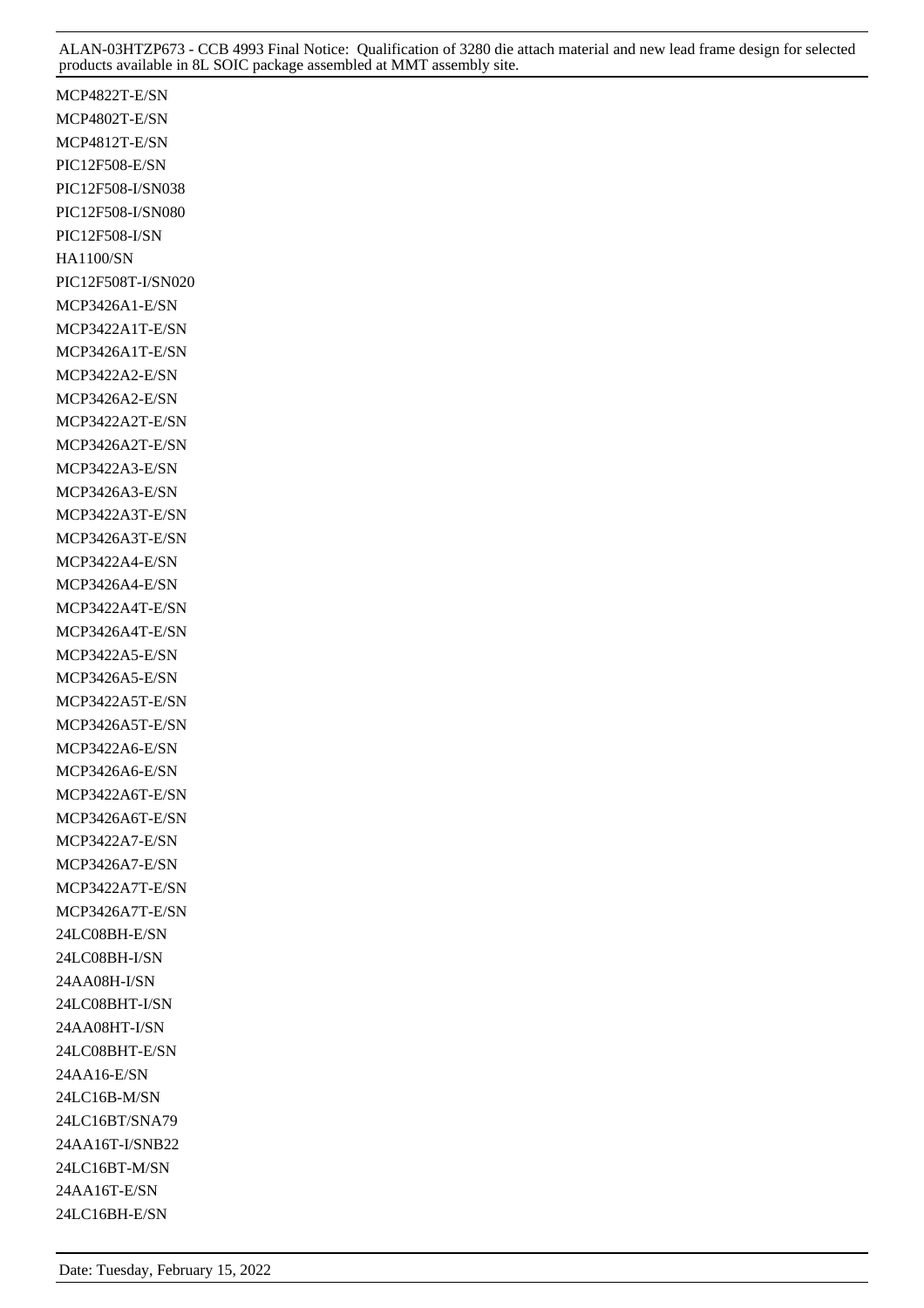24LC16BH-I/SN 24AA16H-I/SN 24LC16BHT-I/SN 24AA16HT-I/SN 24LC16BHT-E/SN 24AA32AT-I/SNB79 24LC32AF-E/SN 24LC32AF-I/SN 24AA32AF-I/SN 24LC32AFT-I/SN 24AA32AFT-I/SN 24LC32AFT-E/SN 24AA64-E/SN 24LC64-I/SN100 24AA64-I/SN101 24FC64-I/SN 24LC64T-I/SN100 24AA64T-I/SN101 24LC64T-I/SNA79 24AA64T-I/SNB79 24FC64T-I/SN 24LC64T-E/SNA31 24AA64T-E/SN 24LC64F-E/SN 24LC64F-I/SN 24AA64F-I/SN 24FC64F-I/SN 24LC64FT-I/SN 24AA64FT-I/SN 24FC64FT-I/SN 24LC64FT-E/SN 24FC128-E/SN 24LC128-I/SNRVF 24LC128T-I/SNRVF 24AA128T-I/SNRVF 24FC128T-E/SN 24LC04BT-I/SNA79 24LC04BH-E/SN 24LC04BH-I/SN 24AA04H-I/SN 24LC04BHT-I/SN 24AA04HT-I/SN 24LC04BHT-E/SN 24LC512-E/SN 24LC512-I/SN 24AA512-I/SN 24FC512-I/SN 24FC512-I/SNC79 24FC512T-I/SN101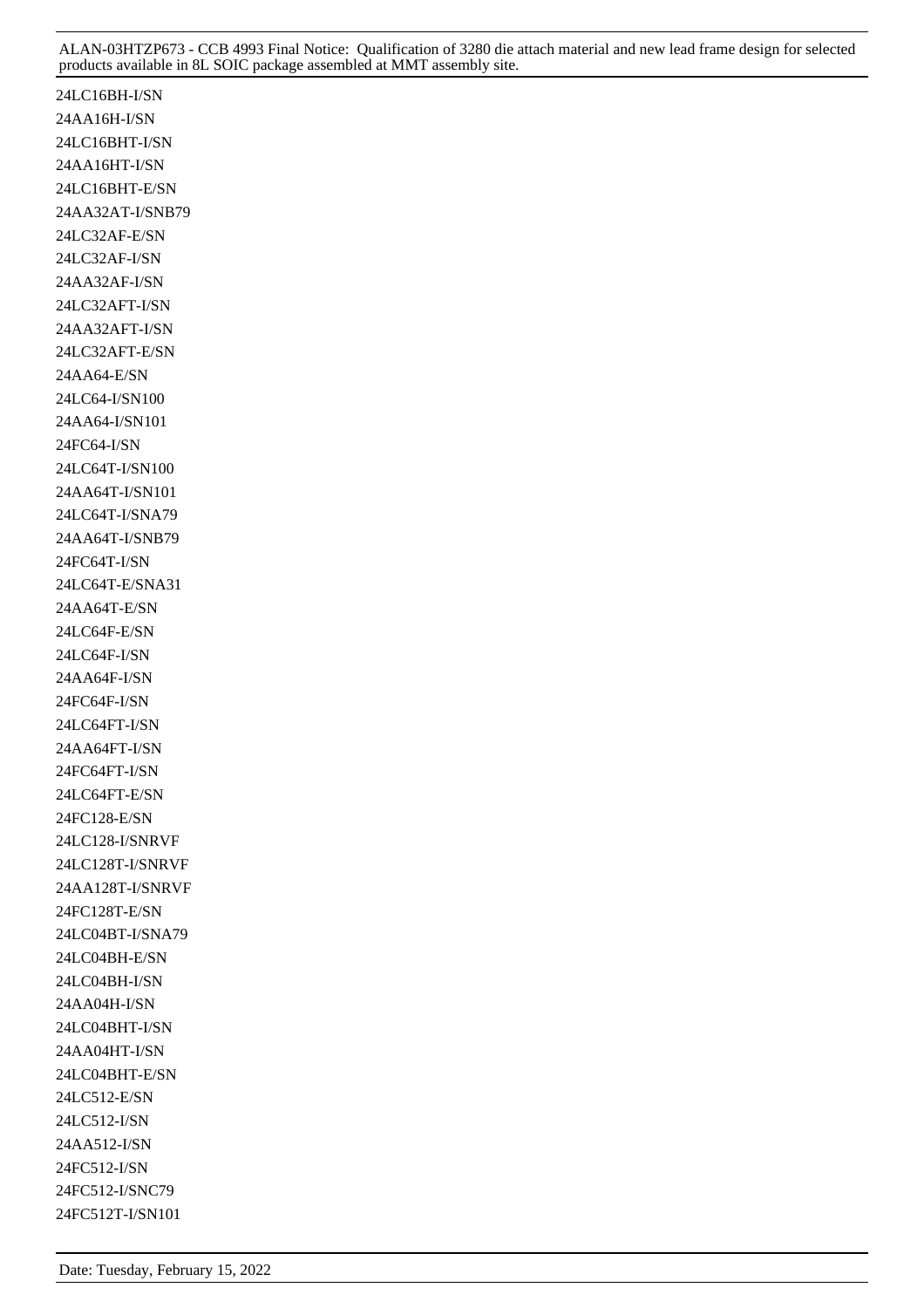24LC512T-I/SN 24AA512T-I/SN 24FC512T-I/SN 24FC512T-I/SNC21 24FC512T-I/SNC79 24LC512T-E/SN 24AA256-E/SN 24FC256-E/SN 24AA256-I/SN104 24AA256T-I/SN104 24AA256T-I/SN105 24LC256T-I/SNRVF 24AA256T-E/SN 24FC256T-E/SN 24AA256UID-I/SN 24AA256UIDT-I/SN MCP6N11-001E/SN MCP6N11T-001E/SN MCP6N11-002E/SN MCP6N11T-002E/SN MCP6N11-005E/SN MCP6N11T-005E/SN MCP6N11-010E/SN MCP6N11T-010E/SN MCP6N11-100E/SN MCP6N11T-100E/SN MCP4801-E/SN MCP4811-E/SN MCP4821-E/SN MCP4901-E/SN MCP4911-E/SN MCP4921-E/SN MCP4801T-E/SN MCP4811T-E/SN MCP4821T-E/SN MCP4901T-E/SN MCP4911T-E/SN MCP4921T-E/SN PIC12F752-E/SN PIC12F752-I/SN PIC12F752T-I/SN024 PIC12F752T-I/SN PIC12HV752-E/SN PIC12HV752-I/SN MCP6482-E/SN MCP6492-E/SN MCP6472-E/SN MCP6482T-E/SN MCP6492T-E/SN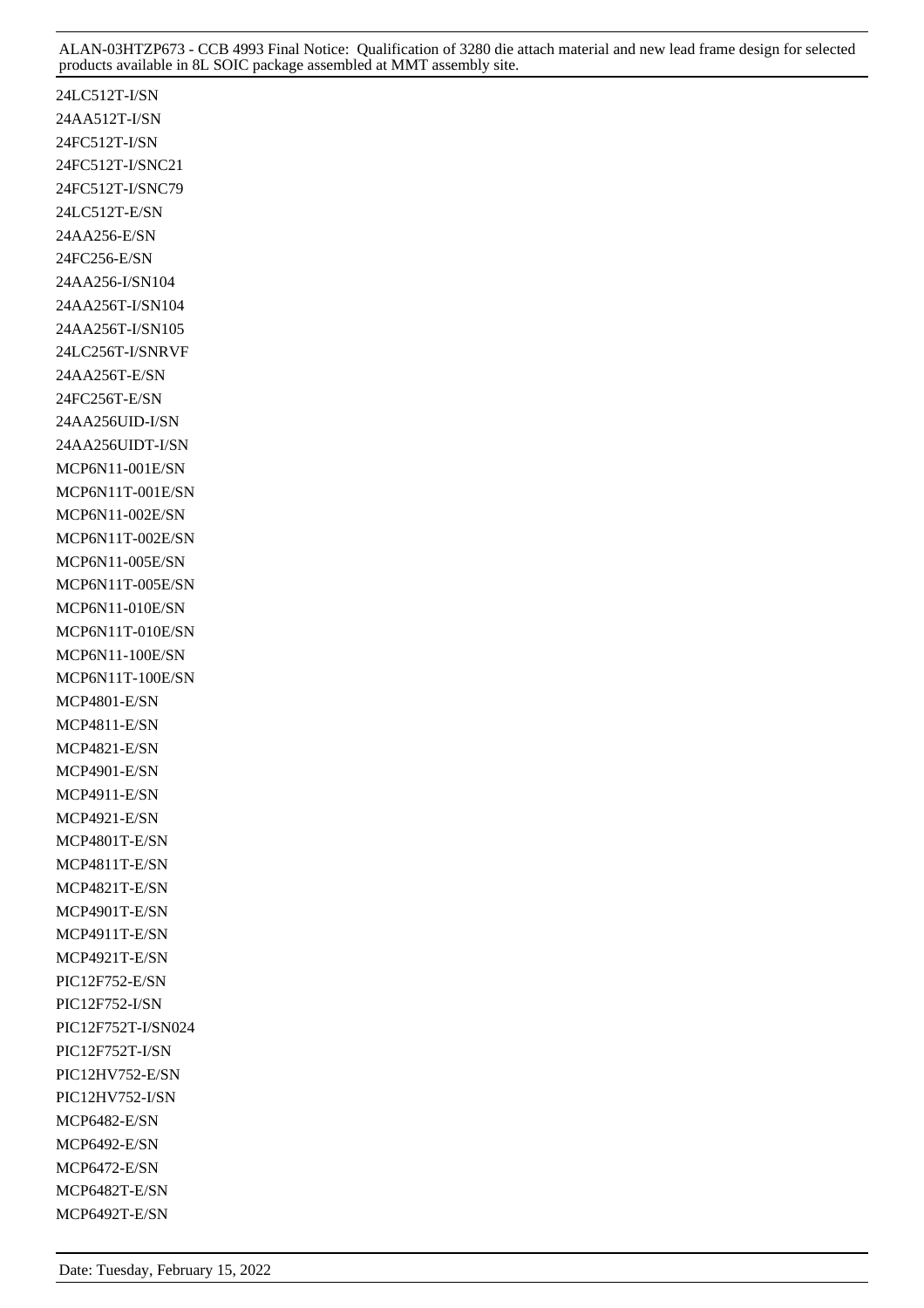MCP6472T-E/SN MCP6422-E/SN MCP6422T-E/SN 34AA04-E/SN 34AA04-I/SN 34AA04T-I/SN 34AA04T-E/SN 24AA044-E/SN 24AA044-I/SN 24AA044T-I/SN 24AA044T-E/SN 11LC010-E/SN PIC12F1571-I/SN PIC12F1572-I/SN PIC12F1572T-I/SN020 PIC12F1571T-I/SN030 PIC12F1572T-I/SN034 PIC12F1571T-I/SN038 PIC12F1571T-I/SN042 PIC12F1572T-I/SN048 PIC12F1572T-I/SN052 PIC12F1571T-I/SN056 PIC12F1571T-I/SN057 PIC12F1571T-I/SN063 PIC12F1572T-I/SN064 PIC12F1571T-I/SN PIC12F1572T-I/SN PIC12F1572T-E/SN048 PIC12F1571T-E/SN PIC12F1572T-E/SN PIC12LF1571-E/SN PIC12LF1572-E/SN PIC12LF1572-I/SN033 PIC12LF1571-I/SN PIC12LF1572-I/SN PIC12LF1571T-I/SN026 PIC12LF1571T-I/SN028 PIC12LF1571T-I/SN029 PIC12LF1571T-I/SN031 PIC12LF1572T-I/SN033 PIC12LF1571T-I/SN PIC12LF1572T-I/SN PIC12LF1572T-E/SN MCP2551-E/SN MCP2551-I/SN MCP2551T-I/SN MCP2551T-E/SN MCP2003-E/SN MCP2003T-E/SN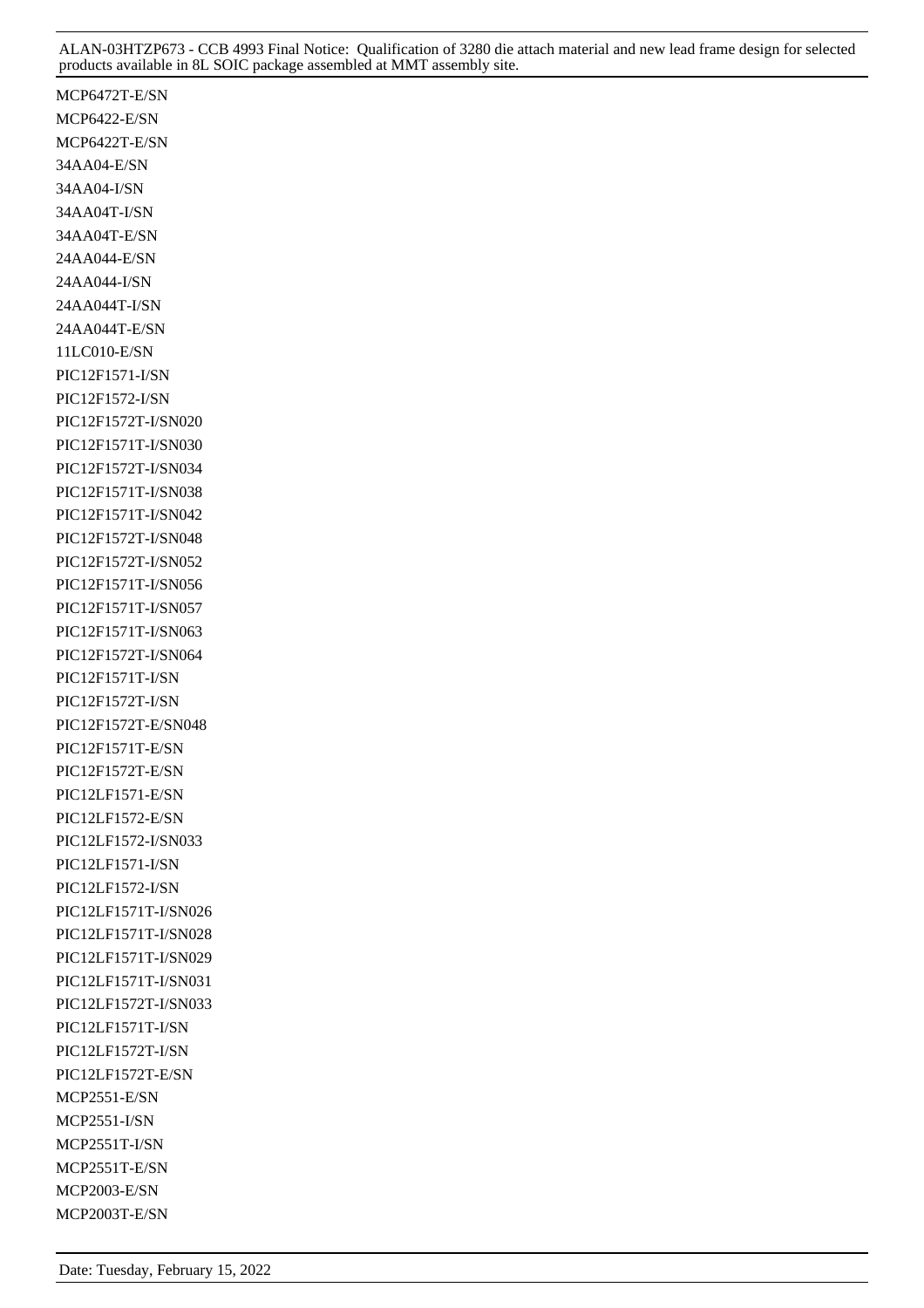MCP2004-E/SN MCP2004T-E/SN MCP2003A-E/SN MCP2003AT-E/SN MCP2004A-E/SN MCP2004AT-E/SN MCP2025-500E/SN MCP2025T-500E/SN MCP2025-330E/SN MCP2025T-330E/SN RE46C100S8F RE46C101S8F RE46C101S8TF RE46C100S8TF RE46C108S8F RE46C108S8TF RE46C317S8F RE46C317S8TF RE46C318S8F RE46C318S8TF TC1044SCOA TC7660SCOA TC7662BCOA TC7660SVOA TC1044SEOA TC7660SEOA TC7662BEOA TC1044SEOA713 TC7660SEOA713 TC7660SEOA713BAA TC7660SEOA713BAB TC7662BEOA713 TC1044SCOA713 TC7660SCOA713 TC7662BCOA713 TC7660SVOA713 TC7660SEOA723 TC7660COA TC7660EOA TC7660MEOA TC7660EOA713 TC7660MEOA713 TC7660COA713 TC7660EOA723 TC622COA TC622VOA TC622EOA TC622EOA713 TC622COA713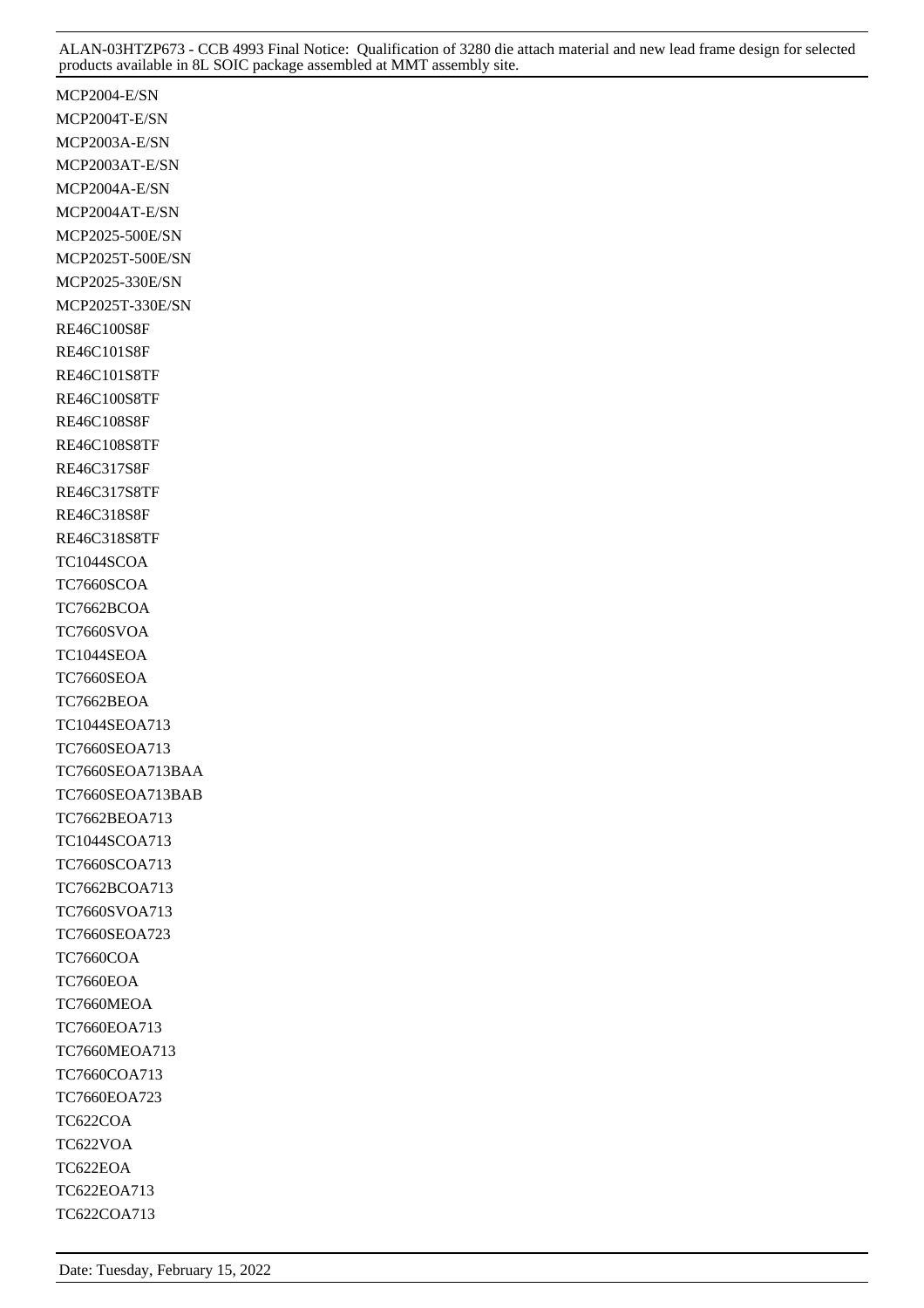TC622VOA713 MCP14E6-E/SN MCP14E6T-E/SN MCP14E7-E/SN MCP14E7T-E/SN MCP14E8-E/SN MCP14E8T-E/SN MCP14E9-E/SN MCP14E9T-E/SN MCP14E10-E/SN MCP14E10T-E/SN MCP14E11-E/SN MCP14E11T-E/SN 25LC040/SN 25C040/SN 25C040-E/SN 25LC040-I/SN 25AA040-I/SN 25C040-I/SN 25LC040T/SN 25C040T/SN 25LC040T-I/SN 25AA040T-I/SN 25C040T-I/SN 25C040T-E/SN 93LC46BT-I/SNRVA 93C66B-I/SN 93C66BT-I/SN 24C00/SN 24C00-E/SN 24C00-I/SN 24C00T/SN 24C00T-I/SN 24C00T-E/SN 24LC00/SN 24AA00/SN 24LC00-I/SN 24AA00-I/SN 24LC00T/SN 24AA00T/SN 24LC00T-I/SN 24AA00T-I/SN 93LC46/SN 93LC46X/SN 93LC46B/SN 93LC46BX/SN 93LC46-I/SN 93LC46X-I/SN 93LC46B-I/SN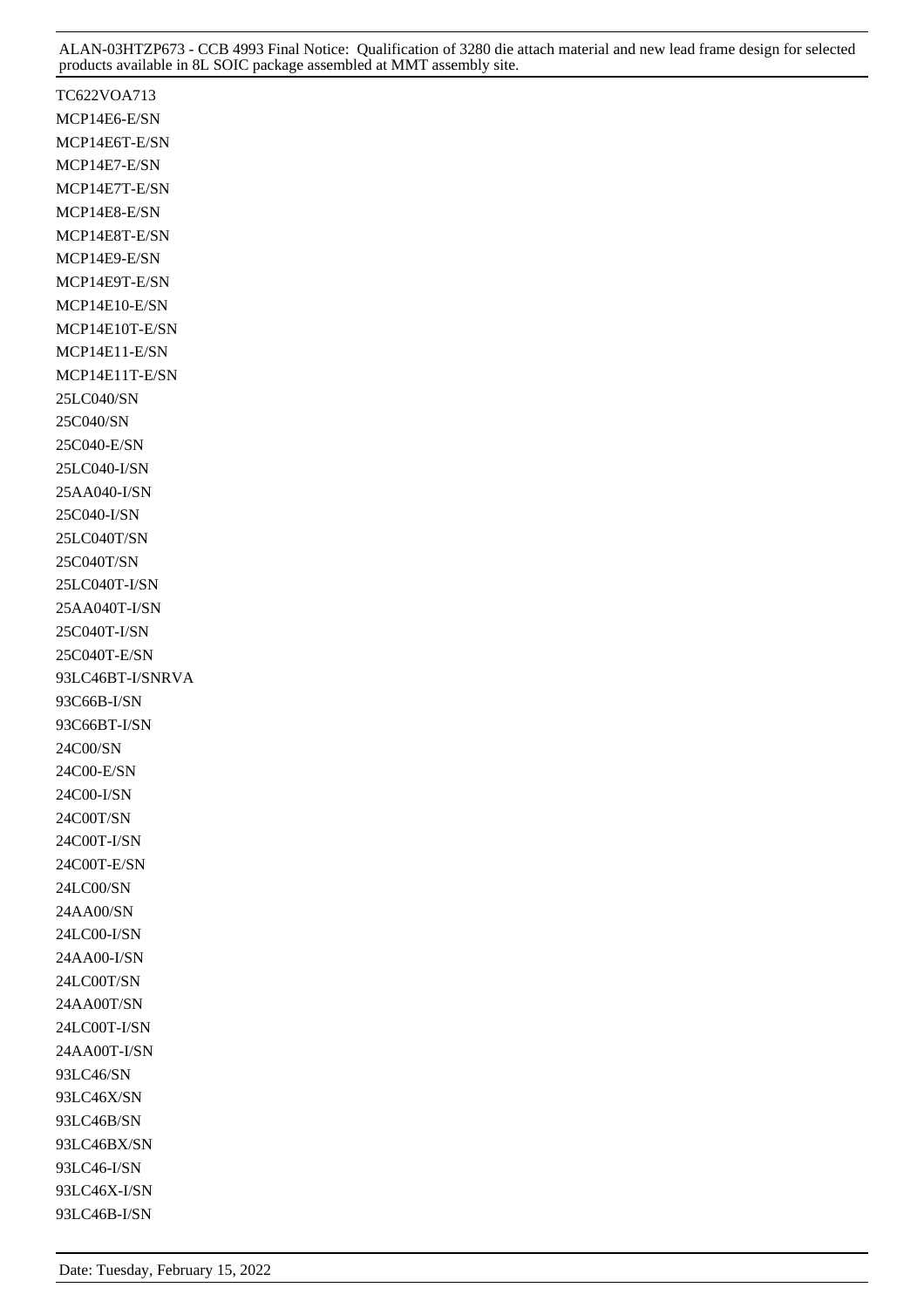93LC46BX-I/SN 93AA46-I/SN 93AA46/SN 93LC46T/SN 93LC46XT/SN 93LC46BT/SN 93LC46BXT/SN 93AA46T/SN 93LC46T-I/SN 93LC46XT-I/SN 93LC46BT-I/SN 93LC46BXT-I/SN 93AA46T-I/SN 93LC56/SN 93LC56X/SN 93LC66/SN 93LC66X/SN 93AA66/SN 93AA66X/SN 93C56-E/SN 93C66-E/SN 93LC56-I/SN 93LC66-I/SN 93LC66X-I/SN 93AA56-I/SN 93AA66-I/SN 93AA56/SN 93LC56T/SN 93LC66T/SN 93AA56T/SN 93AA66T/SN 93AA66XT/SN 93LC56T-I/SN 93LC66T-I/SN 93LC66XT-I/SN 93AA56T-I/SN 93AA66T-I/SN 93C56T-E/SN 93C66T-E/SN 25LC080/SN 25AA080/SN 25C080/SN 25C080-E/SN 25LC080-I/SN 25AA080-I/SN 25C080-I/SN 25LC080T/SN 25AA080T/SN 25C080T/SN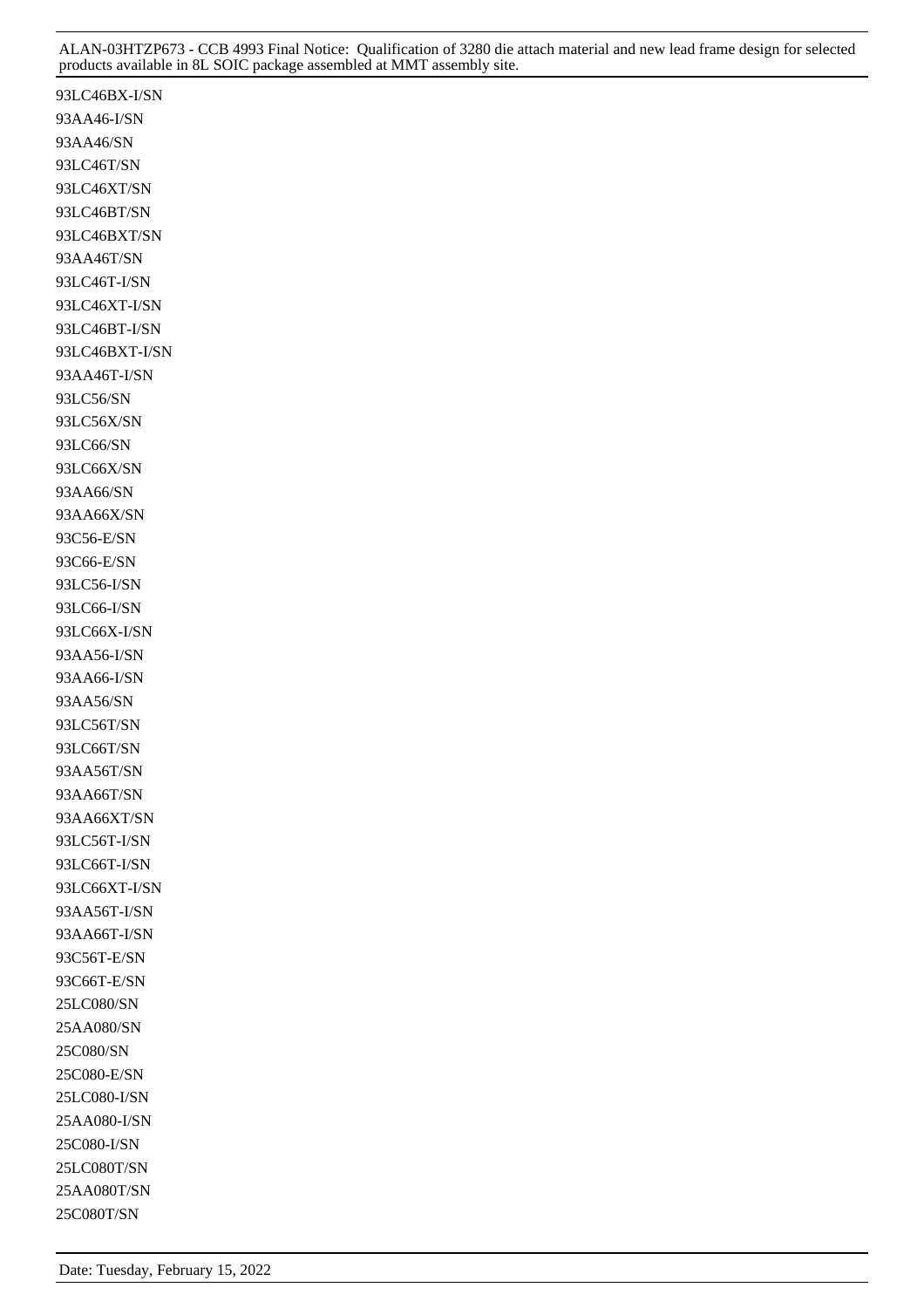25LC080T-I/SN 25AA080T-I/SN 25C080T-I/SN 25C080T-E/SN MCP120-485I/SN MCP120T-270I/SN MCP120T-300I/SN MCP120T-315I/SN MCP120T-450I/SN MCP120T-460I/SN MCP120T-475I/SN MCP120T-485I/SN MCP607-I/SN MCP607T-I/SN MCP607T-I/SNA21 MCP6021-E/SN MCP6023-E/SN MCP6021-I/SN MCP6023-I/SN MCP6021T-I/SN MCP6023T-I/SN MCP6021T-E/SN MCP6023T-E/SN MCP6022-E/SN MCP6022-I/SN MCP6022T-I/SN MCP6022T-E/SN MCP616-I/SN MCP618-I/SN MCP616T-I/SN MCP618T-I/SN MCP617-I/SN MCP617T-I/SN MCP6541-E/SN MCP6543-E/SN MCP6541-I/SN MCP6543-I/SN MCP6541T-I/SN MCP6543T-I/SN MCP6541T-E/SN MCP6543T-E/SN MCP6542-E/SN MCP6542-I/SN MCP6542T-I/SN MCP6542T-E/SN MCP6546-E/SN MCP6548-E/SN MCP6546-I/SN MCP6548-I/SN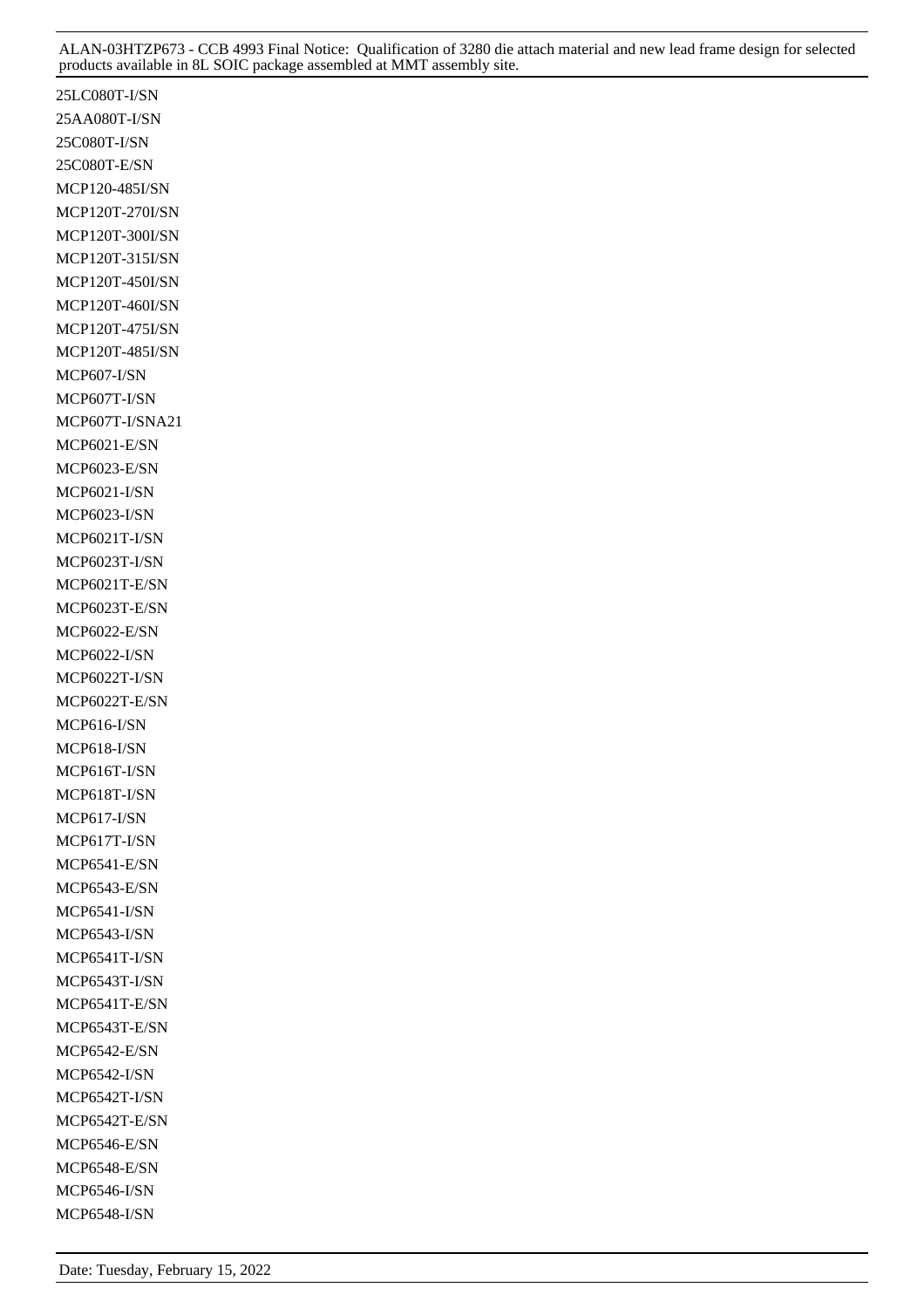MCP6546T-I/SN MCP6548T-I/SN MCP6546T-E/SN MCP6548T-E/SN MCP6547-E/SN MCP6547-I/SN MCP6547T-I/SN MCP6547T-E/SN MCP6S21-I/SN MCP6S21T-I/SN MCP6S22-I/SN MCP6S22T-I/SN MCP6272-E/SN MCP6282-E/SN MCP6292-E/SN MCP6272T-E/SN MCP6282T-E/SN MCP6292T-E/SN MCP6L92T-E/SN MCP6275-E/SN MCP6285-E/SN MCP6295-E/SN MCP6275T-E/SN MCP6285T-E/SN MCP6295T-E/SN MCP6L72T-E/SN MCP6271-E/SN MCP6273-E/SN 24AA256-I/SN 24AA256-I/SNRVE 24LC256-I/SNREL 24LC256T-I/SN 24LC256T-I/SNRVE 24AA256T-I/SN 24AA256T-I/SNRVE 24LC256T-E/SN 24LC256T-E/SNRVE 24FC256-I/SN 24FC256T-I/SN 24LC128-E/SN 24LC128-I/SN 24LC128-I/SNRVE 24AA128-I/SN 24LC128T-I/SN 24LC128T-I/SNRVE 24AA128T-I/SN 24LC128T-E/SN 24FC128-I/SN 24FC128-I/SNRVE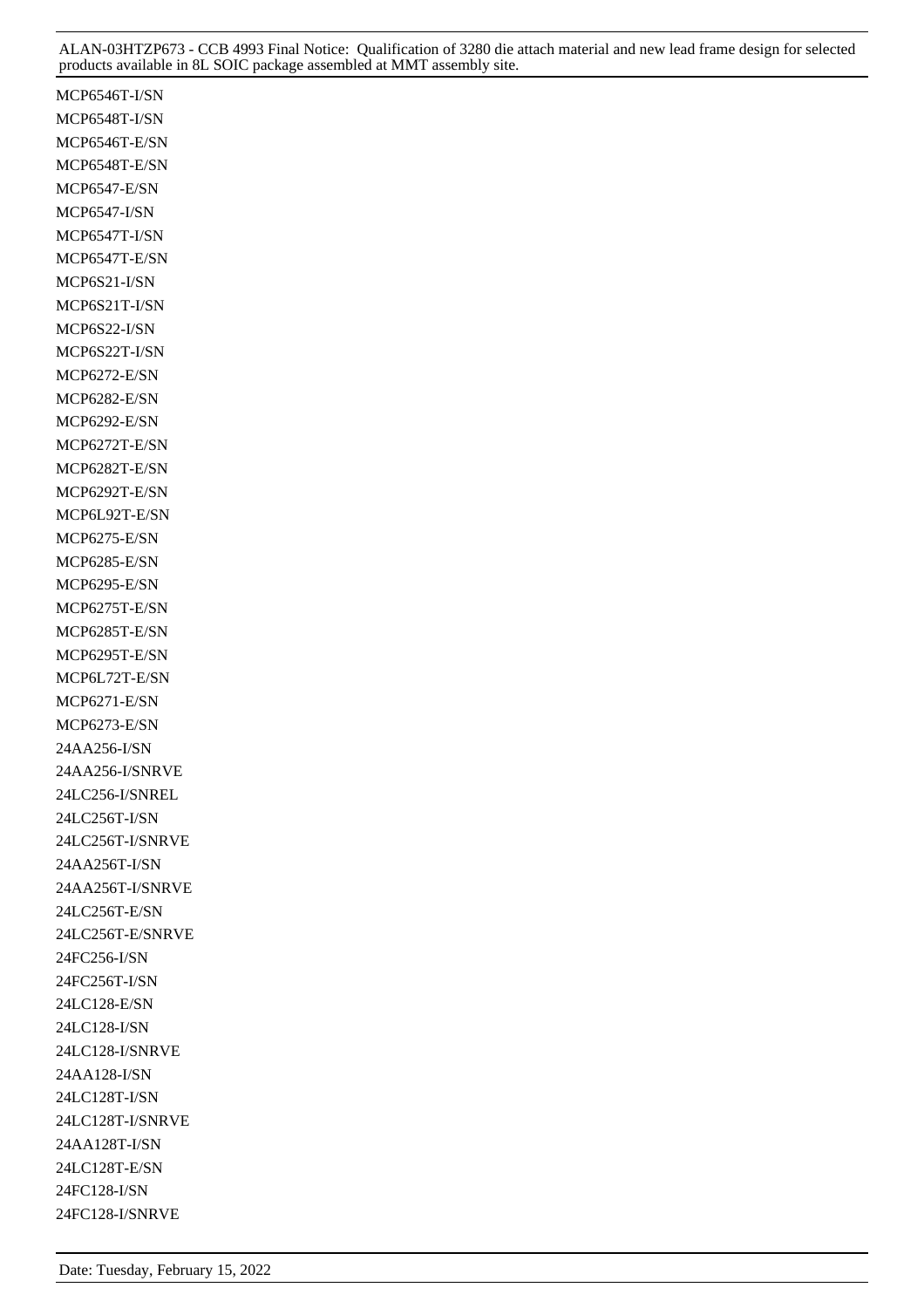24FC128T-I/SN 24FC128T-I/SNRVE 24AA64/SN 24LC64-E/SN 24LC64-I/SN 24AA64-I/SN 24LC64-I/SNRVE 24AA64T/SN 24LC64T-I/SN 24LC64T-I/SNA22 24AA64T-I/SN 34A83GT-I/SN 24LC64T-I/SNRVE 24LC64T-E/SN 24LC08B/SN 24AA08/SN 24LC08B-E/SN 24LC08B-I/SNRVE 24LC08B-I/SNA27 24AA08-I/SN 24LC08BT/SNRVE 24AA08T/SN 24LC08BT-I/SNRVE 24LC08BT-I/SNA23 24LC08BT-I/SNA27 24AA08T-I/SN 24LC08BT-E/SN 24LC08B-I/SN 24LC08BT/SN 24LC08BT-I/SN 24LC16B/SN 24LC16B-E/SN 24LC16B-E/SNA26 24LC16B-I/SN 24AA16-I/SN 24AA16-I/SNB22 24LC16BT/SN 24LC16BT/SNA31 24LC16BT/SNRVE 24LC16BT-I/SN 24LC16BT-I/SNRVE 24AA16T-I/SN 24LC16BT-E/SN 24LC16BT-E/SNA26 24AA01/SN 24AA01-I/SN 24AA01T/SN 24AA01T-I/SN 24LC02B/SN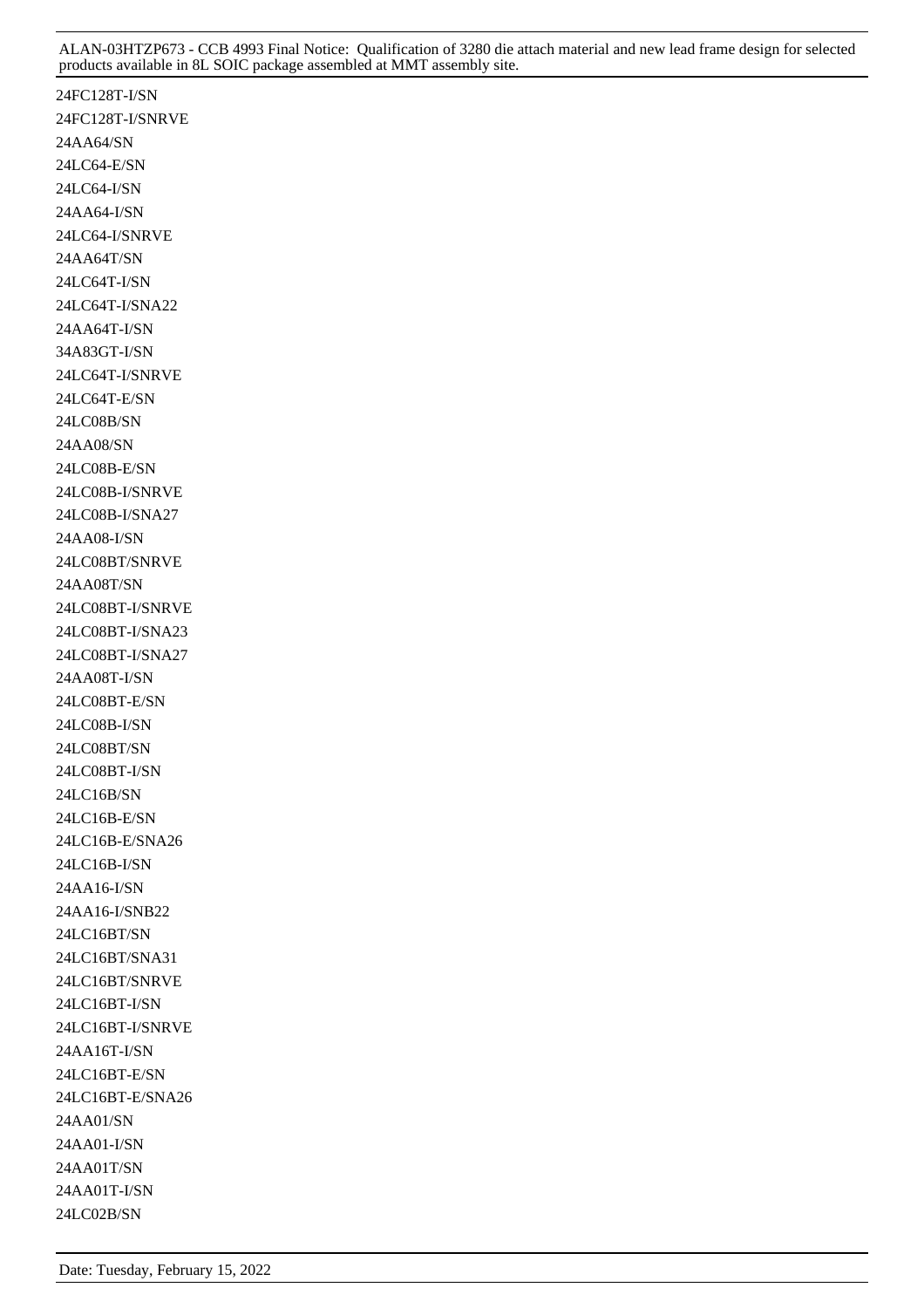24AA02/SN 24LC02B-E/SN 24LC02B-I/SN 24AA02-I/SN 24LC02BT/SN 24LC02BT/SNA31 24AA02T/SN 24LC02BT-I/SN 24AA02T-I/SN 24LC02BT-E/SN 24LC04B/SN 24AA04/SN 24LC04B-E/SN 24AA04-I/SN 24LC04BT/SN 24AA04T/SN 24AA04T-I/SN 24AA04T-I/SNB24 24LC04BT-E/SN 24LC32A/SN 24LC32A-E/SN 24LC32A-I/SN 24LC32A-I/SNA27 24LC32A-I/SNRVE 24AA32A-I/SN 24AA32A-I/SNRVE 34A47F-I/SN 24LC32AT/SN PIC12F508T-I/SN025 PIC12F508T-I/SN040 PIC12F508T-I/SN045 PIC12F508T-I/SN056 PIC12F508T-I/SN066 PIC12F508T-I/SN080 PIC12F508T-I/SN PIC12F508T-E/SN079 PIC12F508T-E/SN PIC12F509-E/SN055 PIC12F509-E/SN PIC12F509-I/SN051 PIC12F509-I/SN PIC12F509T-I/SN047 PIC12F509T-I/SN048 PIC12F509T-I/SN051 PIC12F509T-I/SN058 PIC12F509T-I/SN PIC12F509T-E/SN052 PIC12F509T-E/SN055 PIC12F509T-E/SN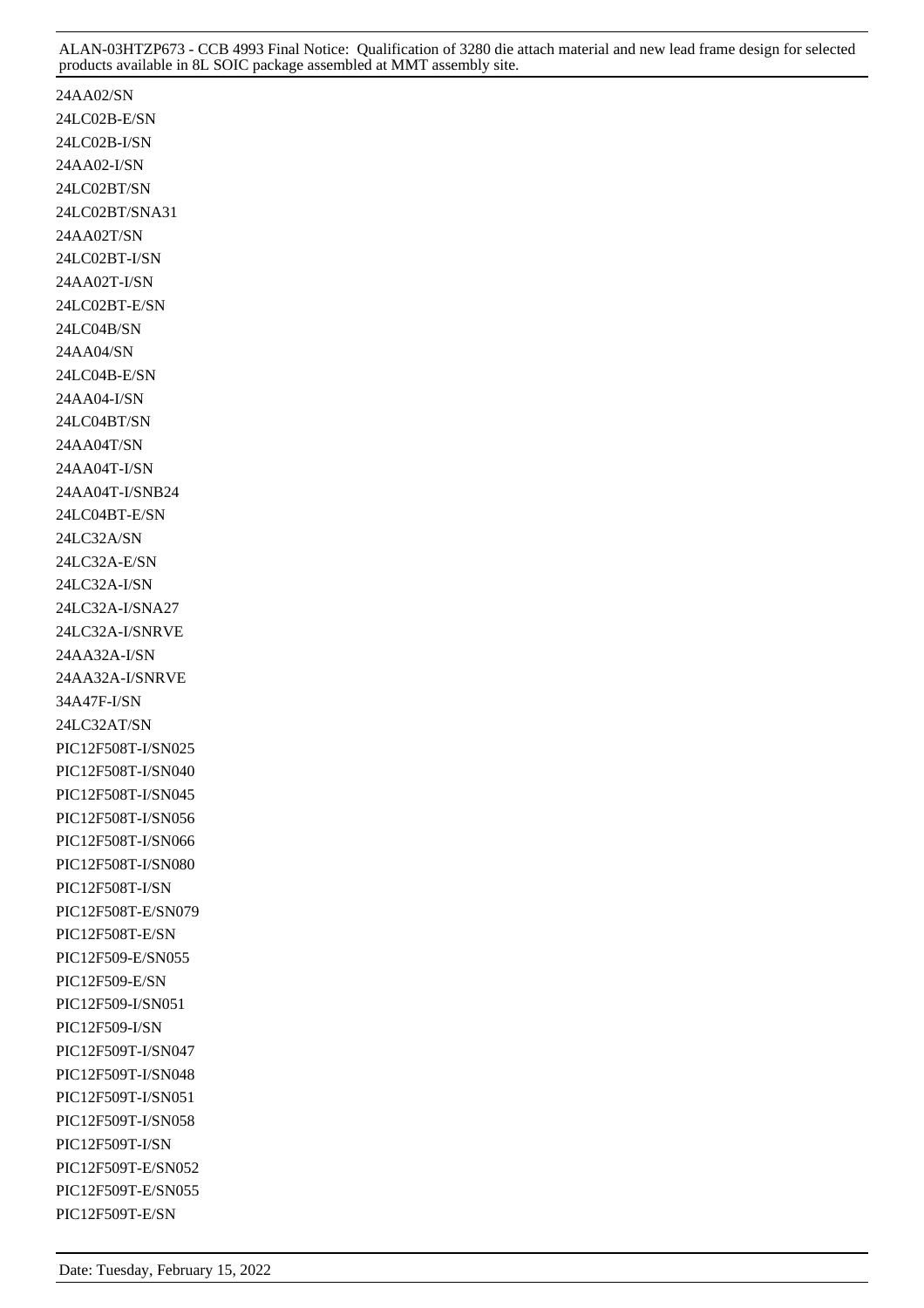25LC010A-E/SN 25LC010A-I/SN 25AA010A-I/SN 25LC010A-H/SN 25LC010AT-H/SN 25LC010AT-I/SN 25AA010AT-I/SN 25LC010AT-E/SN 25LC020A-E/SN 25LC020A-I/SN 25AA020A-I/SN 25AA02E48-I/SN 25AA02E64-I/SN 25AA02UID-I/SN 25LC020A-H/SN 25LC020AT-H/SN 25LC020AT-I/SN 25AA020AT-I/SN 25AA02E48T-I/SN 25AA02E64T-I/SN 25AA02UIDT-I/SN 25LC020AT-E/SN 25LC040A-E/SN 25LC040A-M/SN 25LC040A-I/SN103 25LC040A-I/SN 25AA040A-I/SN 25LC040A-H/SN 25LC040AT-H/SN 25LC040AT-I/SN103 25LC040AT-I/SN 25AA040AT-I/SN 25LC040AT-M/SN 25LC040AT-E/SN PIC12F615-E/SN PIC12F615-I/SN083 PIC12F615-I/SN PIC12F615-H/SN PIC12F615T-I/SN020 PIC12F615T-I/SN043 PIC12F615T-I/SN051 PIC12F615T-I/SN057 PIC12F615T-I/SN058 PIC12F615T-I/SN071 PIC12F615T-I/SN076 PIC12F615T-I/SN079 PIC12F615T-I/SN083 PIC12F615T-I/SN PIC12F615T-E/SN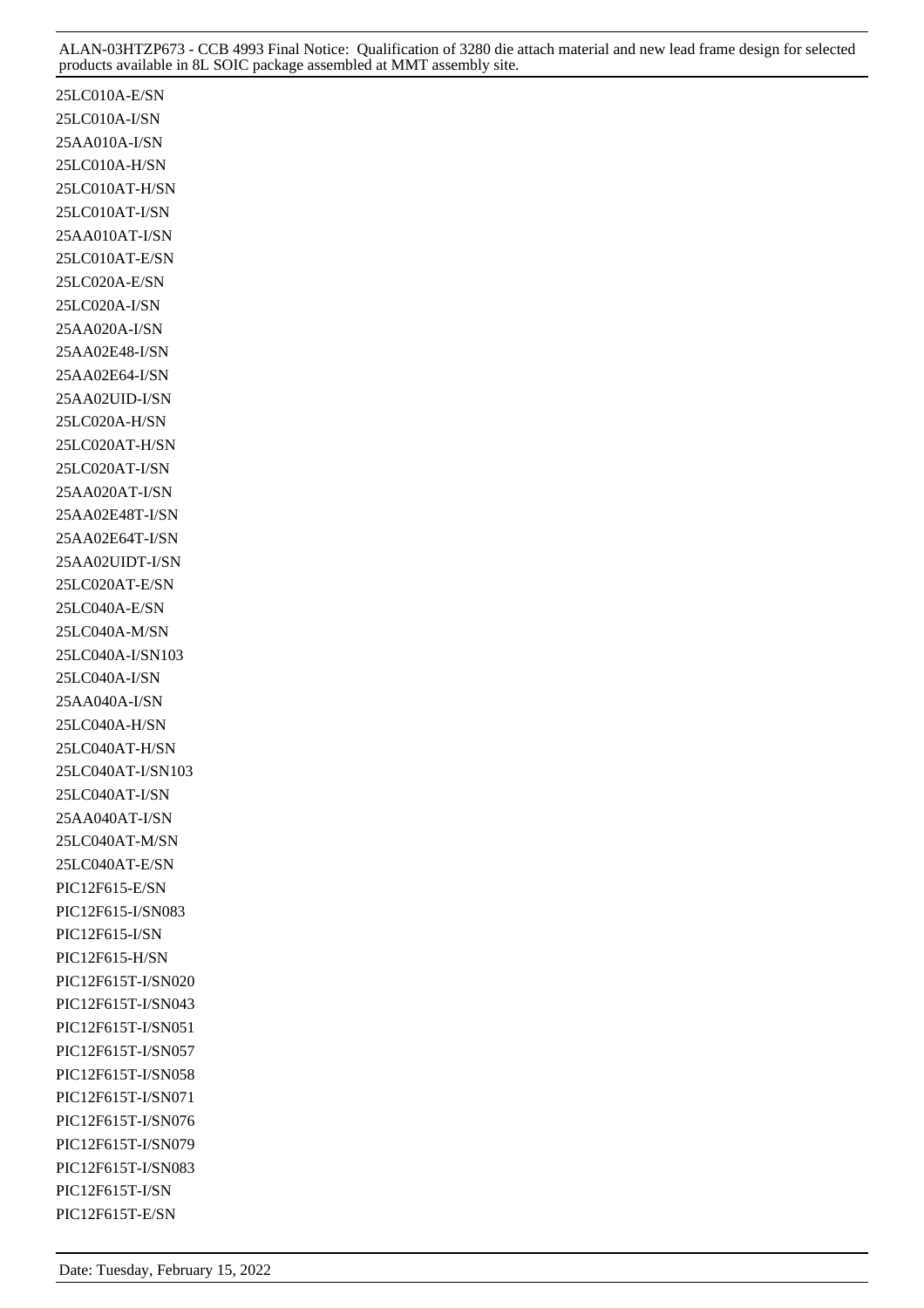PIC12HV615-E/SN PIC12HV615-I/SN PIC12HV615T-I/SN022 PIC12HV615T-I/SN PIC12HV615T-E/SN035 PIC12HV615T-E/SN043 PIC12HV615T-E/SN044 PIC12HV615T-E/SN PIC12F609-E/SN PIC12F609-I/SN PIC12F609T-I/SN027 PIC12F609T-I/SN PIC12F609T-E/SN PIC12HV609-E/SN PIC12HV609-I/SN PIC12HV609T-I/SN 25LC512-E/SN 25LC512-M/SN 25LC512-I/SN 25LC512T-I/SN 25LC512T-M/SN 25LC512T-E/SN 25AA512-I/SN 25AA512T-I/SN 25AA512T-I/SN-SCI MCP3422A0-E/SN MCP3426A0-E/SN MCP3422A0T-E/SN MCP3426A0T-E/SN MCP3422A1-E/SN 11LC010-I/SN 11AA010-I/SN 11LC010T-I/SN 11AA010T-I/SN 11LC010T-E/SN 11LC020-E/SN 11LC020-I/SN 11AA020-I/SN 11AA02E48-I/SN 11AA02E64-I/SN 11AA02UID-I/SN 11LC020T-I/SN 11AA020T-I/SN 11AA02E48T-I/SN 11AA02E64T-I/SN 11AA02UIDT-I/SN 11LC020T-E/SN 11LC040-E/SN 11LC040-I/SN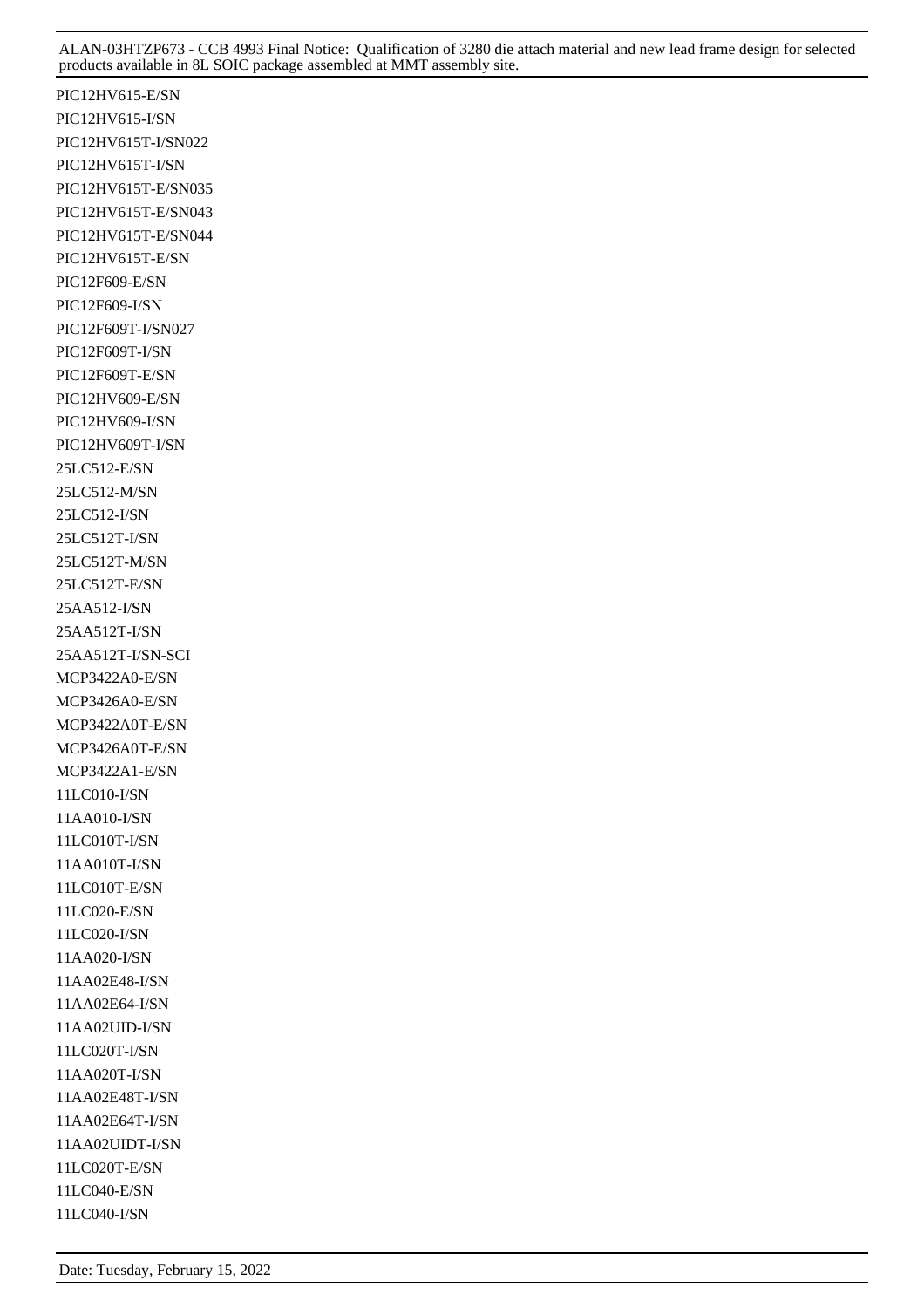11AA040-I/SN 11LC040T-I/SN 11AA040T-I/SN 11LC040T-E/SN 11LC080-E/SN 11LC080-I/SN 11AA080-I/SN 11LC080T-I/SN 11AA080T-I/SN 11LC080T-E/SN 11LC160-E/SN 11LC160-I/SN 11AA160-I/SN 11LC160T-I/SN 11AA160T-I/SN 11LC160T-E/SN 11LC161-E/SN 11LC161-I/SN 11AA161-I/SN 11LC161T-I/SN 11AA161T-I/SN 11LC161T-E/SN 24AA02/SNB79 24LC02B-I/SNA32 24LC02BT-I/SN104 24LC02BT-I/SNA32 24LC01BH-E/SN 24LC01BH-I/SN 24AA01H-I/SN 24LC01BHT-I/SN 24AA01HT-I/SN 24LC01BHT-E/SN 24LC02BH-E/SN 24AA02E48-E/SN 24AA02E64-E/SN 24LC02BH-I/SN100 24LC02BH-I/SN 24AA02H-I/SN 24AA02E48-I/SN 24AA02E64-I/SN 24AA02UID-I/SN 24LC02BHT-I/SN 24AA02HT-I/SN 24AA02E48T-I/SN 24AA02E64T-I/SN 24AA02UIDT-I/SN 24LC02BHT-E/SN 24AA02E48T-E/SN 24AA02E64T-E/SN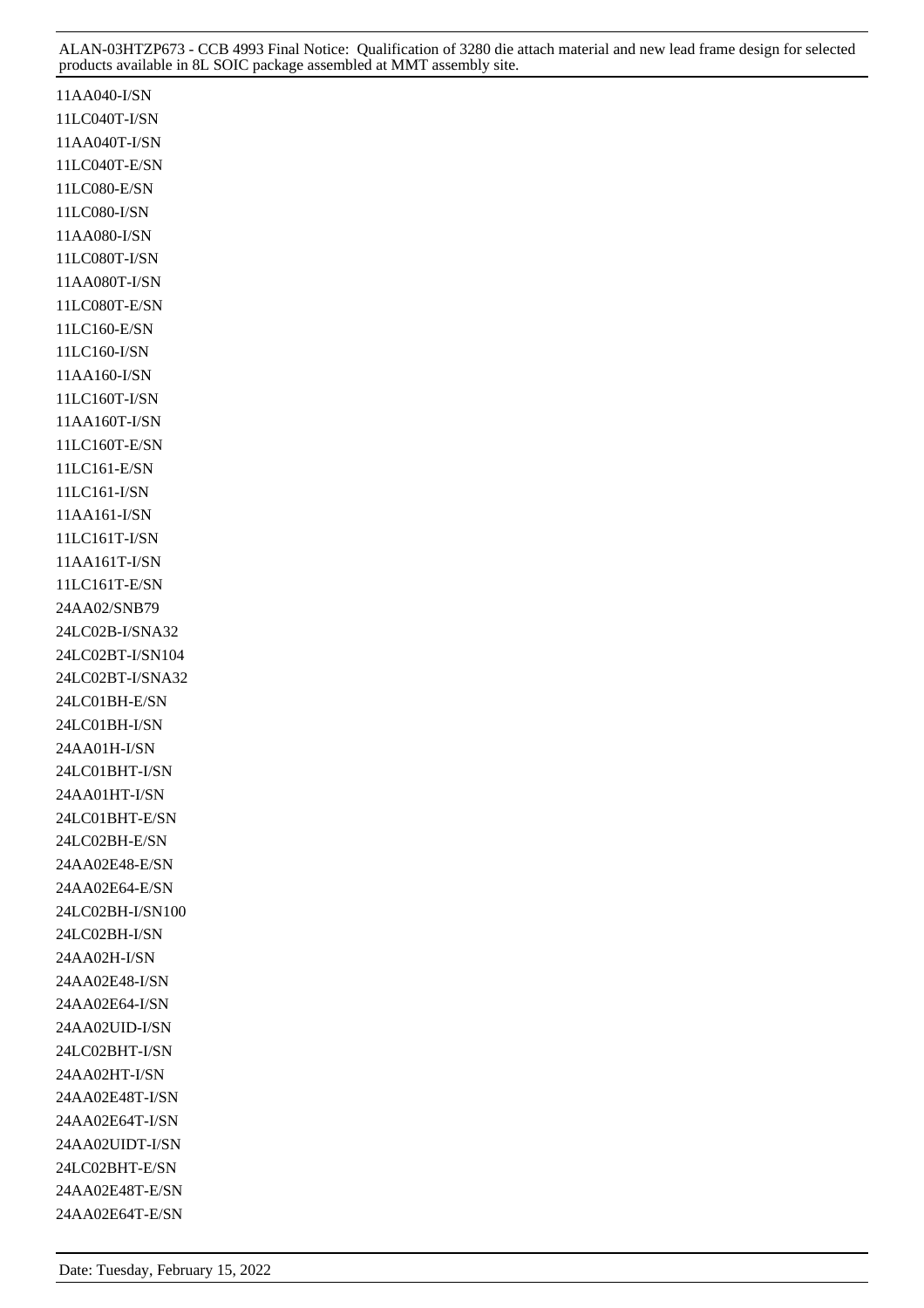24LCS52/SN 24LCS52-I/SN 24AA52-I/SN 24LCS52T/SN 24LCS52T-I/SN 24AA52T-I/SN 24LC024/SN 24LC025/SN 24VL024/SN 24VL025/SN 24LC024-E/SN 24LC025-E/SN 24LC024-I/SN 24AA024-I/SN 24LC025-I/SN 24AA025-I/SN 24LC024T/SN 24LC025T/SN 24VL024T/SN 24VL025T/SN 24LC024T-I/SN 24AA024T-I/SN 24LC025T-I/SN 24AA025T-I/SN 24LC024T-E/SN 24LC025T-E/SN 24VL014/SN 24LC014-E/SN 24LC014-I/SN 24AA014-I/SN 24VL014T/SN 24LC014T-I/SN 24AA014T-I/SN 24LC014T-E/SN 24C01C/SN 24C01C-E/SN 24C01C-I/SN 24C01CT/SN 24C01CT-I/SN 24C01CT-E/SN 24VL014H/SN 24LC014H-E/SN 24LC014H-I/SN 24AA014H-I/SN 24VL014HT/SN 24LC014HT-I/SN 24AA014HT-I/SN 24LC014HT-E/SN 24VL024H/SN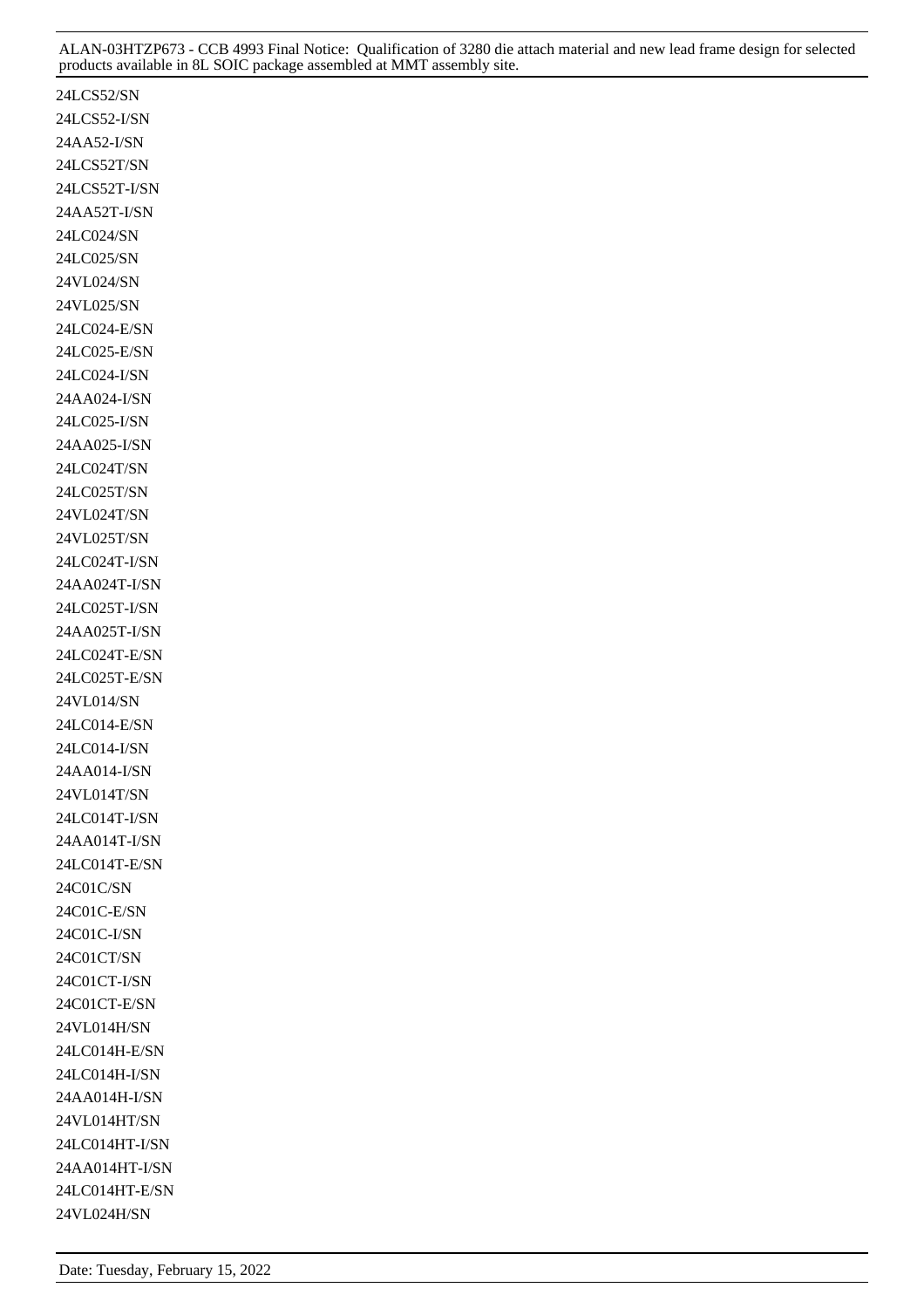24LC024H-E/SN 24AA025E48-E/SN 24AA025E64-E/SN 24LC024H-I/SN 24AA024H-I/SN 24AA025E48-I/SN 24AA025E64-I/SN 24AA025UID-I/SN 24VL024HT/SN 24LC024HT-I/SN 24AA024HT-I/SN 24AA025E48T-I/SN 24AA025E64T-I/SN 24AA025UIDT-I/SN 24LC024HT-E/SN 24AA025E48T-E/SN 24AA025E64T-E/SN 34VL02/SN 34LC02-E/SN 34AA02-E/SN 34LC02-I/SN 34AA02-I/SN 34VL02T/SN 34LC02T-I/SN 34AA02T-I/SN 34LC02T-E/SN 34AA02T-E/SN MCP79410-I/SN MCP79411-I/SN MCP79412-I/SN MCP79410T-I/SN MCP79411T-I/SN MCP79412T-I/SN MCP79400-I/SN MCP79401-I/SN MCP79402-I/SN MCP79400T-I/SN MCP79401T-I/SN MCP79402T-I/SN MCP7940N-E/SN MCP7940N-I/SN MCP7940M-I/SN MCP7940NT-I/SN MCP7940MT-I/SN MCP7940NT-E/SN PIC12LF1552-E/SN PIC12LF1552-I/SN PIC12LF1552T-I/SN021 PIC12LF1552T-I/SN023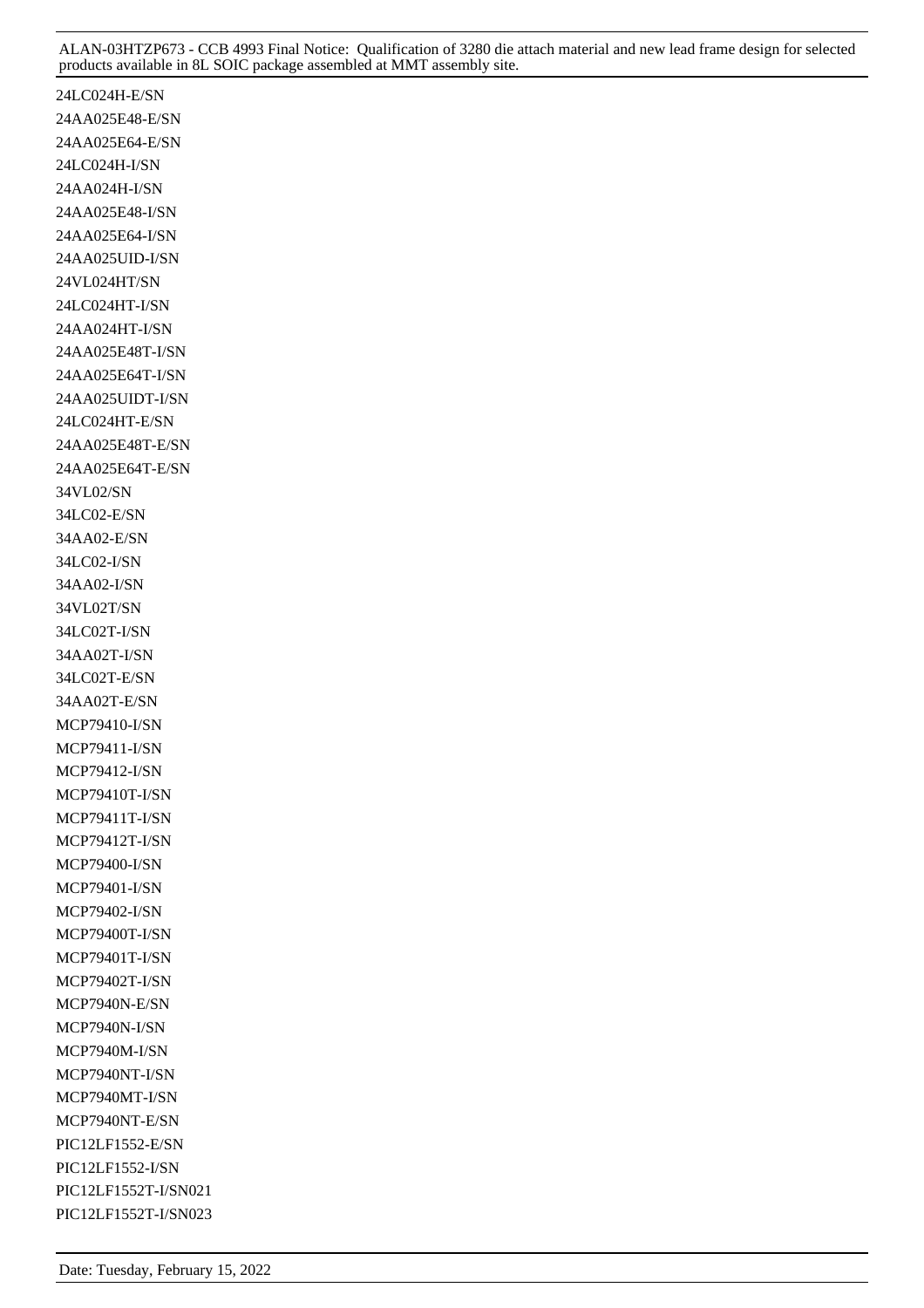PIC12LF1552T-I/SN 25K512-I/SN 25A512-I/SN 25K512T-I/SN 25A512T-I/SN PIC12F1822-E/SN PIC12F1822-E/SNC07 PIC12F1822-I/SN052 PIC12F1822-I/SN PIC12F1822-I/SNC08 PIC12F1822-I/SNC11 PIC12F1822-I/SNC15 PIC12F1822T-I/SN039 PIC12F1822T-I/SN049 PIC12F1822T-I/SN052 PIC12F1822T-I/SN053 PIC12F1822T-I/SN PIC12F1822T-I/SNC08 PIC12F1822T-I/SNC15 PIC12F1822T-E/SN046 PIC12F1822T-E/SN PIC12F1822T-E/SNC07 PIC12LF1822-E/SN PIC12LF1822-I/SN PIC12LF1822T-I/SN PIC12LF1822T-E/SN PIC12F1840-E/SN PIC12F1840-I/SN PIC12F1840T-I/SN PIC12F1840T-E/SN PIC12LF1840-E/SN MTCH112-I/SN PIC12LF1840-I/SN MTCH112T-I/SN PIC12LF1840T-I/SN PIC12LF1840T-E/SN PIC12F1501-E/SN047 PIC12F1501-E/SN048 PIC12F1501-E/SN PIC12F1501-I/SN PIC12F1501-I/SNH3A PIC12F1501T-I/SN027 PIC12F1501T-I/SN PIC12F1501T-I/SNH1A PIC12F1501T-I/SNH2A PIC12F1501T-I/SNH3A PIC12F1501T-I/SNL1A PIC12F1501T-I/SNL2A PIC12F1501T-I/SNL3A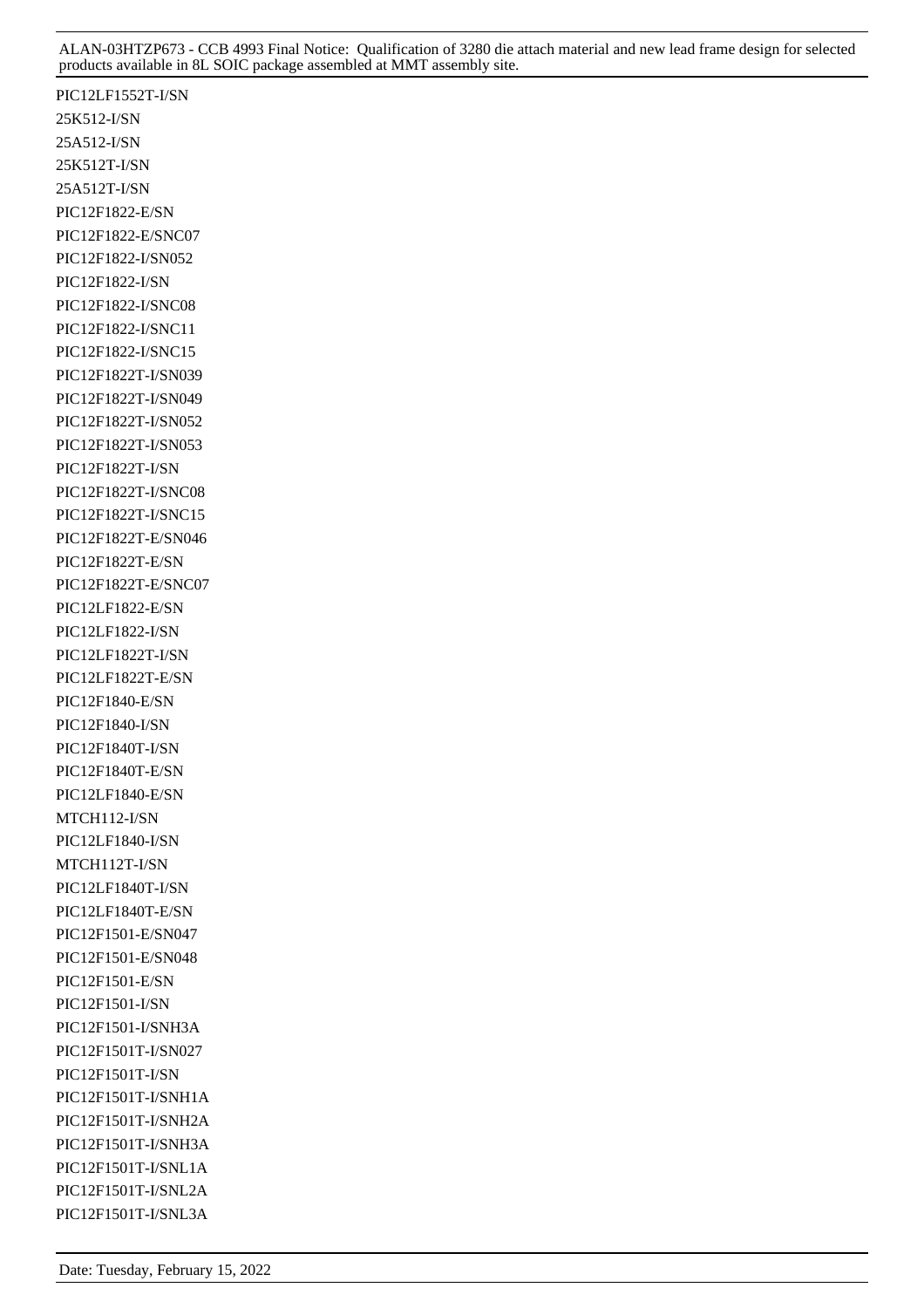PIC12F1501T-I/SNL4A PIC12F1501T-E/SN022 PIC12F1501T-E/SN032 PIC12F1501T-E/SN033 PIC12F1501T-E/SN034 PIC12F1501T-E/SN035 PIC12F1501T-E/SN047 PIC12F1501T-E/SN048 PIC12F1501T-E/SN052 PIC12F1501T-E/SN PIC12LF1501-E/SN PIC12LF1501-I/SN PIC12LF1501T-I/SN023 PIC12LF1501T-I/SN024 PIC12LF1501T-I/SN PIC12LF1501T-E/SN PIC12F1612-E/SN PIC12F1612-I/SN PIC12LF1612-E/SN PIC12LF1612-I/SN PIC12LF1612T-I/SN PIC12F1571-E/SN PIC12F1572-E/SN PIC12F1571-I/SN030 PIC12F1571-I/SN032 PIC12F1571-I/SN035 PIC12F1571-I/SN038 PIC12F1571-I/SN057 PIC12F1571-I/SN063 MCP130T-460I/SN MCP130T-475I/SN MCP130T-485I/SN MCP120-270I/SN MCP120-300I/SN MCP120-315I/SN MCP120-450I/SN MCP120-460I/SN MCP120-475I/SN 25LC160/SN 25AA160/SN 25C160/SN 25C160-E/SN 25LC160-I/SN 25AA160-I/SN 25C160-I/SN 25LC160T/SN 25AA160T/SN 25C160T/SN 25LC160T-I/SN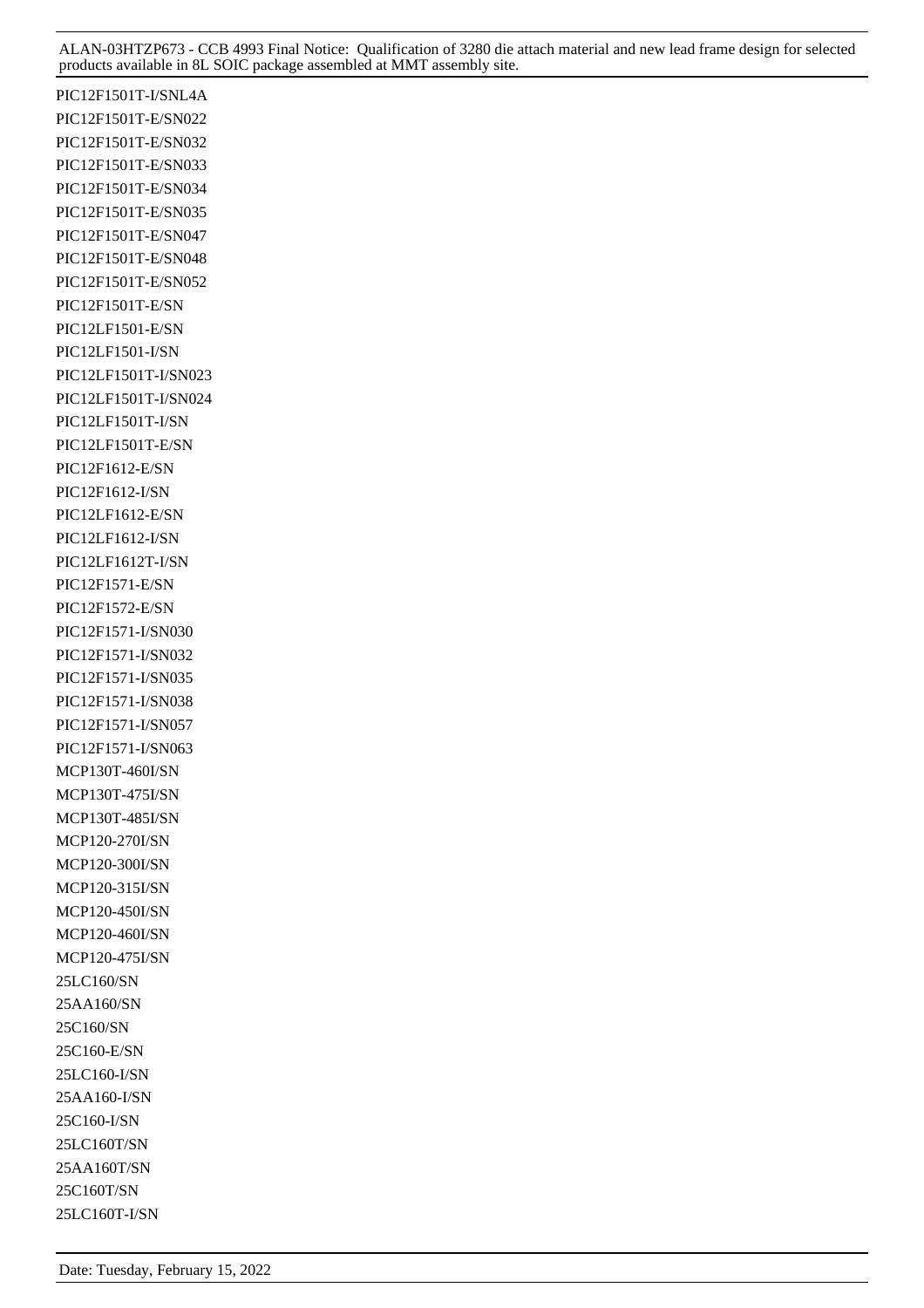25AA160T-I/SN 25C160T-I/SN 25C160T-E/SN 93LC76/SN 93AA76/SN 93C76-E/SN 93LC76-I/SN 93LC76T/SN 93AA76T/SN 93LC76T-I/SN 93C76T-E/SN 93LC86/SN 93AA86/SN 93C86-E/SN 93LC86-I/SN 93LC86T/SN 93AA86T/SN 93LC86T-I/SN 93C86T-E/SN HCS300/SN042 HCS300/SN HCS300-I/SN HCS300T/SN031 HCS300T/SN HCS300T-I/SN029 HCS300T-I/SN047 HCS300T-I/SN049 HCS300T-I/SN053 HCS300T-I/SN HCS301/SN024 HCS301/SN HCS301-I/SN HCS301T/SN022 HCS301T/SN024 HCS301T/SN HCS301T-I/SN028 HCS301T-I/SN029 HCS301T-I/SN HCS200/SN HCS200-I/SN HCS200T/SN HCS200T-I/SN 24LCS21A/SN 24LC21A/SN 24LC21/SN 24LC21A-I/SN100 24LCS21A-I/SN 24LC21A-I/SN 24LC21-I/SN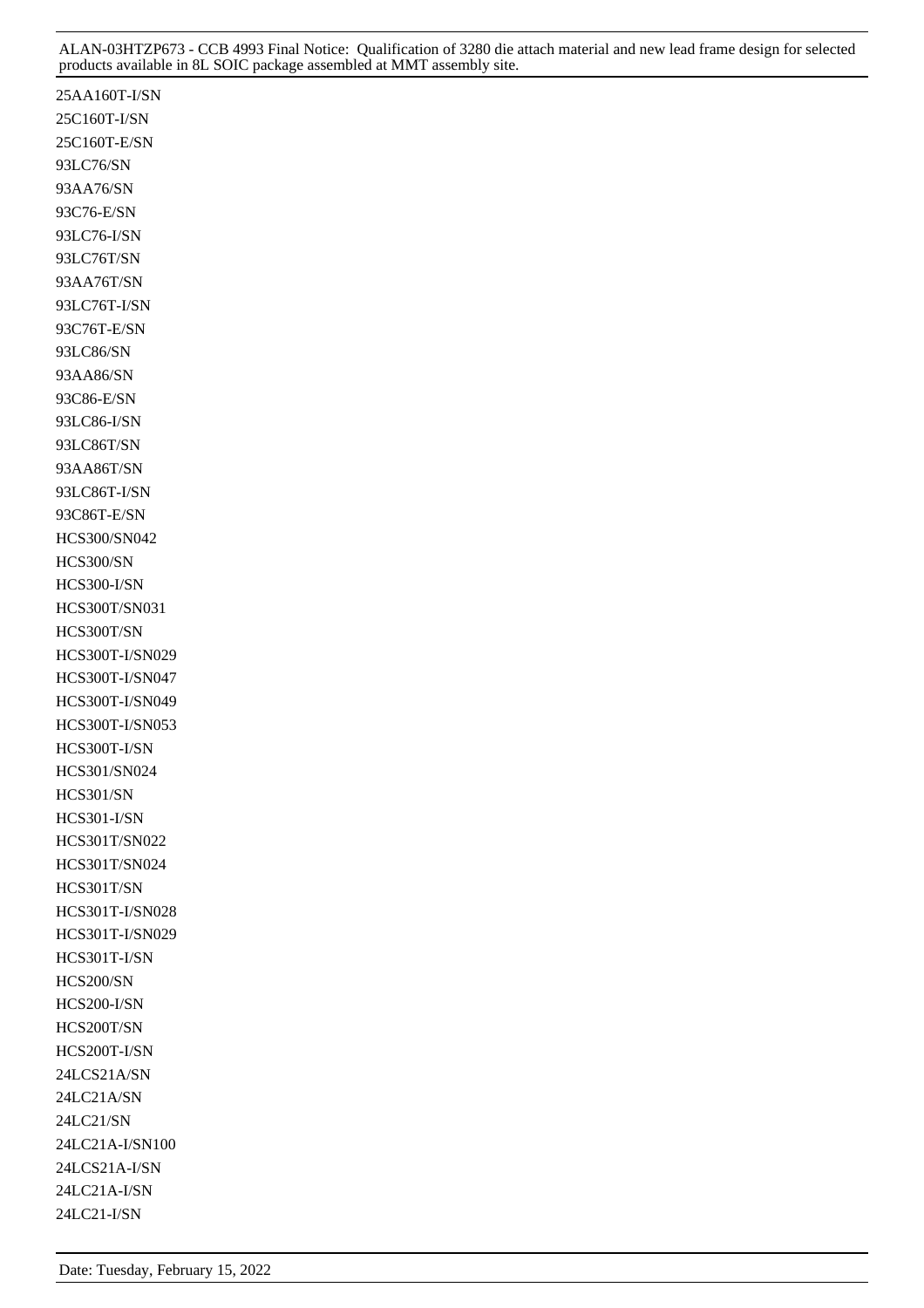24LCS21AT/SN 24LC21AT/SN 24LC21T/SN 24LC21AT-I/SN100 24LCS21AT-I/SN 24LC21AT-I/SN 24LC21T-I/SN 24LCS22A-I/SN 24LC22A-I/SN 24LCS22AT-I/SN 24LC22AT-I/SN MCP606-I/SN MCP608-I/SN MCP606T-I/SN MCP608T-I/SN PIC12C508A-04/SN208 PIC12LC508A-04/SN PIC12C508A-04/SN PIC12C508A-04E/SN PIC12LC508A-04I/SN PIC12C508A-04I/SN PIC12C508AT-04/SN208 PIC12C508AT-04/SN PIC12C508AT-04I/SN077 PIC12C508AT-04I/SN123 PIC12LC508AT-04I/SN167 PIC12LC508AT-04I/SN168 PIC12C508AT-04I/SN221 PIC12C508AT-04I/SN231 PIC12C508AT-04I/SN PIC12LC509A-04/SN PIC12C509A-04/SN PIC12C509A-04E/SN PIC12LC509A-04I/SN PIC12C509A-04I/SN PIC12C509A-04I/SNC09 PIC12C509AT-04/SN PIC12LC509AT-04I/SNG063 PIC12LC509AT-04I/SN126 PIC12LC509AT-04I/SN PIC12C509AT-04E/SN MCP130-270I/SN MCP130-300I/SN MCP130-315I/SN MCP130-450I/SN MCP130-460I/SN MCP130-475I/SN MCP130-485I/SN MCP130T-270I/SN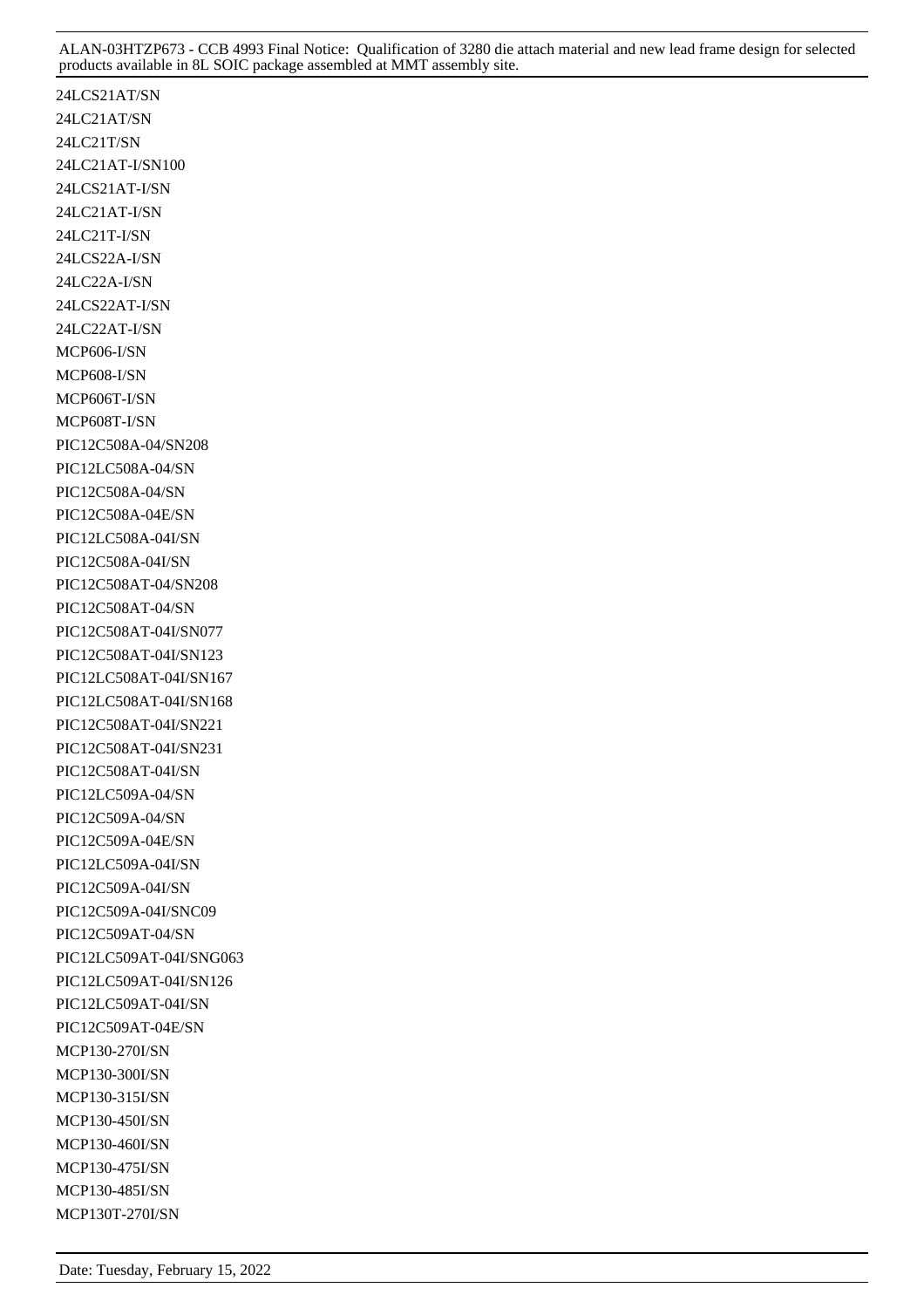MCP130T-300I/SN MCP130T-315I/SN MCP130T-450I/SN MCP6281-E/SN MCP6283-E/SN MCP6291-E/SN MCP6293-E/SN MCP6271T-E/SN MCP6273T-E/SN MCP6281T-E/SN MCP6283T-E/SN MCP6291T-E/SN MCP6293T-E/SN MCP6L71T-E/SN MCP6L91T-E/SN MCP6031-E/SN MCP6033-E/SN MCP6031T-E/SN MCP6033T-E/SN MCP6032-E/SN MCP6032T-E/SN MCP6032T-E/SNEIE MCP6051-E/SN MCP6061-E/SN MCP6071-E/SN MCP6051T-E/SN MCP6061T-E/SN MCP6071T-E/SN MCP6052-E/SN MCP6062-E/SN MCP6072-E/SN MCP6052T-E/SN MCP6062T-E/SN MCP6072T-E/SN MCP41010-E/SN MCP41010-I/SN MCP41010T-I/SN MCP41010T-E/SN MCP601-E/SN MCP603-E/SN MCP601-I/SN MCP603-I/SN MCP601T-I/SN MCP603T-I/SN MCP601T-E/SN MCP603T-E/SN MCP6L1T-E/SN MCP3201-BI/SN MCP3201-CI/SN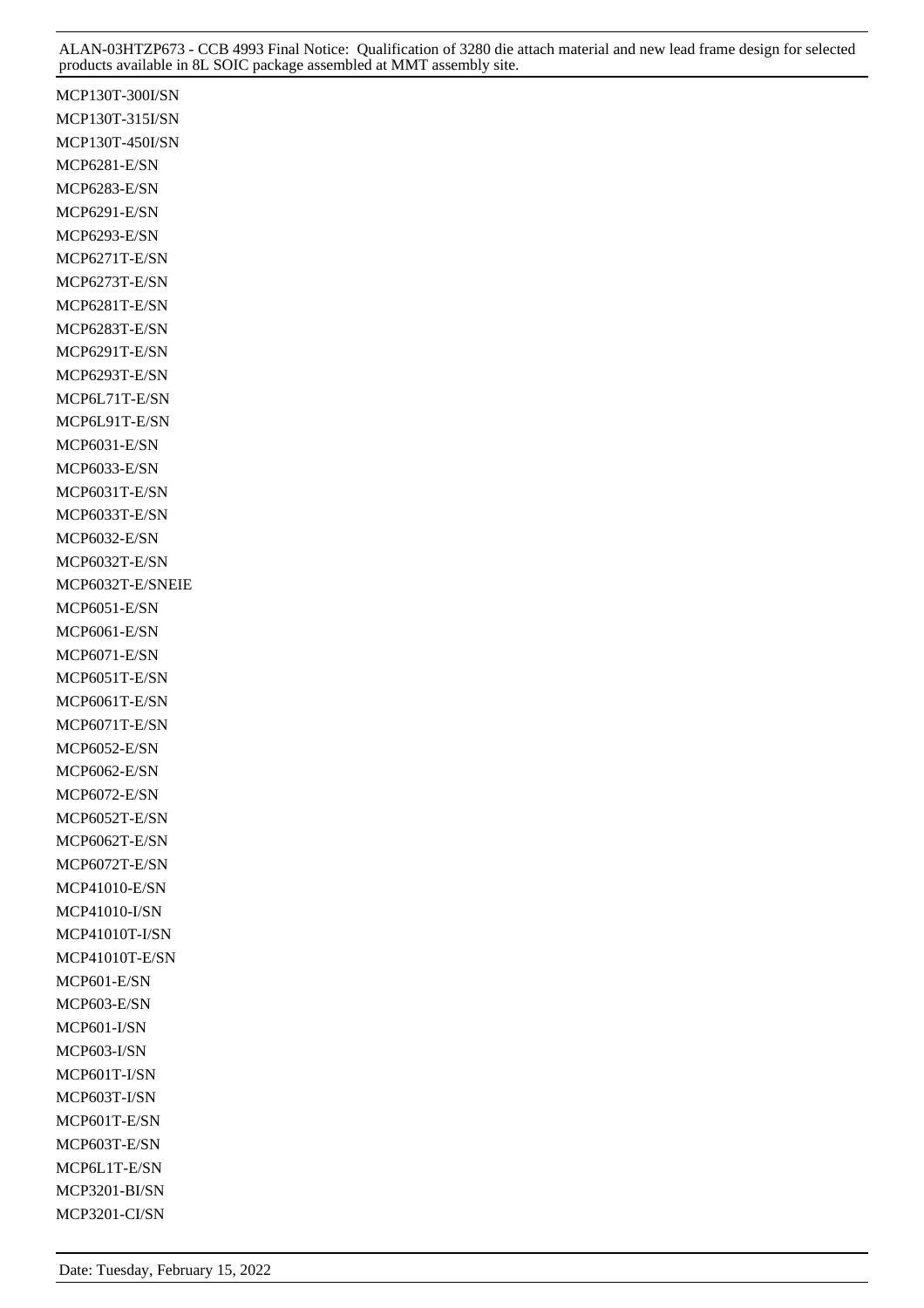MCP3201T-BI/SN MCP3201T-CI/SN MCP3202-BI/SN MCP3202-CI/SN MCP3202T-BI/SN MCP3202T-CI/SN MCP3001-I/SN MCP3001T-I/SN MCP3002-I/SN MCP3002T-I/SN MCP602-E/SN MCP602-I/SN MCP602-I/SNREL MCP602T-I/SN MCP602T-E/SN MCP6L2T-E/SN MCP41050-E/SN MCP41050-I/SN MCP41050T-I/SN MCP41050T-E/SN MCP41100-E/SN MCP41100-I/SN MCP41100T-I/SN MCP41100T-E/SN MCP3301-BI/SN MCP3301-CI/SN MCP3301T-BI/SN MCP3301T-CI/SN MCP6042-E/SN MCP6042-I/SN MCP6042-I/SNREL MCP6042T-I/SN MCP6042T-E/SN MCP6142-E/SN MCP6142-I/SN MCP6142T-I/SN MCP6142T-E/SN MCP6002-E/SN MCP6002-I/SN MCP6002T-I/SN MCP6002T-E/SN MCP6L02T-E/SN MCP6231-E/SN MCP6231T-E/SN MCP6241-E/SN MCP6241T-E/SN MCP6232-E/SN MCP6232T-E/SN MCP6242-E/SN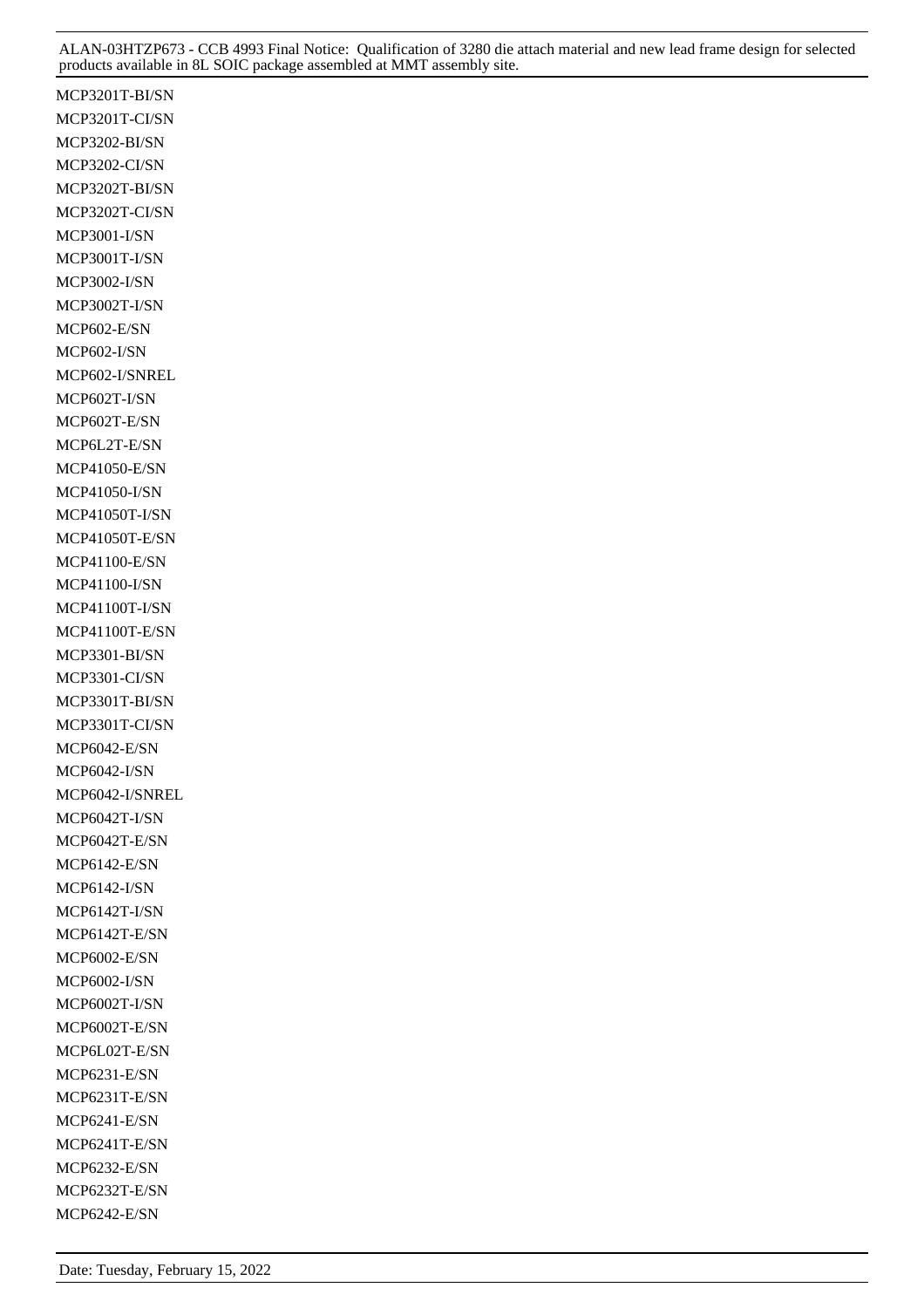MCP6242T-E/SN MCP6S91-E/SN MCP6S91T-E/SN MCP6S92-E/SN MCP6S92T-E/SN MCP6G01-E/SN MCP6G01T-E/SN MCP6G03-E/SN MCP6G03T-E/SN MCP6G02-E/SN MCP6G02T-E/SN MCP6041-E/SN MCP6043-E/SN MCP6041-I/SN MCP6043-I/SN MCP6041T-I/SN MCP6043T-I/SN MCP6041T-E/SN MCP6043T-E/SN MCP6141-E/SN MCP6143-E/SN MCP6141-I/SN MCP6143-I/SN MCP6141T-I/SN MCP6143T-I/SN MCP6141T-E/SN MCP6143T-E/SN MCP6402-E/SN MCP6402-H/SN MCP6407T-H/SN MCP6407-H/SN MCP6402T-H/SN MCP6402T-E/SN MCP6442-E/SN MCP6442T-E/SN 24LC01B/SN 24LC01B-E/SN 24LC01B-I/SN 24LC01BT/SN 24LC01BT-I/SN 24LC01BT-I/SNA21 24LC01BT-I/SNA23 24LC01BT-I/SNRVE 24LC01BT-E/SN 24LC04B-I/SN 24LC04BT-I/SN 24LC04BT-I/SNA29 24LC64-I/SNRVA 24LC64T-I/SNRVA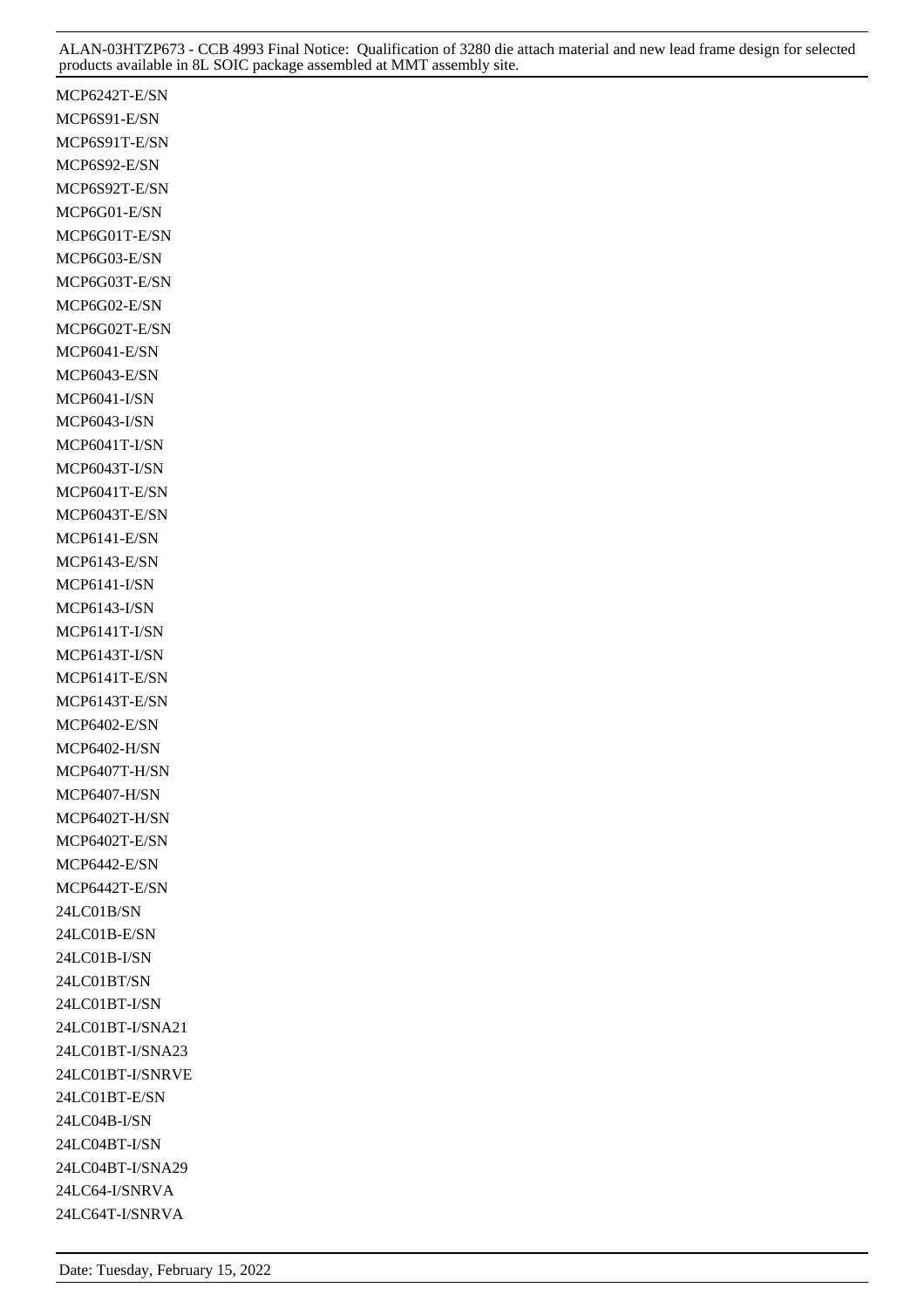25LC640-E/SN 25LC640-I/SN 25AA640-I/SN 25LC640T-I/SN 25AA640T-I/SN 25LC640T-E/SN 25LC320/SN 25C320/SN 25LC320-E/SN 25C320-E/SN 25LC320-I/SN 25AA320-I/SN 25C320-I/SN 25LC320T/SN 25C320T/SN 25LC320T-I/SN 25AA320T-I/SN 25C320T-I/SN 25LC320T-E/SN 25C320T-E/SN HCS201/SN HCS201-I/SN036 HCS201-I/SN HCS201T/SN017 HCS201T/SN021 HCS201T/SN024 HCS201T/SN HCS201T-I/SN HCS101-I/SN 24C02C/SN 24C02C-E/SN 24C02C-I/SN 24C02CT/SN 24C02CT-I/SN 24C02CT-E/SN MCRF450X/SN MCRF450TX/SN PIC12F675-C/SN PIC12F675-E/SN PIC12F675-I/SN102 PIC12F675-I/SN112 PIC12F675-I/SN166 PIC12F675-I/SN172 PIC12F675-I/SN177 PIC12F675-I/SN202 PIC12F675-I/SN PIC12F675-I/SNC15 PIC12F675T-C/SN PIC12F675T-I/SN026